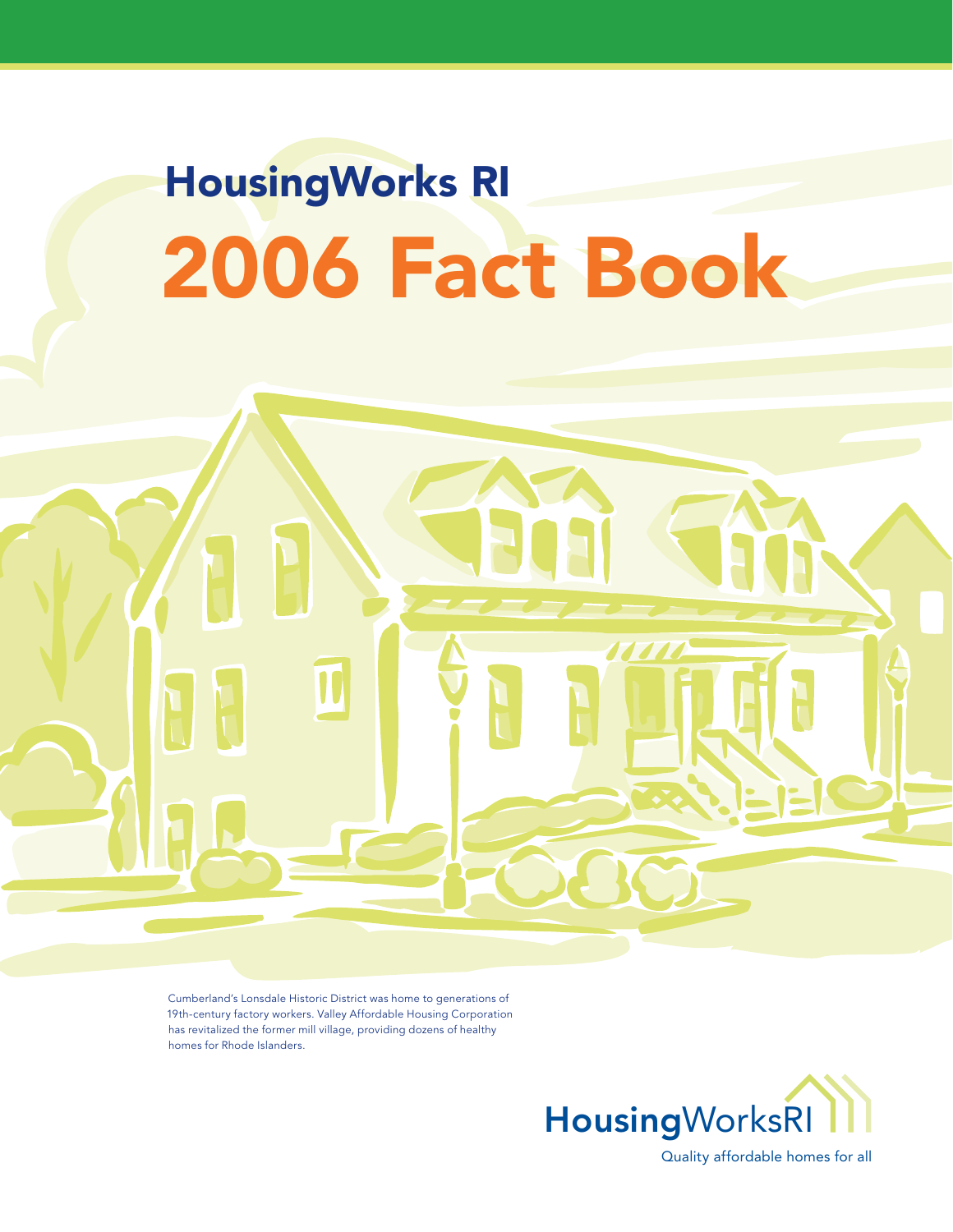

### Who is HousingWorks RI?

#### HousingWorks RI is a coalition, unprecedented in its breadth and depth. It is also a campaign, intended to end one crisis: the state's severe shortage of quality, affordable housing.

HousingWorks RI taps the talents, experience, information, influence, networks and energies of more than 100 member organizations, institutions, corporations, agencies and advocates.

HousingWorks RI members include banks, builders, chambers of commerce, colleges, community-based agencies and advocates, faith groups, manufacturers, preservationists, Realtors, municipal officials, unions... and that's just a small sample. (See the back inside cover for a list of current members.)

Our goal: A Rhode Island where, once again, a decent home in a good neighborhood is within reach of any income.

HousingWorks RI, through its members, activities and website:

- Draws attention to housing issues in Rhode Island
- Provides a one-stop, authoritative source of information about affordable housing in Rhode Island
- Hunts down new ideas and best practices from across the nation
- Celebrates housing progress in our communities
- Advocates for solutions that will end the housing crisis

#### Mission

The HousingWorks RI coalition seeks to end Rhode Island's current housing crisis by promoting well-planned and high-quality residential construction and community revitalization.

Our long-term goals: healthier communities, a healthier economy and an improved standard of living for our residents. Our vision: a Rhode Island where people all over the state, no matter what their income, can afford good homes in good neighborhoods...once again.

#### About HousingWorks RI: Its origins and funders

Rhode Island Housing started HousingWorks RI as a campaign to educate the public and the business community about a rapidly emerging economic development problem: the state's workforce housing crisis.

This crisis is not just about housing. It has negative consequences for the quality of our health care (hospitals are the state's biggest employers), the success rates of our schools and our state's economic growth.

Rhode Island Housing started the ball rolling. The agency put a huge amount of resources into this effort and attracted the attention of key policymakers.

At roughly the same time, The Rhode Island Foundation and the United Way of Rhode Island noticed that affordable housing had become a large and increasingly urgent issue for many of their grant recipients. The two funding agencies convened a coalition of stakeholders to search for solutions.

The Rhode Island Housing initiative and the interests of The Rhode Island Foundation and the United Way of Rhode Island converged and HousingWorks RI in its current form was born.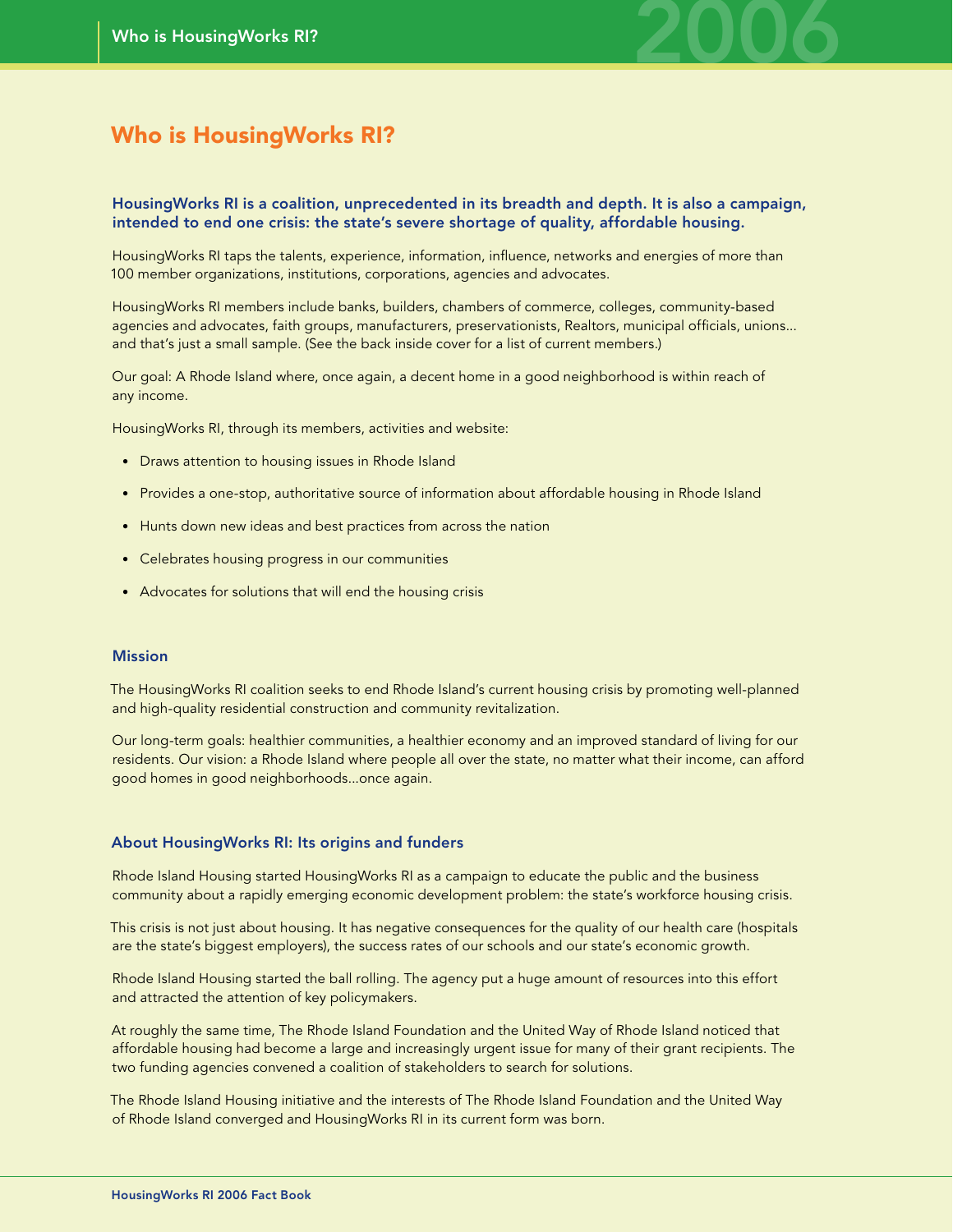| Housing Affordability in Rhode Island - Rental Data08                                                      |
|------------------------------------------------------------------------------------------------------------|
| Housing Affordability in Rhode Island - Home Sales Data 09                                                 |
|                                                                                                            |
|                                                                                                            |
|                                                                                                            |
| Quality Affordable Homes in Your Community 50<br>HousingWorks RI Organizational Members (as of 5/17/06) 55 |
|                                                                                                            |

2006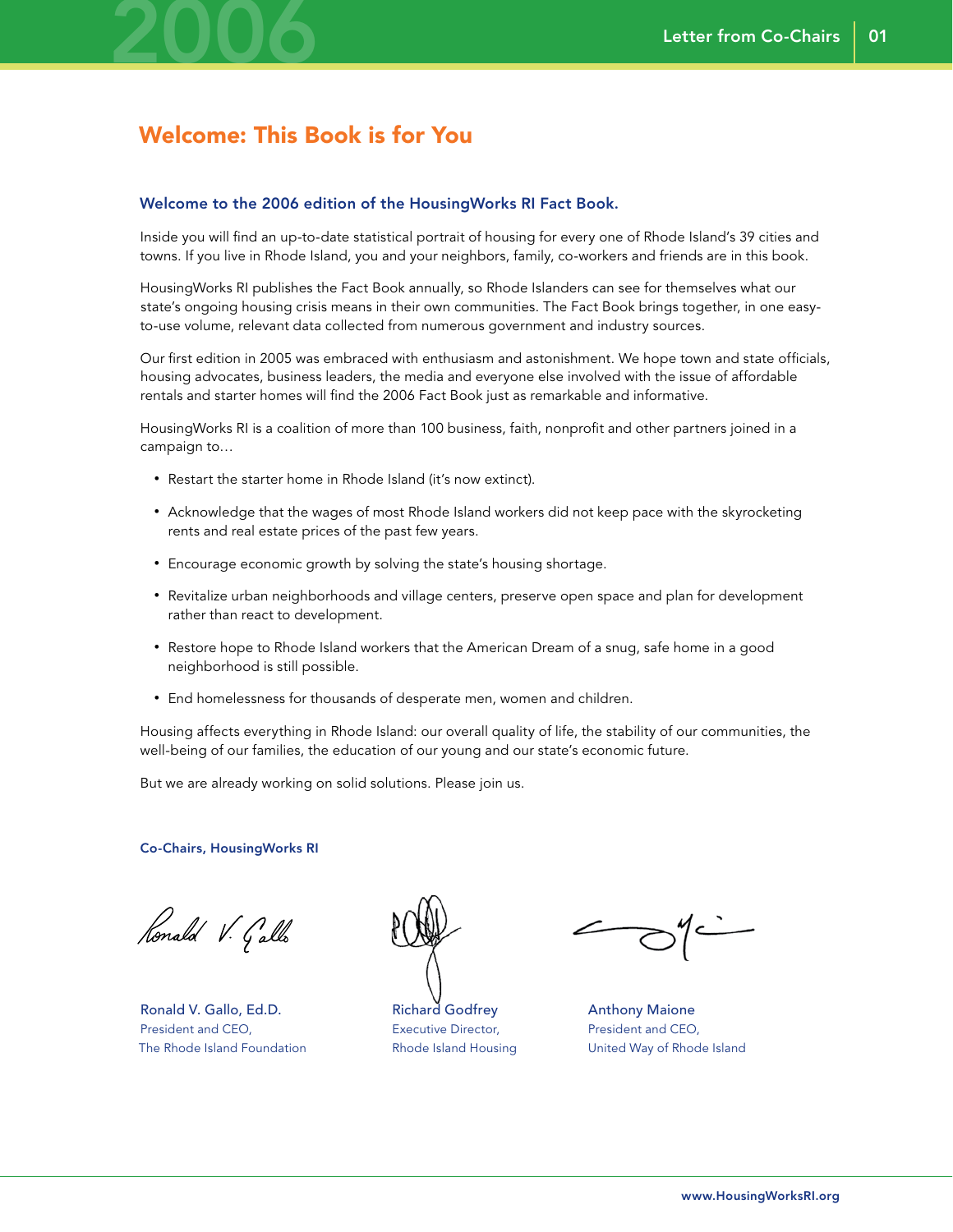

### Your Quick Reference Guide to www.HousingWorksRI.org

#### For your information

- Up-to-date housing fact sheets for each of Rhode Island's 39 cities and towns. (How expensive is it to live in your town? Find out here.)
- A detailed overview of Rhode Island's housing crisis and its collateral damage to the economy, families, education and communities.
- Authoritative, statistical evidence on the extent of Rhode Island's crisis.
- How to build quality affordable housing: proven solutions and intriguing new ideas.
- What's holding us back? The common obstacles.
- Frank, factual answers to the questions communities ask about affordable housing.
- City and town affordable housing plans that have received state approval.
- E-newsletters and action alerts to keep you up-to-date on local, state and federal efforts to tackle this important issue. It only takes a minute to sign-up online.
- Progress on the Hill: the HousingWorks RI platform, successes and goals.

#### For your convenience

- Our Express Lanes give professionals fast, one-click access to a wealth of essential information. We've set up Express Lanes for developers, employers, housing advocates, HousingWorks RI members, reporters, town planners and people looking for housing.
- An extensive library of downloadable resources including data, tools, case studies.
- Links to dozens of key information sources including state and federal agencies, advocacy groups, professional associations, think tanks, researchers.
- A glossary of housing terms.
- If you or someone you know is looking for housing, start here. We'll help connect you.

#### For your education and awareness

- Measure your "affordable housing IQ" with this eye-opening quiz.
- Take an on-line tour of outstanding affordable housing in Rhode Island.
- Read the surprising true-life stories of people caught in the housing squeeze.

#### When you want to act

- Join HousingWorks RI today online. Signing up is quick, easy and free.
- Use www.HousingWorksRI.org to contact your town, state and federal officials online. All you have to do is enter your zip code.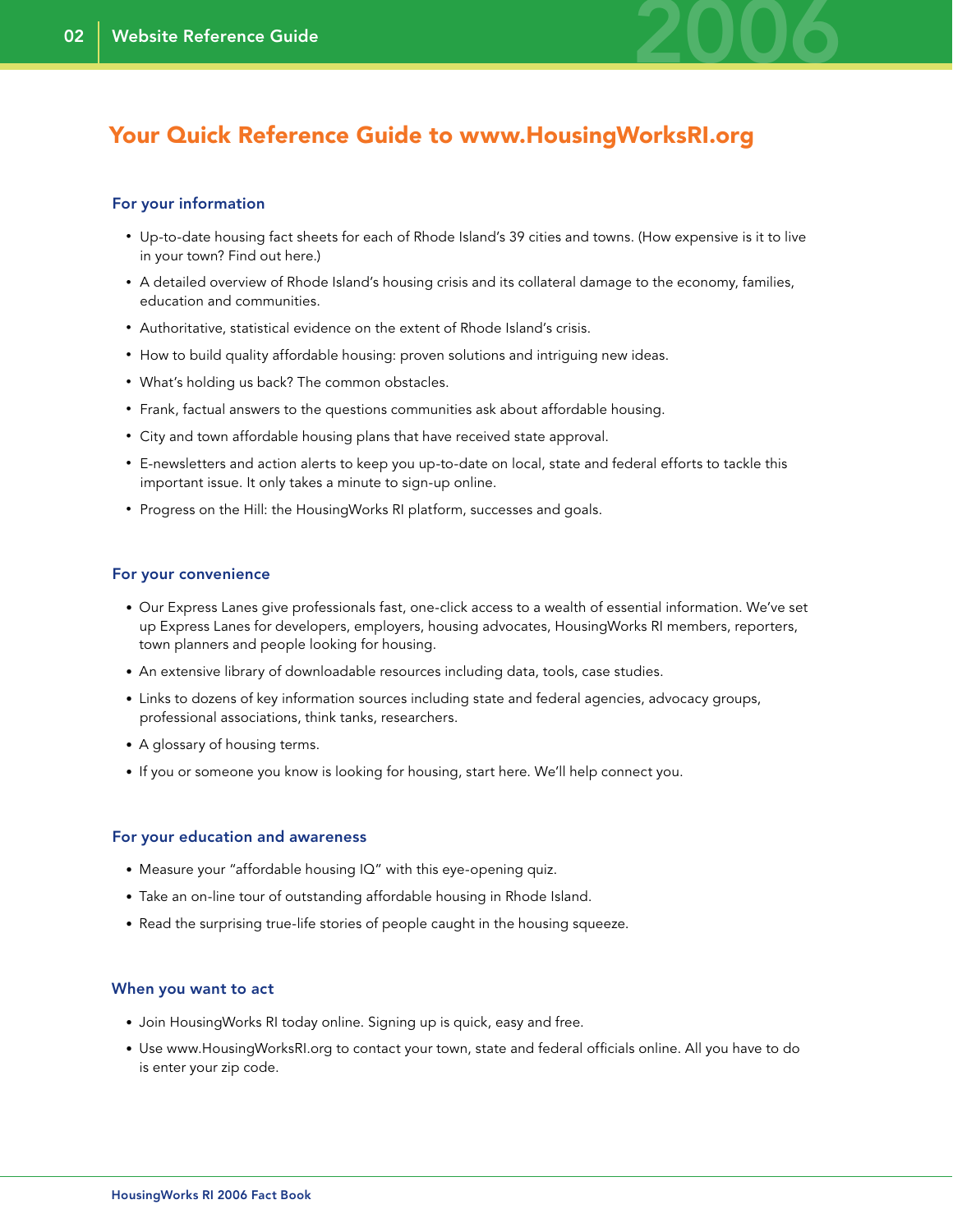

### More Towns Fall Off the Affordability Map

#### In 2005, the American dream of a good home in a good neighborhood grew further out of reach for too many Rhode Islanders

Every year since 2000, thousands more Rhode Island workers have found themselves priced out of our real estate market. News that prices jumped "only" 6.8% in 2005 brings no real relief. In 2005, the median-priced single family home in Rhode Island sold for \$282,900. That's affordable for a household earning \$90,550 a year, according to industry guidelines.

Most Rhode Island households don't come close. Last year, the state's median household income was just under \$50,000. With that kind of income, you can afford to spend \$1,245 per month on housing, enough to buy a \$152,230 house. Rhode Island hasn't seen a median-priced house at that price since 2001.

Most Rhode Islanders can no longer afford to buy a home in most of Rhode Island:

- Households making \$100,000 annually can afford the median-priced single family home in less than half the state, just 16 communities. That's four fewer communities than last year.
- Households making \$75,000 can afford the median-priced single family home in just three communities – three fewer than last year.
- And the 60% of Rhode Island households making under \$50,000 cannot afford to buy the median-priced single family home in any Rhode Island community.

#### Rhode Island has a choice: Watch the economy stagnate or make rents more affordable

In 2005, the average rent for a two-bedroom apartment increased to \$1,147 per month. To afford that, you need an hourly wage of \$22.06. Compare that to what minimum-wage workers make: \$7.10 an hour. In 15 communities, it takes more than three full-time, minimum-wage jobs to afford the average two-bedroom apartment.

In fact, there are just three communities left in Rhode Island where the average two-bedroom apartment remains affordable to someone making less than \$20 per hour. That's bad news for most Rhode Island workers: our median wage in 2004 was just \$14.38. (And the median wage for the 20 most commonly advertised jobs is even lower, according to the state Department of Labor and Training.)

The growing mismatch between what's in our wallets and what apartments cost means trouble for Rhode Island's economy. Families who spend too much on rent have less disposable income to spend on goods and services. And the lack of homes the workforce can afford is making it hard for local businesses to attract and retain workers – and hurting the state's prospects for economic growth.

#### Progress report: Planning for affordability takes a giant step forward

2005 saw 281 new affordable apartments and homeownership opportunities added in communities such as Bristol, Cumberland, Lincoln, Providence and West Warwick. Too little, when you consider that Rhode Island is 13,000 units short.

But there was good progress on the planning side. Last year, the state brought together housing experts, nonprofits, businesses and interested citizens to work on a five-year strategic housing plan.

And most Rhode Island municipalities – 29 of our 39 cities and towns – now have local affordable housing plans. They share a common goal: to ensure there is enough housing so that people who grew up in town and work in the community can afford to stay there.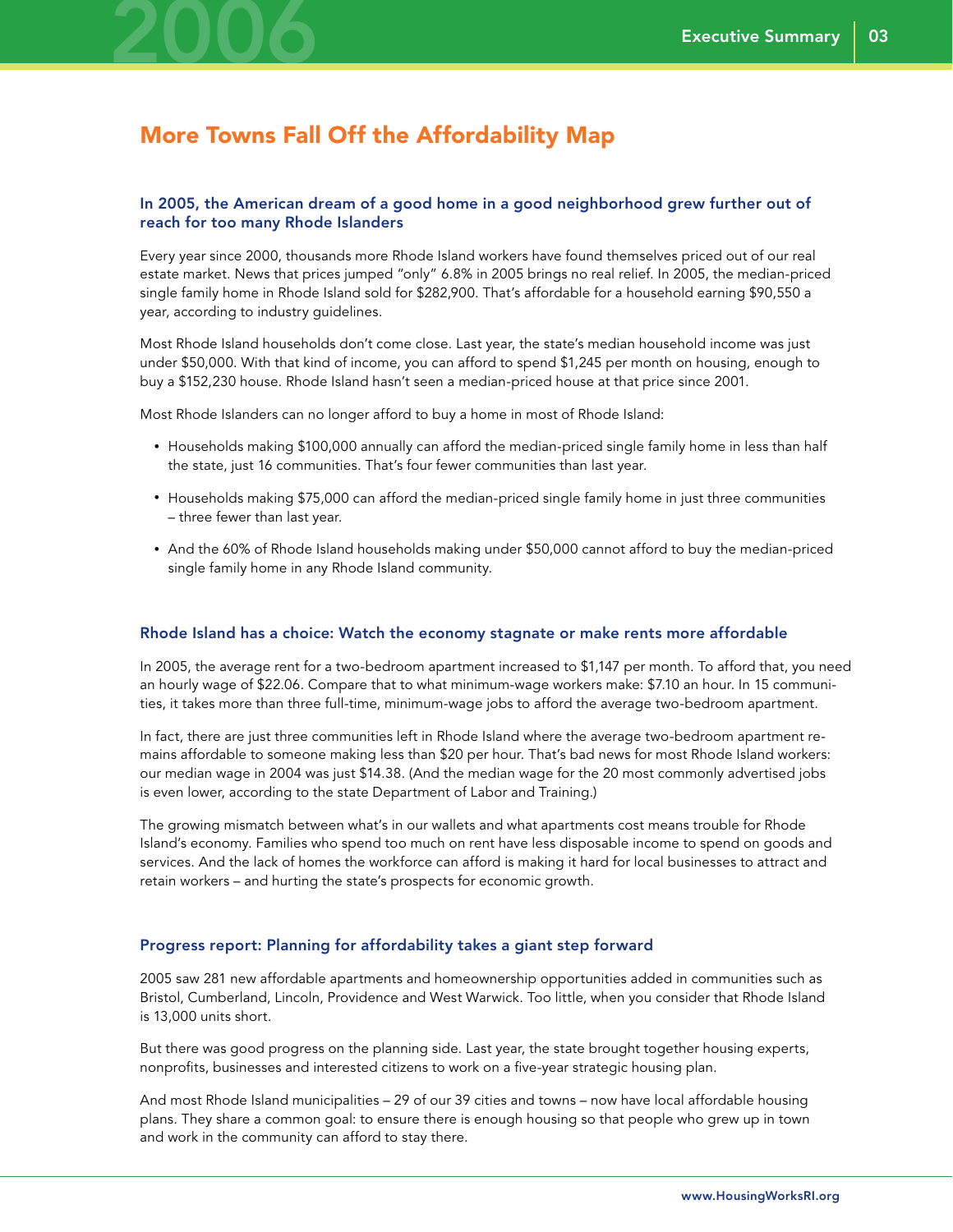

### With a household income of \$50,000 you can afford the medianpriced single family home in  $\Omega$  of RI's 39 cities and towns.\*



#### 57.7%: Percentage of Rhode Island households earning less than \$50,000\*\*

| Rhode Island households earning | less than $$50K$ |       |          | \$50K-\$75K   \$75K-\$100K   \$100K or more |
|---------------------------------|------------------|-------|----------|---------------------------------------------|
|                                 | 57.7%            | 20.2% | $10.7\%$ | 11.4%                                       |

\*Calculated using a 30-year mortgage at 6.35% interest with a 3% down payment and including property taxes (the state's median mill rate of \$15.05 per \$1,000 of the median sale price of a single family house for the particular city or town), hazard insurance (\$60/month) and private mortgage insurance (0.006). \*\*Source: U.S. Census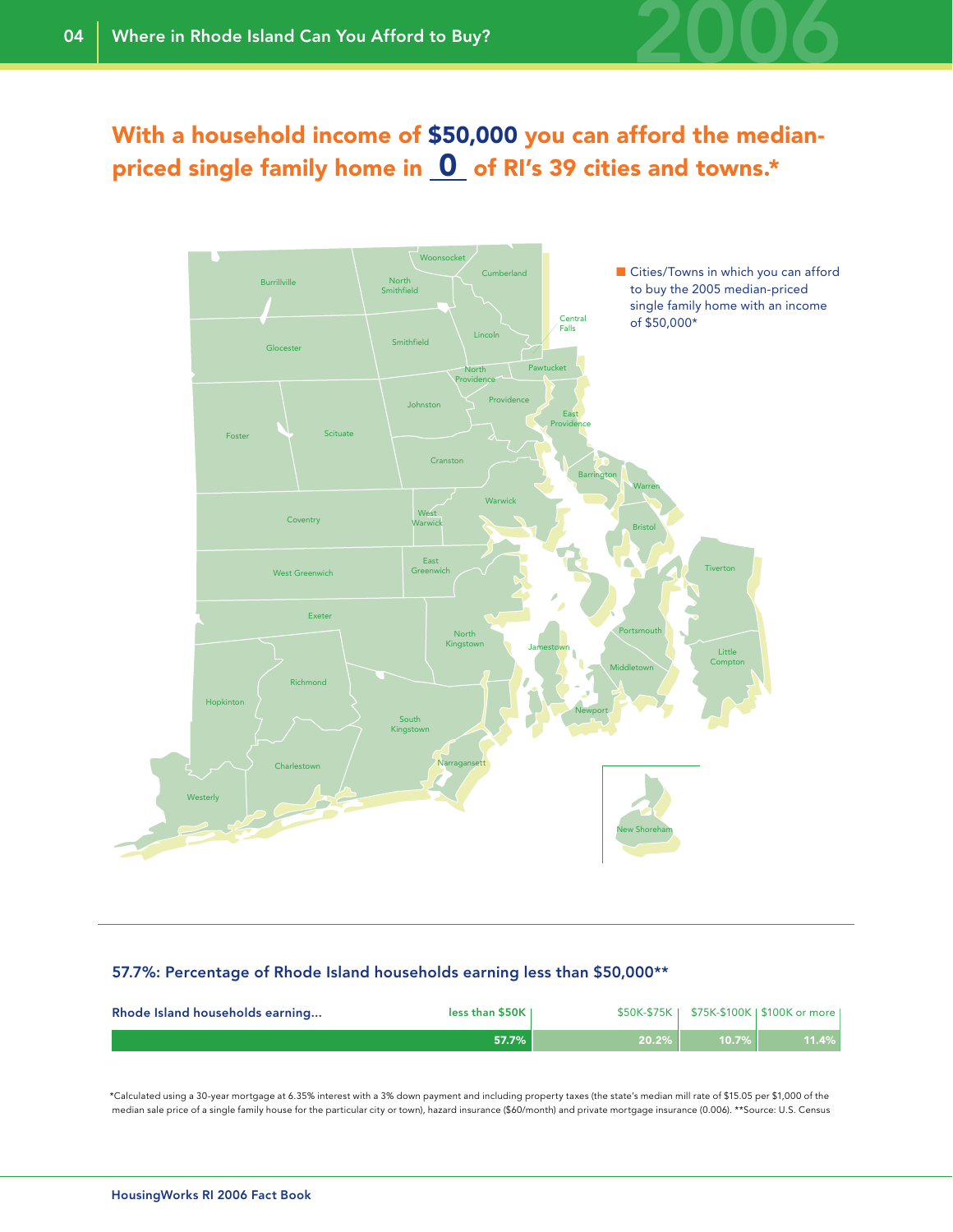## With a household income of \$75,000 you can afford the medianpriced single family home in  $3$  of RI's 39 cities and towns.\*

2006



#### 77.9%: Percentage of Rhode Island households earning less than \$75,000\*\*

| Rhode Island households earning |          |          | less than $$75K$   $$75K-$100K$   $$100K$ or more |
|---------------------------------|----------|----------|---------------------------------------------------|
|                                 | $77.9\%$ | $10.7\%$ | 11.4%                                             |

\*Calculated using a 30-year mortgage at 6.35% interest with a 3% down payment and including property taxes (the state's median mill rate of \$15.05 per \$1,000 of the median sale price of a single family house for the particular city or town), hazard insurance (\$60/month) and private mortgage insurance (0.006). \*\*Source: U.S. Census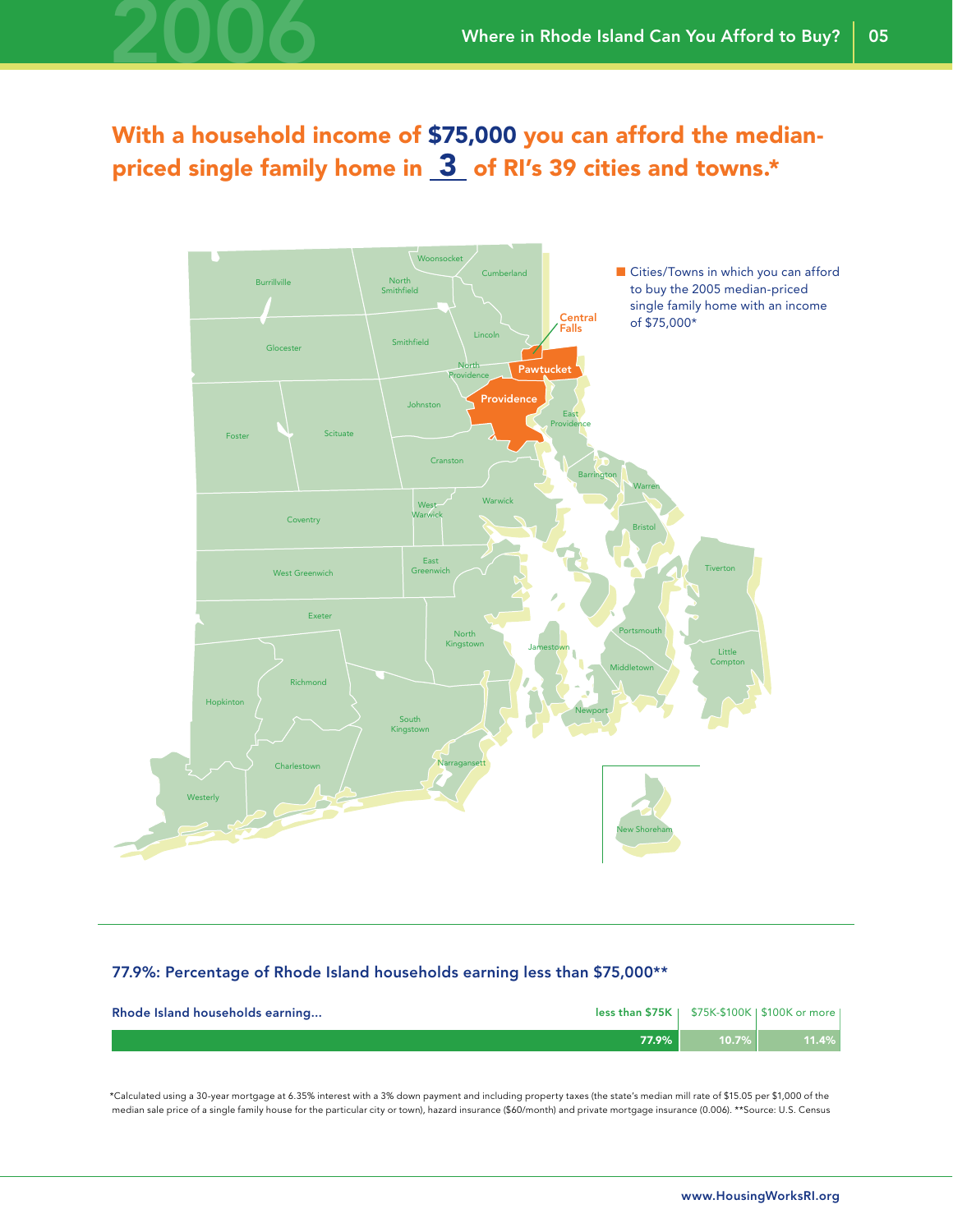

### With a household income of \$100,000 you can afford the medianpriced single family home in **16** of RI's 39 cities and towns.\*



#### 88.6%: Percentage of Rhode Island households earning less than \$100,000\*\*

| less than \$100K   \$100K or more  <br>Rhode Island households earning |       |
|------------------------------------------------------------------------|-------|
| 88.6%                                                                  | 11.4% |

\*Calculated using a 30-year mortgage at 6.35% interest with a 3% down payment and including property taxes (the state's median mill rate of \$15.05 per \$1,000 of the median sale price of a single family house for the particular city or town), hazard insurance (\$60/month) and private mortgage insurance (0.006). \*\*Source: U.S. Census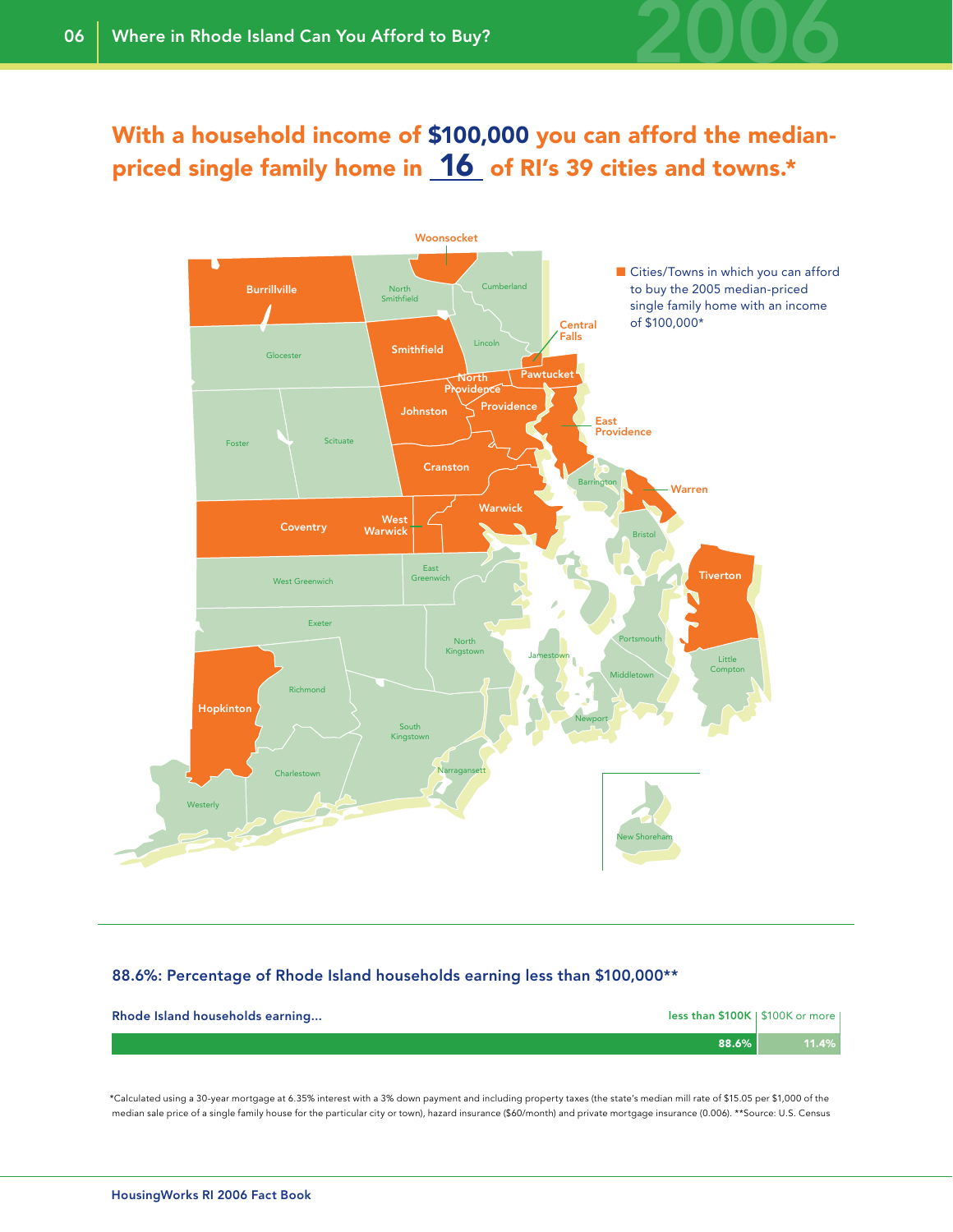

### Renting in Rhode Island doesn't come easy…

| If Your Household<br>Income is | Then You Can Rent<br>in These Towns                                                                                                                                                                                                          | 2005<br><b>Average Rent</b><br>(2BR Apartment)*                                                                                                      | <b>Income Needed</b><br>per Year                                                                                                                                     | <b>Income Needed</b><br>per Hour                                                                                                                       | Income<br>Distribution*            |
|--------------------------------|----------------------------------------------------------------------------------------------------------------------------------------------------------------------------------------------------------------------------------------------|------------------------------------------------------------------------------------------------------------------------------------------------------|----------------------------------------------------------------------------------------------------------------------------------------------------------------------|--------------------------------------------------------------------------------------------------------------------------------------------------------|------------------------------------|
| \$0 to<br>\$35,000             | Nowhere in<br><b>Rhode Island</b>                                                                                                                                                                                                            |                                                                                                                                                      |                                                                                                                                                                      |                                                                                                                                                        | 171,356<br>households<br>or 41.9%  |
| \$35,000 to<br>\$45,000        | <b>Central Falls</b><br>Pawtucket<br>Smithfield<br><b>West Warwick</b><br>Warren<br><b>East Providence</b><br>Providence<br><b>North Providence</b><br>Coventry<br>Johnston<br><b>Scituate</b><br><b>Bristol</b><br>Woonsocket<br>Cumberland | \$881**<br>\$980<br>\$987**<br>\$1,045<br>\$1,082<br>\$1,096<br>\$1,097<br>\$1,098<br>\$1,102<br>\$1,102<br>\$1,107<br>\$1,112<br>\$1,116<br>\$1,124 | \$35,240<br>\$39,200<br>\$39,480<br>\$41,800<br>\$43,280<br>\$43,840<br>\$43,880<br>\$43,920<br>\$44,080<br>\$44,080<br>\$44,280<br>\$44,480<br>\$44,640<br>\$44,960 | \$16.94<br>\$18.85<br>\$18.98<br>\$20.10<br>\$20.81<br>\$21.08<br>\$21.10<br>\$21.12<br>\$21.19<br>\$21.19<br>\$21.29<br>\$21.38<br>\$21.46<br>\$21.62 | 44,225<br>households<br>or 10.8%   |
| \$45,000 to<br>\$60,000        | Warwick<br>Lincoln<br><b>North Smithfield</b><br>Cranston<br><b>Barrington</b><br><b>Tiverton</b><br>Portsmouth<br><b>North Kingstown</b><br><b>East Greenwich</b><br><b>Middletown</b><br><b>Newport</b>                                    | \$1,148<br>\$1,150<br>\$1,153<br>\$1,157<br>\$1,195<br>\$1,207<br>\$1,244<br>\$1,254<br>\$1,276<br>$$1,298**$<br>\$1,388                             | \$45,920<br>\$46,000<br>\$46,120<br>\$46,280<br>\$47,800<br>\$48,280<br>\$49,760<br>\$50,160<br>\$51,040<br>\$51,920<br>\$55,520                                     | \$22.08<br>\$22.12<br>\$22.17<br>\$22.25<br>\$22.98<br>\$23.21<br>\$23.92<br>\$24.12<br>\$24.54<br>\$24.96<br>\$26.69                                  | 57,588<br>households<br>or $14.1%$ |

\*Sources: Rhode Island Housing Year-End Rent Survey 2005, U.S. Census. \*\*2004 data used, as 2005 data are unavailable.

For the following towns there are insufficient local data to determine rental costs: Burrillville, Charlestown, Exeter, Foster, Glocester, Hopkinton, Jamestown, Little Compton, Narragansett, New Shoreham, Richmond, South Kingstown, Westerly, West Greenwich.

Typical earnings for Rhode Island's five most common occupations\*:

- Office, clerical and other administrative positions: \$28,787
- Sales and retail positions: \$22,506
- Food preparation and serving: \$16,910
- Manufacturing: \$25,854
- Teachers and librarians: \$40,685

\*These are the median wages for each occupation – halfway between the entry wage and the experienced wage. Source: Rhode Island Department of Labor and Training.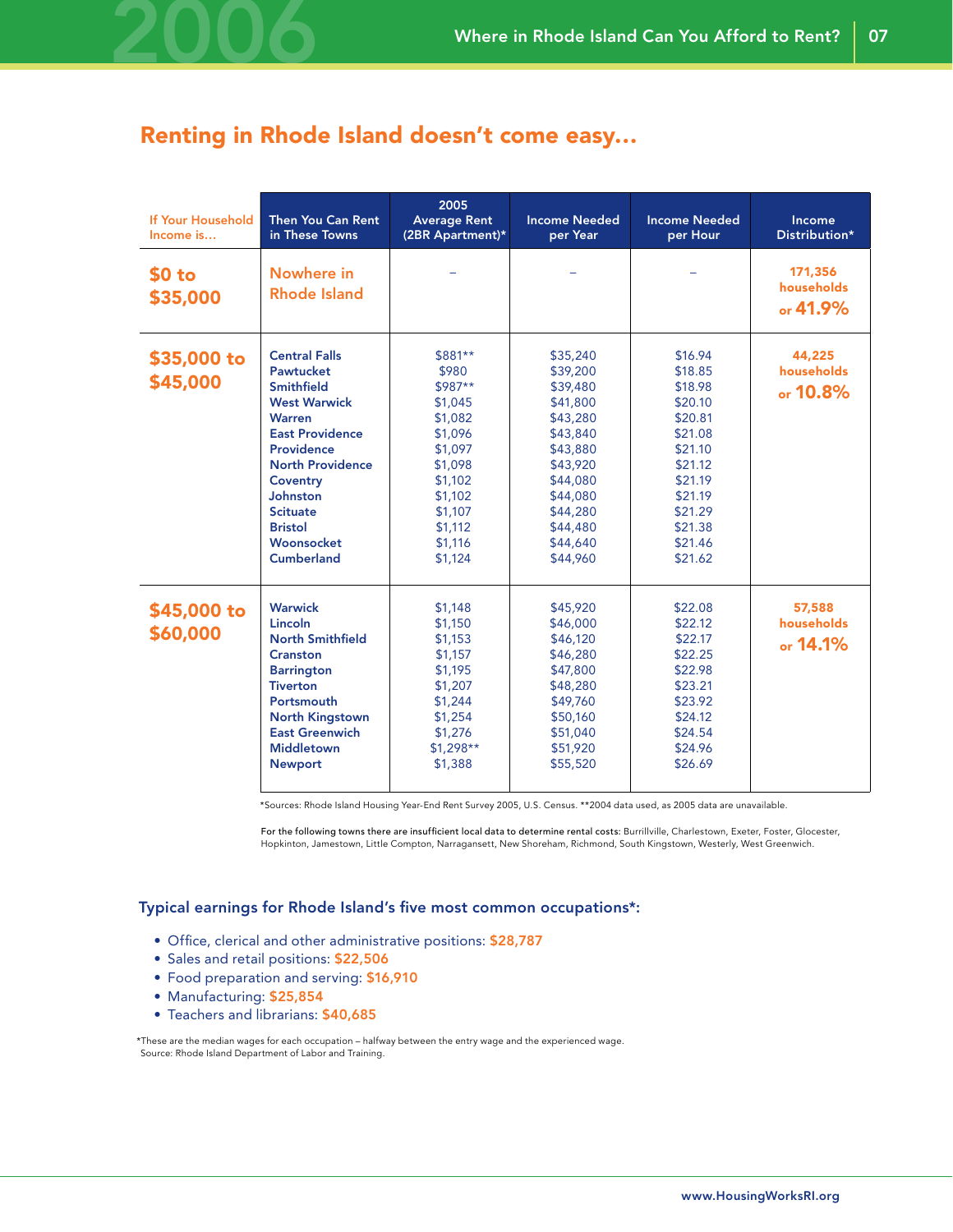### Rental Data

| City/Town               | 2005 Average Rent:<br><b>2BR Apartment</b> | <b>Income Needed</b><br>per Year | <b>Income Needed</b><br>per Hour |
|-------------------------|--------------------------------------------|----------------------------------|----------------------------------|
| Barrington              | \$1,195                                    | \$47,800                         | \$22.98                          |
| <b>Bristol</b>          | \$1,112                                    | \$44,480                         | \$21.38                          |
| <b>Burrillville</b>     | $\star \star$                              |                                  |                                  |
| <b>Central Falls</b>    | \$881*                                     | \$35,240                         | \$16.94                          |
| Charlestown             | $\star$ $\star$                            | $\overline{\phantom{a}}$         | $\equiv$                         |
| Coventry                | \$1,102                                    | \$44,080                         | \$21.19                          |
| Cranston                | \$1,157                                    | \$46,280                         | \$22.25                          |
| Cumberland              | \$1,124                                    | \$44,960                         | \$21.62                          |
| East Greenwich          | \$1,276                                    | \$51,040                         | \$24.54                          |
| <b>East Providence</b>  | \$1,096                                    | \$43,840                         | \$21.08                          |
| Exeter                  | $\star \star$                              | $\qquad \qquad -$                | -                                |
| Foster                  | $\star$ $\star$                            | -                                |                                  |
| Glocester               | $\star$ $\star$                            | -                                |                                  |
| Hopkinton               | $\star \star$                              | ÷                                | -                                |
| Jamestown               | $\star$ $\star$                            |                                  |                                  |
| <b>Johnston</b>         | \$1,102                                    | \$44,080                         | \$21.19                          |
| Lincoln                 | \$1,150                                    | \$46,000                         | \$22.12                          |
| <b>Little Compton</b>   | $\star \star$                              |                                  |                                  |
| Middletown              | \$1,298*                                   | \$51,920                         | \$24.96                          |
| Narragansett            | $\star\,\star$                             | ÷                                | $\blacksquare$                   |
| Newport                 | \$1,388                                    | \$55,520                         | \$26.69                          |
| <b>New Shoreham</b>     | $\star\,\star$                             | $\qquad \qquad -$                |                                  |
| North Kingstown         | \$1,254                                    | \$50,160                         | \$24.12                          |
| <b>North Providence</b> | \$1,098                                    | \$43,920                         | \$21.12                          |
| North Smithfield        | \$1,153                                    | \$46,120                         | \$22.17                          |
| Pawtucket               | \$980                                      | \$39,200                         | \$18.85                          |
| Portsmouth              | \$1,244                                    | \$49,760                         | \$23.92                          |
| Providence              | \$1,097                                    | \$43,880                         | \$21.10                          |
| Richmond                | $\star$ $\star$                            | $\qquad \qquad -$                | $\overline{\phantom{a}}$         |
| Scituate                | \$1,107                                    | \$44,280                         | \$21.29                          |
| Smithfield              | \$987*                                     | \$39,480                         | \$18.98                          |
| South Kingstown         | $\star\,\star$                             | $\equiv$                         | $\equiv$                         |
| Tiverton                | \$1,207                                    | \$48,280                         | \$23.21                          |
| Warren                  | \$1,082                                    | \$43,280                         | \$20.81                          |
| Warwick                 | \$1,148                                    | \$45,920                         | \$22.08                          |
| Westerly                | $\star\,\star$                             | -                                | -                                |
| West Greenwich          | $\star\,\star$                             |                                  |                                  |
| <b>West Warwick</b>     | \$1,045                                    | \$41,800                         | \$20.10                          |
| Woonsocket              | \$1,116                                    | \$44,640                         | \$21.46                          |

\*2005 data unavailable, 2004 data used. \*\*Insufficient local data.

Source: Rhode Island Housing Year-End Rent Survey 2005, www.rihousing.com.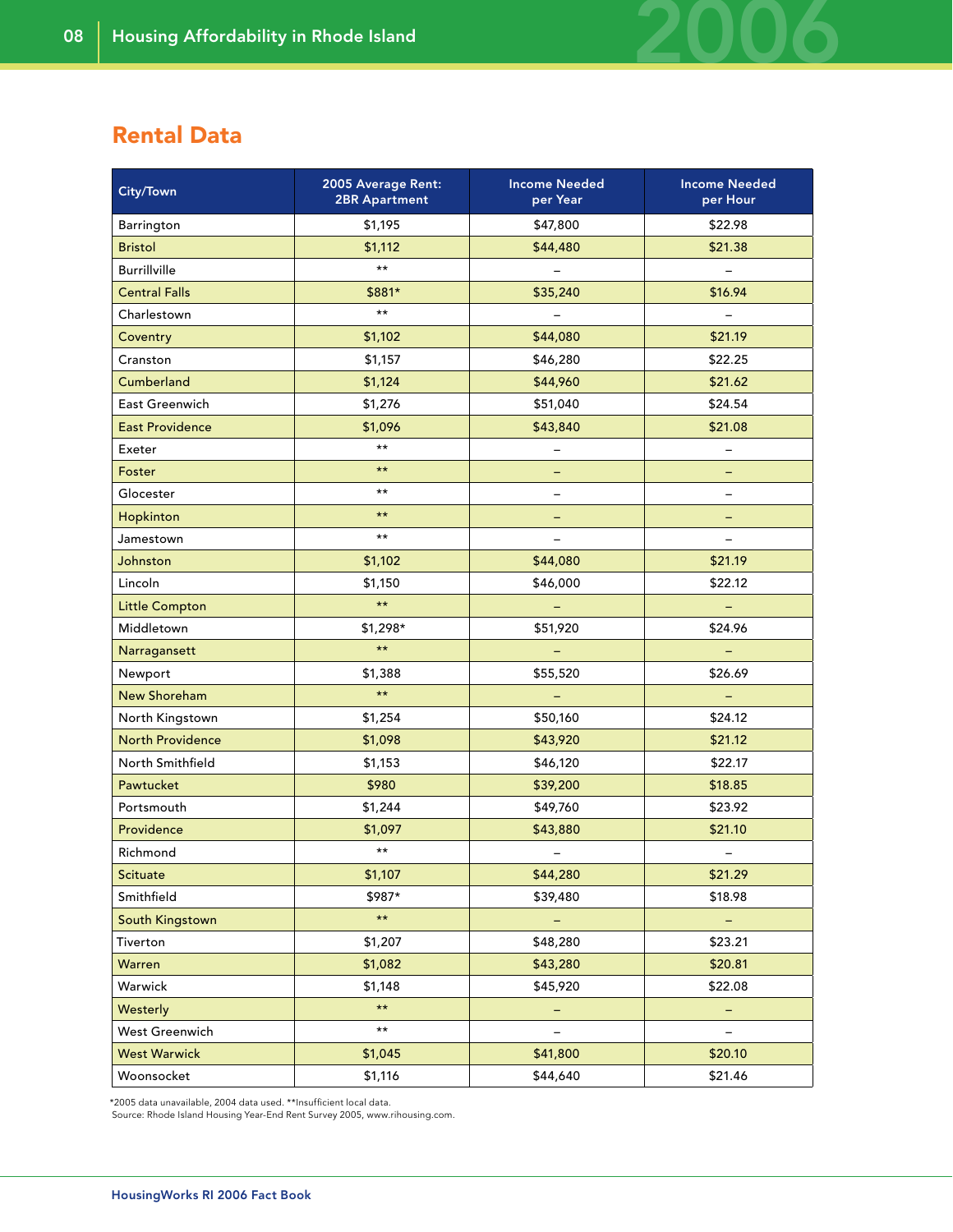### Home Sales Data

2006

| City/Town               | <b>Median Price:</b><br><b>Single Family Home</b><br>(Year-End 2005) | <b>Monthly Housing</b><br>Payment* | <b>Income Needed</b><br>per Year | <b>Income Needed</b><br>per Hour |
|-------------------------|----------------------------------------------------------------------|------------------------------------|----------------------------------|----------------------------------|
| Barrington              | \$420,000                                                            | \$3,332                            | \$133,270                        | \$64.07                          |
| <b>Bristol</b>          | \$354,500                                                            | \$2,822                            | \$112,860                        | \$54.26                          |
| <b>Burrillville</b>     | \$274,000                                                            | \$2,194                            | \$87,777                         | \$42.20                          |
| <b>Central Falls</b>    | \$195,900                                                            | \$1,586                            | \$63,441                         | \$30.50                          |
| Charlestown             | \$389,900                                                            | \$3,097                            | \$123,891                        | \$59.56                          |
| Coventry                | \$259,250                                                            | \$2,080                            | \$83,181                         | \$39.99                          |
| Cranston                | \$260,000                                                            | \$2,085                            | \$83,414                         | \$39.99                          |
| Cumberland              | \$324,950                                                            | \$2,591                            | \$103,653                        | \$49.83                          |
| East Greenwich          | \$527,500                                                            | \$4,169                            | \$166,766                        | \$80.18                          |
| <b>East Providence</b>  | \$260,000                                                            | \$2,085                            | \$83,414                         | \$40.10                          |
| Exeter                  | \$390,000                                                            | \$3,098                            | \$123,922                        | \$59.58                          |
| Foster                  | \$389,950                                                            | \$3,098                            | \$123,906                        | \$59.57                          |
| Glocester               | \$315,000                                                            | \$2,514                            | \$100,552                        | \$48.34                          |
| Hopkinton               | \$303,500                                                            | \$2,424                            | \$96,969                         | \$46.62                          |
| Jamestown               | \$556,000                                                            | \$4,391                            | \$175,646                        | \$84.45                          |
| Johnston                | \$270,000                                                            | \$2,163                            | \$86,530                         | \$41.60                          |
| Lincoln                 | \$341,000                                                            | \$2,716                            | \$108,654                        | \$52.24                          |
| <b>Little Compton</b>   | \$595,000                                                            | \$4,695                            | \$187,799                        | \$90.29                          |
| Middletown              | \$389,450                                                            | \$3,094                            | \$123,750                        | \$59.50                          |
| Narragansett            | \$432,105                                                            | \$3,426                            | \$137,041                        | \$65.89                          |
| Newport                 | \$449,000                                                            | \$3,558                            | \$142,306                        | \$68.42                          |
| <b>New Shoreham</b>     | \$800,000**                                                          | \$6,292                            | \$251,675                        | \$121.00                         |
| North Kingstown         | \$415,000                                                            | \$3,293                            | \$131,712                        | \$63.32                          |
| <b>North Providence</b> | \$259,900                                                            | \$2,085                            | \$83,383                         | \$40.09                          |
| North Smithfield        | \$325,000                                                            | \$2,592                            | \$103,668                        | \$49.84                          |
| Pawtucket               | \$231,875                                                            | \$1,866                            | \$74,651                         | \$35.89                          |
| Portsmouth              | \$376,000                                                            | \$2,989                            | \$119,559                        | \$57.48                          |
| Providence              | \$210,000                                                            | \$1,696                            | \$67,835                         | \$32.61                          |
| Richmond                | \$315,000                                                            | \$2,514                            | \$100,552                        | \$48.34                          |
| <b>Scituate</b>         | \$338,000                                                            | \$2,693                            | \$107,719                        | \$51.79                          |
| Smithfield              | \$309,950                                                            | \$2,474                            | \$98,979                         | \$47.59                          |
| South Kingstown         | \$374,500                                                            | \$2,977                            | \$119,092                        | \$57.26                          |
| Tiverton                | \$309,450                                                            | \$2,471                            | \$98,823                         | \$47.51                          |
| Warren                  | \$298,250                                                            | \$2,383                            | \$95,333                         | \$45.83                          |
| Warwick                 | \$244,700                                                            | \$1,966                            | \$78,647                         | \$37.81                          |
| Westerly                | \$335,000                                                            | \$2,670                            | \$106,784                        | \$51.34                          |
| West Greenwich          | \$329,900                                                            | \$2,630                            | \$105,195                        | \$50.57                          |
| <b>West Warwick</b>     | \$245,750                                                            | \$1,974                            | \$78,974                         | \$37.97                          |
| Woonsocket              | \$236,750                                                            | \$1,904                            | \$76,170                         | \$36.62                          |

\*Calculated using a 30-year mortgage at 6.35% interest with a 3% down payment and including property taxes (the state's median mill rate of \$15.05 per \$1,000 of the median sale price of a single family house for the particular city or town), hazard insurance (\$60/month) and private mortgage insurance (0.006).<br>\*\*The only single family house sold in New Shoreham in 2003-2005 sold

Source: Year-End 2005 Existing Single Family Home Sales Statistics, Rhode Island Association of Realtors, www.riliving.com.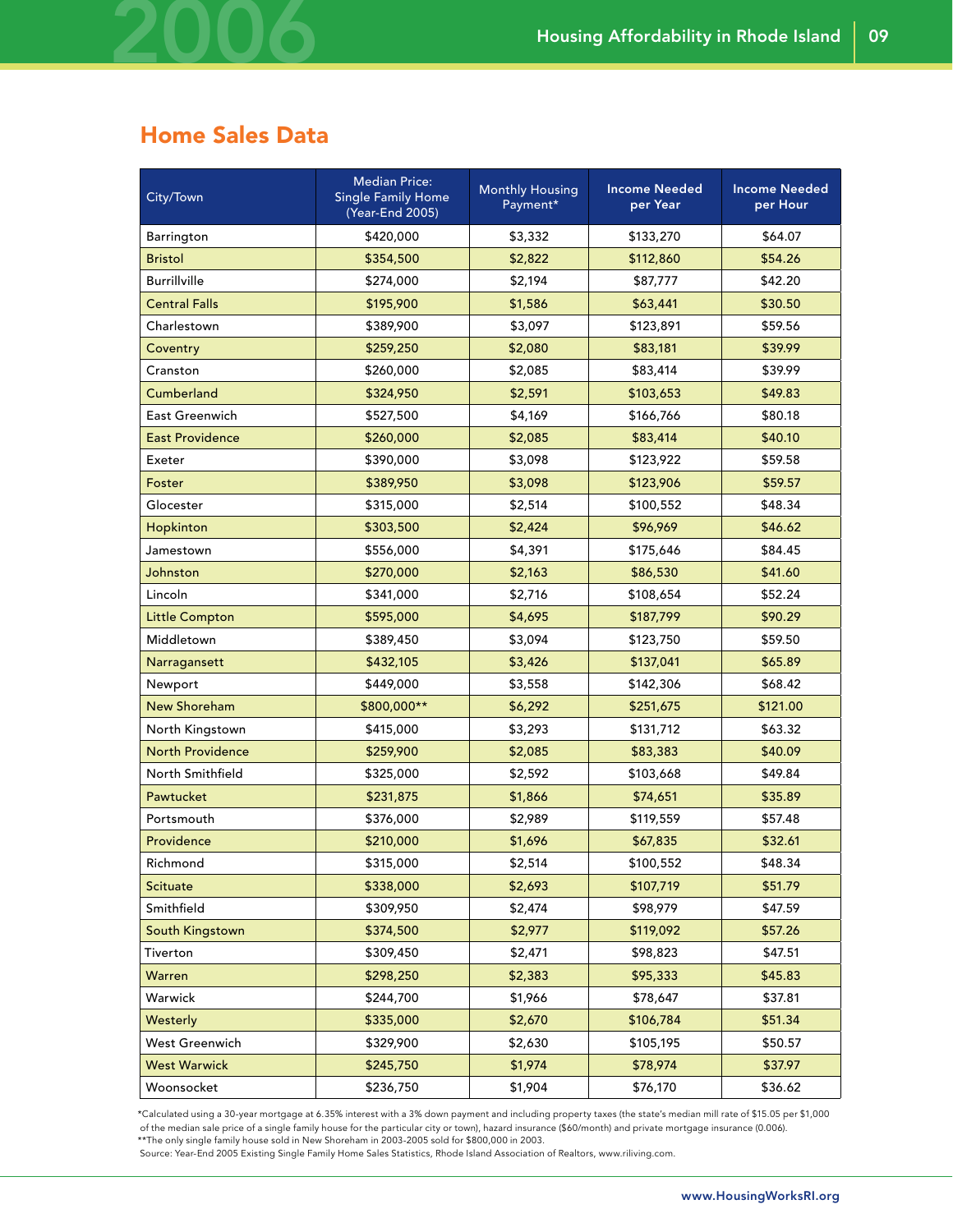

### Introduction to the City/Town Fact Sheets

On the following pages, you will find individual housing fact sheets for every city and town in Rhode Island. We hope you find these fact sheets useful. (You might even find them surprising.) We've reduced a mountain of statistical information down to a few essentials.

We are grateful, though, for any suggestions you might have that would make future editions of these fact sheets more useful. You can contact us at info@HousingWorksRI.org.

#### Where did the numbers in this book come from?

The data in this book were obtained from the latest official, industry and other expert sources, all publicly available. For links to these data sources and more information on housing in Rhode Island, visit www.HousingWorksRI.org.

#### Median selling price of a single family home

Source: Year-End 2005 Single Family Home Sales Statistics, Year-End 1999 Single Family Home Sales Statistics, www.riliving.com, the official site of the Rhode Island Association of Realtors ® and State-Wide Multiple Listing Service.

#### Typical monthly housing payment

Methodology: Calculated using a 30-year mortgage at 6.35% interest with a 3% down payment and including property taxes (the state's median mill rate of \$15.05 per \$1,000 of the median sale price of a single family home for the particular city or town), hazard insurance (\$60/month) and private mortgage insurance (0.006).

#### Average monthly rent

Source: Rhode Island Housing Year-End Rent Survey 2005, www.rihousing.com.

#### Household income required to afford the median-priced house and average rent

Methodology: Based on the generally accepted federal standard that a household should spend no more than 30% of its monthly income on housing costs (including rent or mortgage, utilities, taxes and insurance). When households spend more than 30% on housing, other essentials suffer: health care, nutrition, quality education, savings, clothing, transportation.

#### Number of year-round housing units

Source: Rhode Island Housing 2005 Low and Moderate Income Housing Chart, www.rihousing.com.

#### Housing units that qualify as affordable

Source: Rhode Island Housing 2005 Low and Moderate Income Housing Chart, www.rihousing.com.

Note: The Low and Moderate Income Housing Act established a goal that 10% of each community's housing stock be affordable to people with low or moderate incomes. In order to count toward that threshold, the housing must have a federal, state or municipal subsidy and remain affordable for at least 30 years. For more information on the Act, visit www.growsmartri.com or www.rihousing.com.

#### Additional housing units necessary

Methodology: Calculated by subtracting the number of units that qualify as affordable from 10% of the city or town's year-round housing units.

#### Households in your city or town paying more than half their income

Source: U.S. Department of Housing and Urban Development Comprehensive Housing Affordability Strategy (CHAS) 2000.

Note: The standard is that households pay no more than 30% of their income for housing. Those paying more than half are defined as having "worst case housing needs." This figure does not include households earning above 80% of the area median income.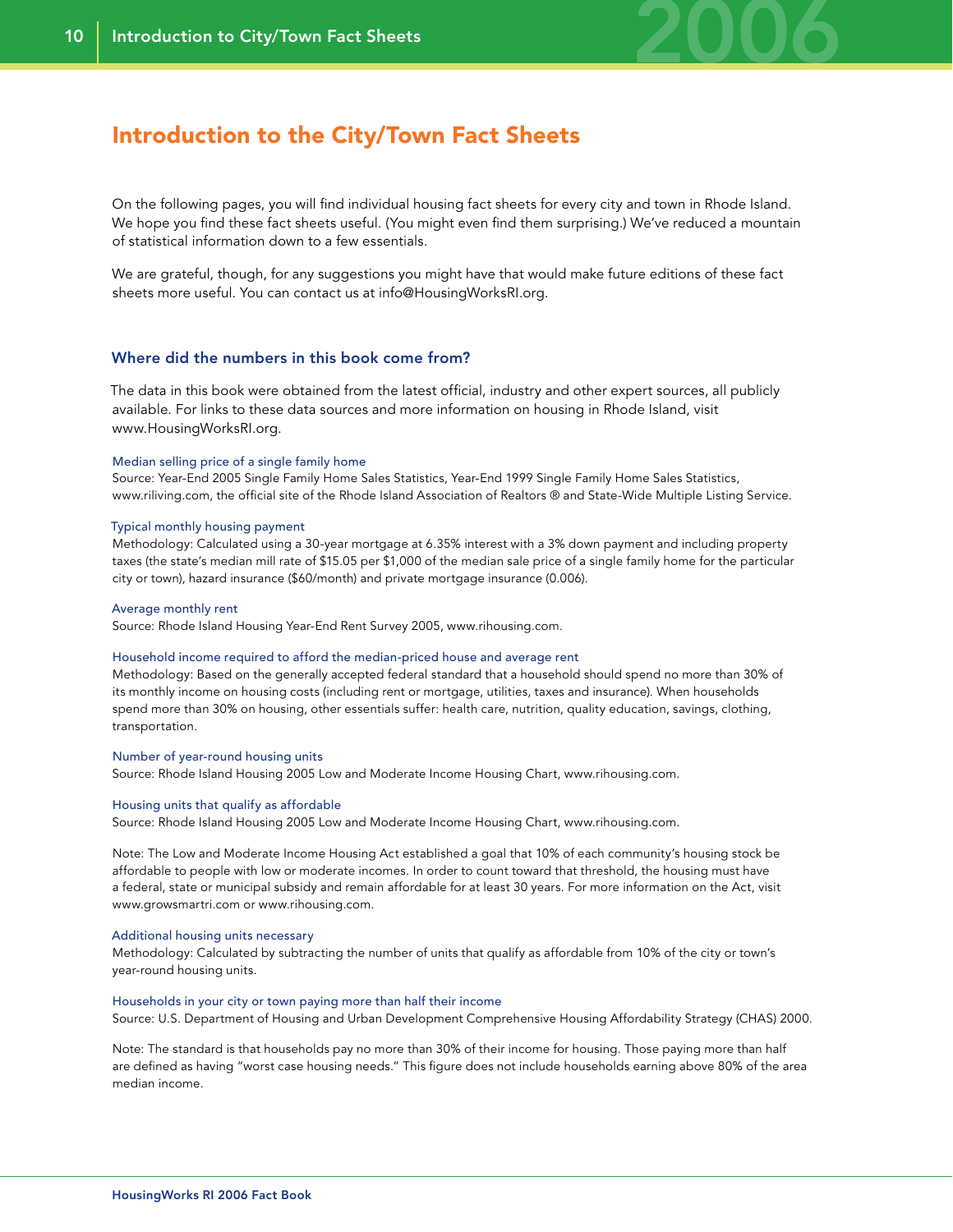

### Barrington Affordable Housing Facts

Sources and methodologies for the numbers below can be found on page 10.

#### How much does it cost to live in Barrington?

Median Selling Price of a Single Family Home

|             | 1999      | 2005      | Percent of 1999 value |
|-------------|-----------|-----------|-----------------------|
| Barrington  | \$198,500 | \$420,000 | 212%                  |
| State of RI | \$126,000 | \$282,900 | 225%                  |

• Typical monthly housing payment\* for a \$420,000 house: \$3,332 Household income required to afford a \$420,000 house: \$133,270

 \*Calculated using a 30-year mortgage at 6.35% interest with a 3% down payment and including property taxes (the state's median mill rate of \$15.05 per \$1,000 of the median sale price of a single family house for the particular city or town), hazard insurance (\$60/month) and private mortgage insurance (0.006).

• Average monthly rent for a two-bedroom apartment in 2005: \$1,195

Household income required for that rent to be affordable: \$47,800

#### Housing units in Barrington:

- Number of year-round housing units: 6,137
- Housing units that qualify as affordable: 95
	- *· Affordable housing units reserved for the elderly: 60*
	- *· Affordable housing units reserved for families and persons with special needs: 35*

#### How much housing is needed?

- Additional housing units necessary to meet the 10% threshold established by the State's Low and Moderate Income Housing Act of 2004: 519
- Households in Barrington paying more than half their income for housing: 535
	- *· Elderly households paying more than half their income for housing: 244*
	- *· Families and other households paying more than half their income for housing: 291*

To review Barrington's approved affordable housing plan, visit www.planning.ri.gov/housing/plans.htm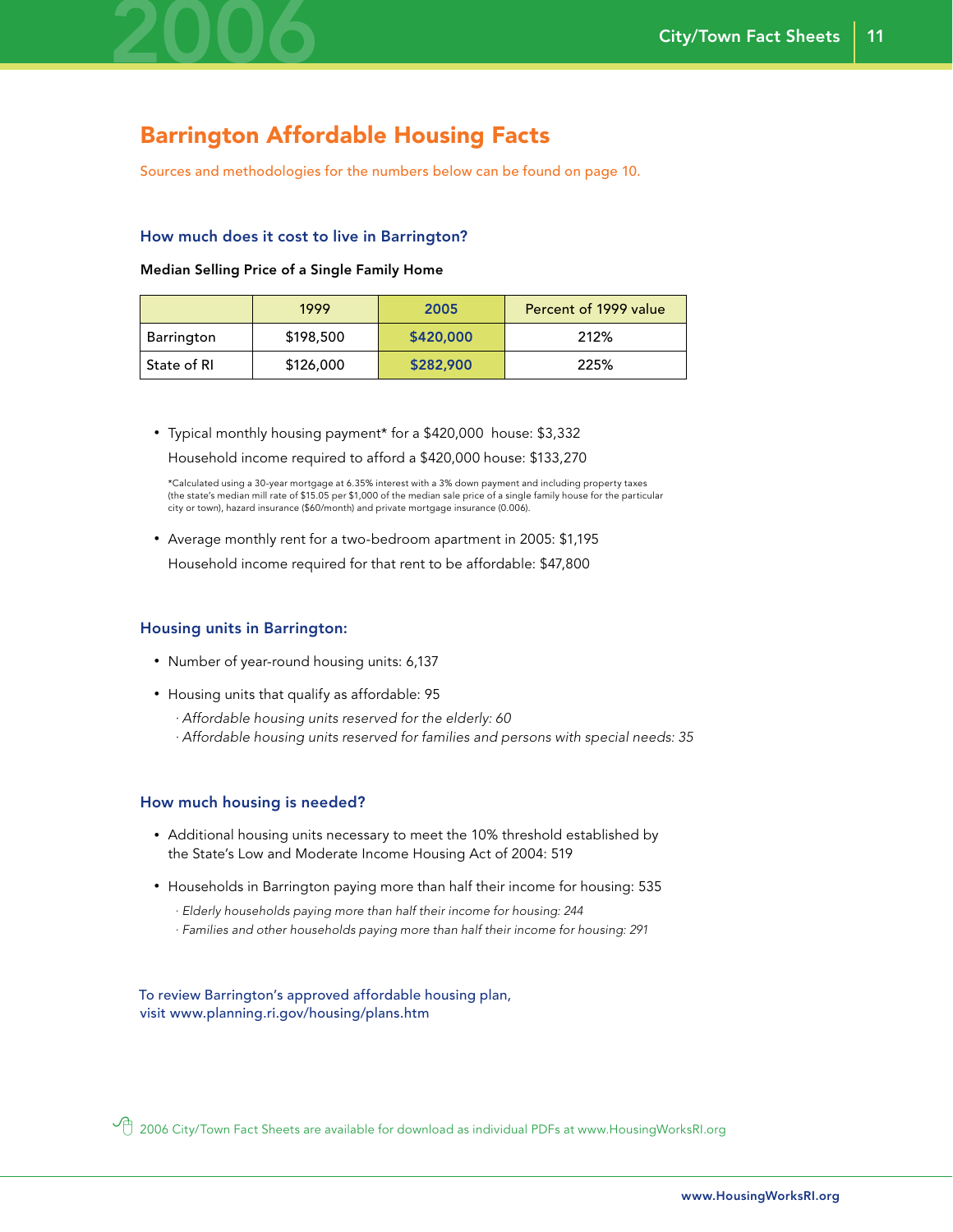

### Bristol Affordable Housing Facts

Sources and methodologies for the numbers below can be found on page 10.

#### How much does it cost to live in Bristol?

#### Median Selling Price of a Single Family Home

|             | 1999      | 2005      | Percent of 1999 value |
|-------------|-----------|-----------|-----------------------|
| Bristol     | \$154,995 | \$354,500 | 229%                  |
| State of RI | \$126,000 | \$282,900 | 225%                  |

• Typical monthly housing payment\* for a \$354,500 house: \$2,822 Household income required to afford a \$354,500 house: \$112,860

 \*Calculated using a 30-year mortgage at 6.35% interest with a 3% down payment and including property taxes (the state's median mill rate of \$15.05 per \$1,000 of the median sale price of a single family house for the particular city or town), hazard insurance (\$60/month) and private mortgage insurance (0.006).

• Average monthly rent for a two-bedroom apartment in 2005: \$1,112 Household income required for that rent to be affordable: \$44,480

#### Housing units in Bristol:

- Number of year-round housing units: 8,575
- Housing units that qualify as affordable: 499
	- *· Affordable housing units reserved for the elderly: 359*
	- *· Affordable housing units reserved for families and persons with special needs: 140*

#### How much housing is needed?

- Additional housing units necessary to meet the 10% threshold established by the State's Low and Moderate Income Housing Act of 2004: 359
- Households in Bristol paying more than half their income for housing: 992
	- *· Elderly households paying more than half their income for housing: 328*
	- *· Families and other households paying more than half their income for housing: 664*

To review Bristol's approved affordable housing plan, visit www.planning.ri.gov/housing/plans.htm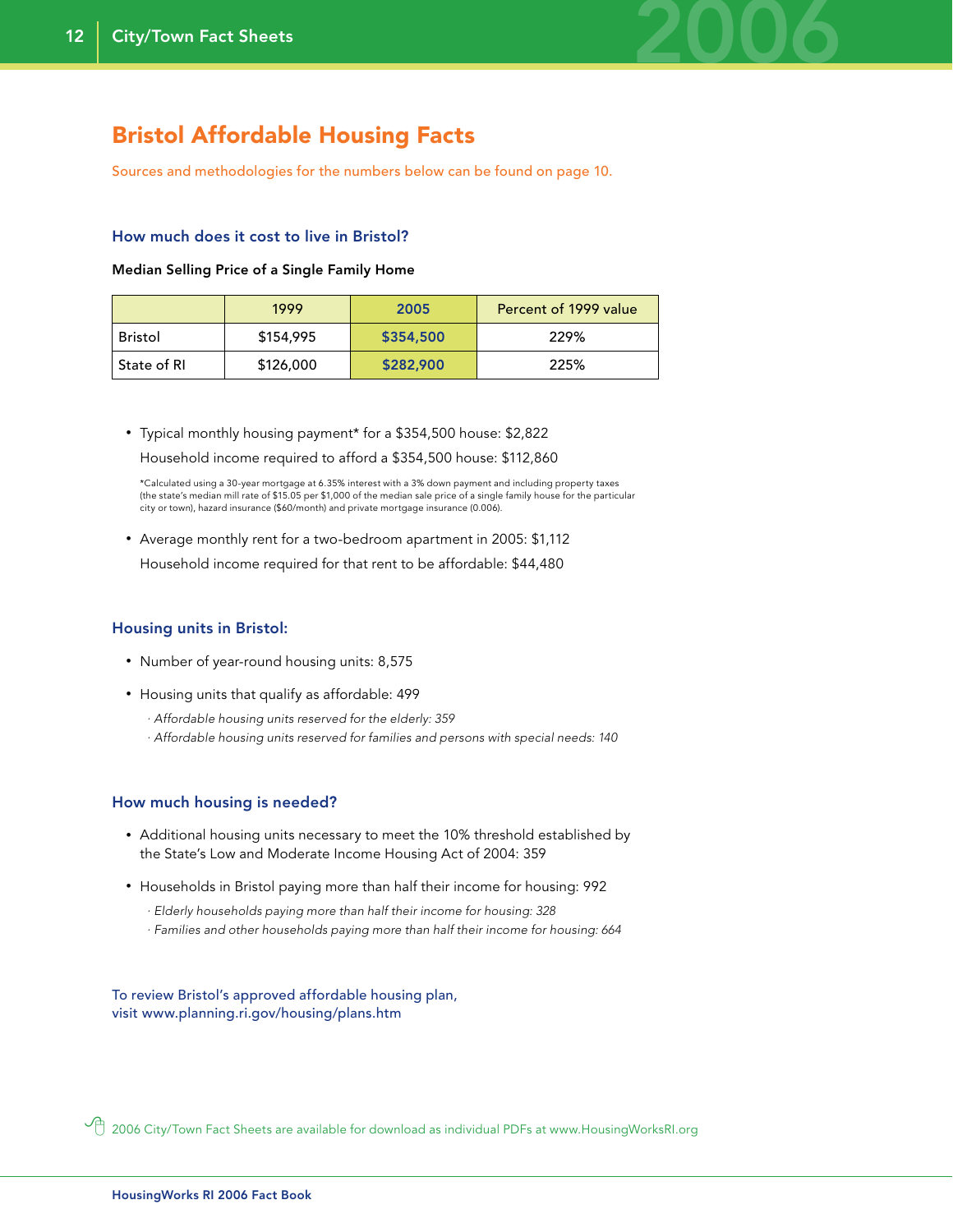

### Burrillville Affordable Housing Facts

Sources and methodologies for the numbers below can be found on page 10.

#### How much does it cost to live in Burrillville?

#### Median Selling Price of a Single Family Home

|              | 1999      | 2005      | Percent of 1999 value |
|--------------|-----------|-----------|-----------------------|
| Burrillville | \$135,500 | \$274,000 | 202%                  |
| State of RI  | \$126,000 | \$282,900 | 225%                  |

• Typical monthly housing payment\* for a \$274,000 house: \$2,194 Household income required to afford a \$274,000 house: \$87,777

 \*Calculated using a 30-year mortgage at 6.35% interest with a 3% down payment and including property taxes (the state's median mill rate of \$15.05 per \$1,000 of the median sale price of a single family house for the particular city or town), hazard insurance (\$60/month) and private mortgage insurance (0.006).

• Average monthly rent for a two-bedroom apartment in 2005: \$1,147\*

Household income required for that rent to be affordable: \$45,880

\*Based on the statewide average, as there are insufficient local data

#### Housing units in Burrillville:

- Number of year-round housing units: 5,694
- Housing units that qualify as affordable: 419
	- *· Affordable housing units reserved for the elderly: 189*
	- *· Affordable housing units reserved for families and persons with special needs: 230*

#### How much housing is needed?

- Additional housing units necessary to meet the 10% threshold established by the State's Low and Moderate Income Housing Act of 2004: 150
- Households in Burrillville paying more than half their income for housing: 503
	- *· Elderly households paying more than half their income for housing: 134*
	- *· Families and other households paying more than half their income for housing: 369*

To review Burrillville's approved affordable housing plan, visit www.planning.ri.gov/housing/plans.htm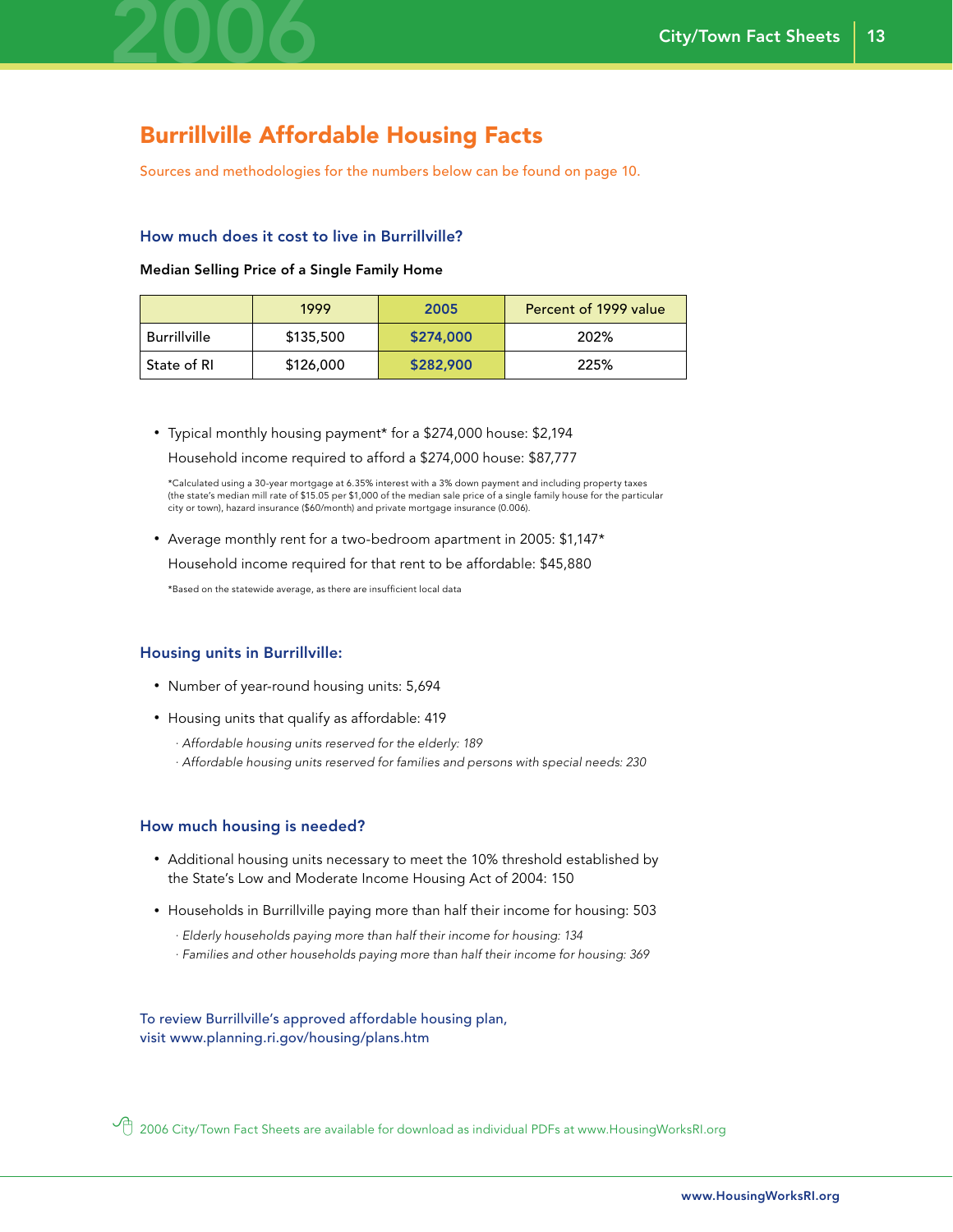

### Central Falls Affordable Housing Facts

Sources and methodologies for the numbers below can be found on page 10.

#### How much does it cost to live in Central Falls?

#### Median Selling Price of a Single Family Home

|               | 1999      | 2005      | Percent of 1999 value |
|---------------|-----------|-----------|-----------------------|
| Central Falls | \$68,100  | \$195,900 | 288%                  |
| State of RI   | \$126,000 | \$282,900 | 225%                  |

• Typical monthly housing payment\* for a \$195,900 house: \$1,586 Household income required to afford a \$195,900 house: \$63,441

 \*Calculated using a 30-year mortgage at 6.35% interest with a 3% down payment and including property taxes (the state's median mill rate of \$15.05 per \$1,000 of the median sale price of a single family house for the particular city or town), hazard insurance (\$60/month) and private mortgage insurance (0.006).

• Average monthly rent for a two-bedroom apartment in 2004: \$881\*

Household income required for that rent to be affordable: \$35,240

\*2004 data used, as 2005 data are unavailable

#### Housing units in Central Falls:

- Number of year-round housing units: 7,264
- Housing units that qualify as affordable: 808
	- *· Affordable housing units reserved for the elderly: 632*
	- *· Affordable housing units reserved for families and persons with special needs: 176*

#### How much housing is needed?

- Additional housing units necessary to meet the 10% threshold established by the State's Low and Moderate Income Housing Act of 2004: 0
- Households in Central Falls paying more than half their income for housing: 1,575
	- *· Elderly households paying more than half their income for housing: 338*
	- *· Families and other households paying more than half their income for housing: 1,237*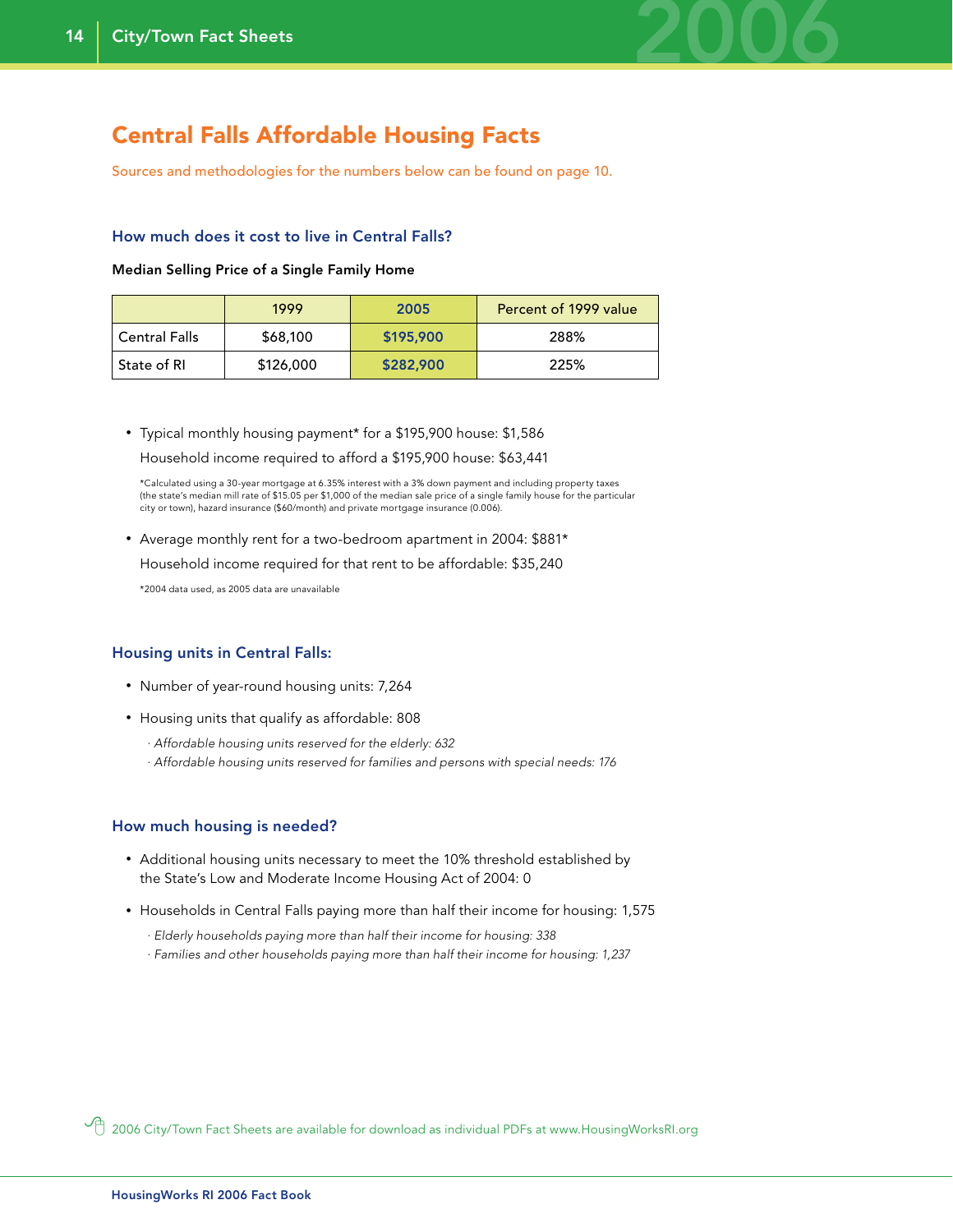

### Charlestown Affordable Housing Facts

Sources and methodologies for the numbers below can be found on page 10.

#### How much does it cost to live in Charlestown?

#### Median Selling Price of a Single Family Home

|             | 1999      | 2005      | Percent of 1999 value |
|-------------|-----------|-----------|-----------------------|
| Charlestown | \$165,000 | \$389,900 | 236%                  |
| State of RI | \$126,000 | \$282,900 | 225%                  |

• Typical monthly housing payment\* for a \$389,900 house: \$3,097 Household income required to afford a \$389,900 house: \$123,891

 \*Calculated using a 30-year mortgage at 6.35% interest with a 3% down payment and including property taxes (the state's median mill rate of \$15.05 per \$1,000 of the median sale price of a single family house for the particular city or town), hazard insurance (\$60/month) and private mortgage insurance (0.006).

• Average monthly rent for a two-bedroom apartment in 2005: \$1,147\*

Household income required for that rent to be affordable: \$45,880

\*Based on the statewide average, as there are insufficient local data

#### Housing units in Charlestown:

- Number of year-round housing units: 3,318
- Housing units that qualify as affordable: 46
	- *· Affordable housing units reserved for the elderly: 0*
	- *· Affordable housing units reserved for families and persons with special needs: 46*

#### How much housing is needed?

- Additional housing units necessary to meet the 10% threshold established by the State's Low and Moderate Income Housing Act of 2004: 286
- Households in Charlestown paying more than half their income for housing: 307
	- *· Elderly households paying more than half their income for housing: 82*
	- *· Families and other households paying more than half their income for housing: 225*

To review Charlestown's approved affordable housing plan, visit www.planning.ri.gov/housing/plans.htm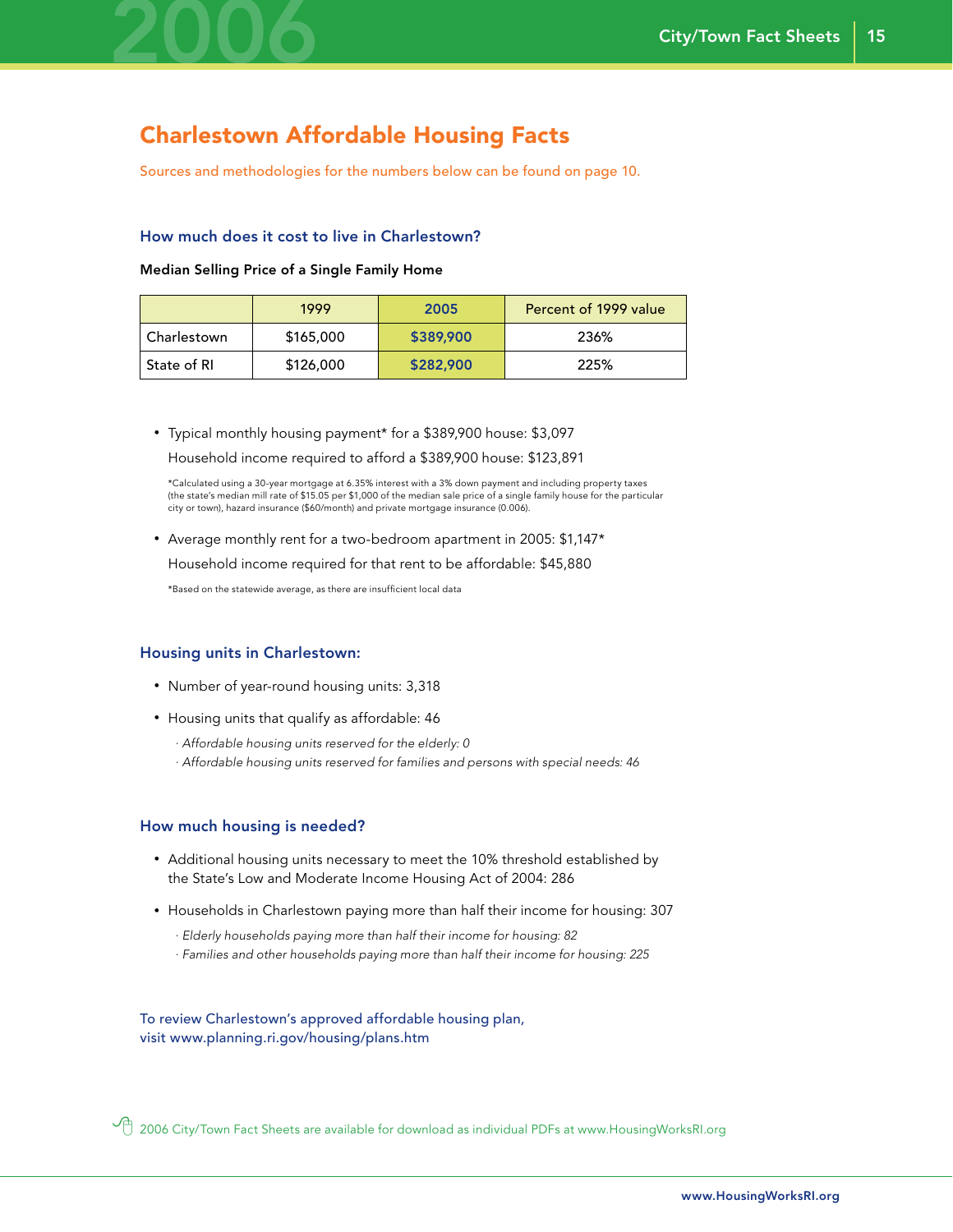

### Coventry Affordable Housing Facts

Sources and methodologies for the numbers below can be found on page 10.

#### How much does it cost to live in Coventry?

Median Selling Price of a Single Family Home

|               | 1999      | 2005      | Percent of 1999 value |
|---------------|-----------|-----------|-----------------------|
| Coventry      | \$122,000 | \$259,250 | 213%                  |
| ' State of RI | \$126,000 | \$282,900 | 225%                  |

• Typical monthly housing payment\* for a \$259,250 house: \$2,080 Household income required to afford a \$259,250 house: \$83,181

 \*Calculated using a 30-year mortgage at 6.35% interest with a 3% down payment and including property taxes (the state's median mill rate of \$15.05 per \$1,000 of the median sale price of a single family house for the particular city or town), hazard insurance (\$60/month) and private mortgage insurance (0.006).

• Average monthly rent for a two-bedroom apartment in 2005: \$1,102 Household income required for that rent to be affordable: \$44,080

#### Housing units in Coventry:

- Number of year-round housing units: 12,861
- Housing units that qualify as affordable: 672
	- *· Affordable housing units reserved for the elderly: 403*
	- *· Affordable housing units reserved for families and persons with special needs: 269*

#### How much housing is needed?

- Additional housing units necessary to meet the 10% threshold established by the State's Low and Moderate Income Housing Act of 2004: 614
- Households in Coventry paying more than half their income for housing: 856
	- *· Elderly households paying more than half their income for housing: 258*
	- *· Families and other households paying more than half their income for housing: 598*

To review Coventry's approved affordable housing plan, visit www.planning.ri.gov/housing/plans.htm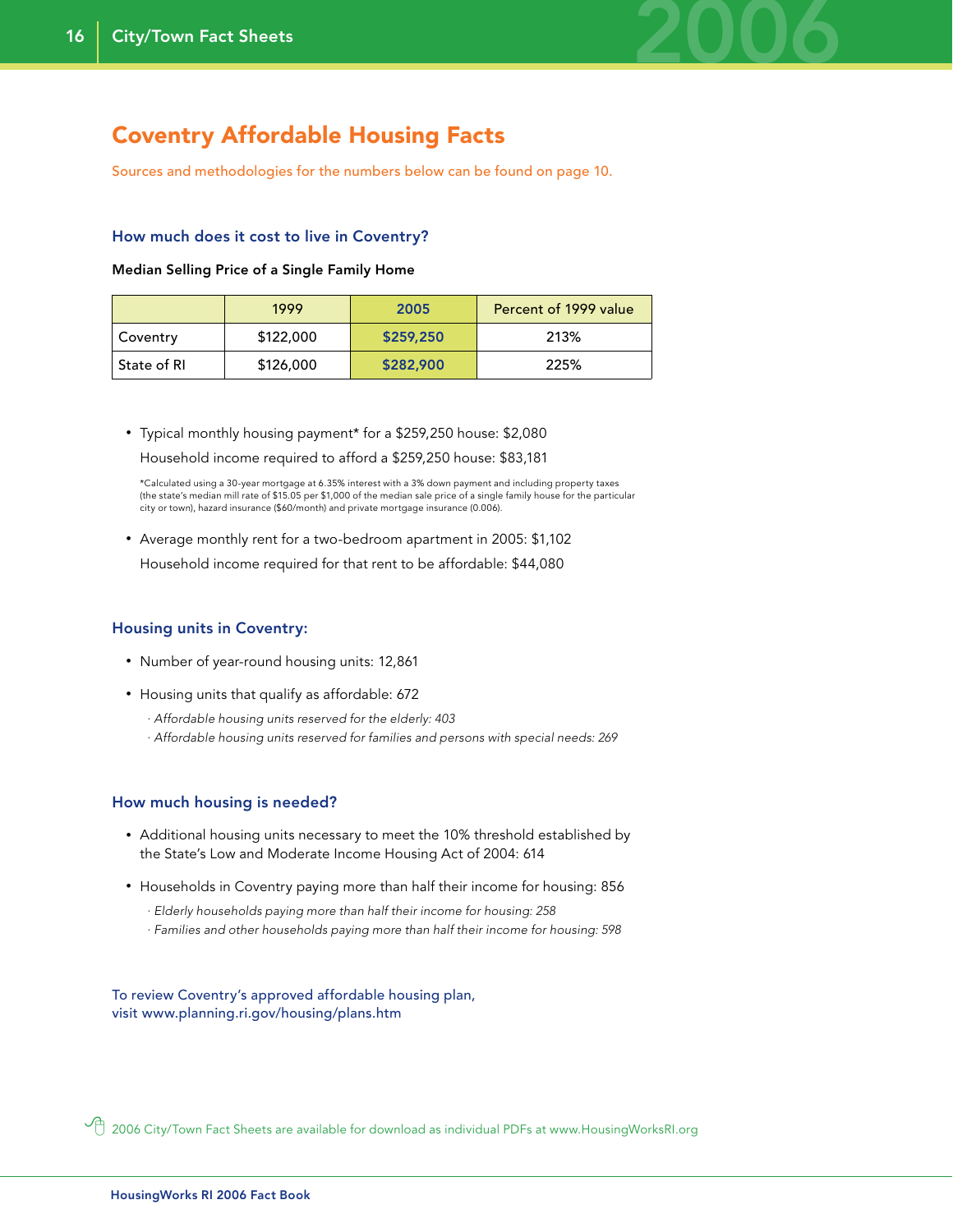

## Cranston Affordable Housing Facts

Sources and methodologies for the numbers below can be found on page 10.

#### How much does it cost to live in Cranston?

#### Median Selling Price of a Single Family Home

|             | 1999      | 2005      | Percent of 1999 value |
|-------------|-----------|-----------|-----------------------|
| Cranston    | \$112,500 | \$260,000 | 231%                  |
| State of RI | \$126,000 | \$282,900 | 225%                  |

• Typical monthly housing payment\* for a \$260,000 house: \$2,085 Household income required to afford a \$260,000 house: \$83,414

 \*Calculated using a 30-year mortgage at 6.35% interest with a 3% down payment and including property taxes (the state's median mill rate of \$15.05 per \$1,000 of the median sale price of a single family house for the particular city or town), hazard insurance (\$60/month) and private mortgage insurance (0.006).

• Average monthly rent for a two-bedroom apartment in 2005: \$1,157 Household income required for that rent to be affordable: \$46,280

### Housing units in Cranston:

- Number of year-round housing units: 31,968
- Housing units that qualify as affordable: 1,770
	- *· Affordable housing units reserved for the elderly: 1,345*
	- *· Affordable housing units reserved for families and persons with special needs: 425*

#### How much housing is needed?

- Additional housing units necessary to meet the 10% threshold established by the State's Low and Moderate Income Housing Act of 2004: 1,427
- Households in Cranston paying more than half their income for housing: 3,530
	- *· Elderly households paying more than half their income for housing: 1,558*
	- *· Families and other households paying more than half their income for housing: 1,972*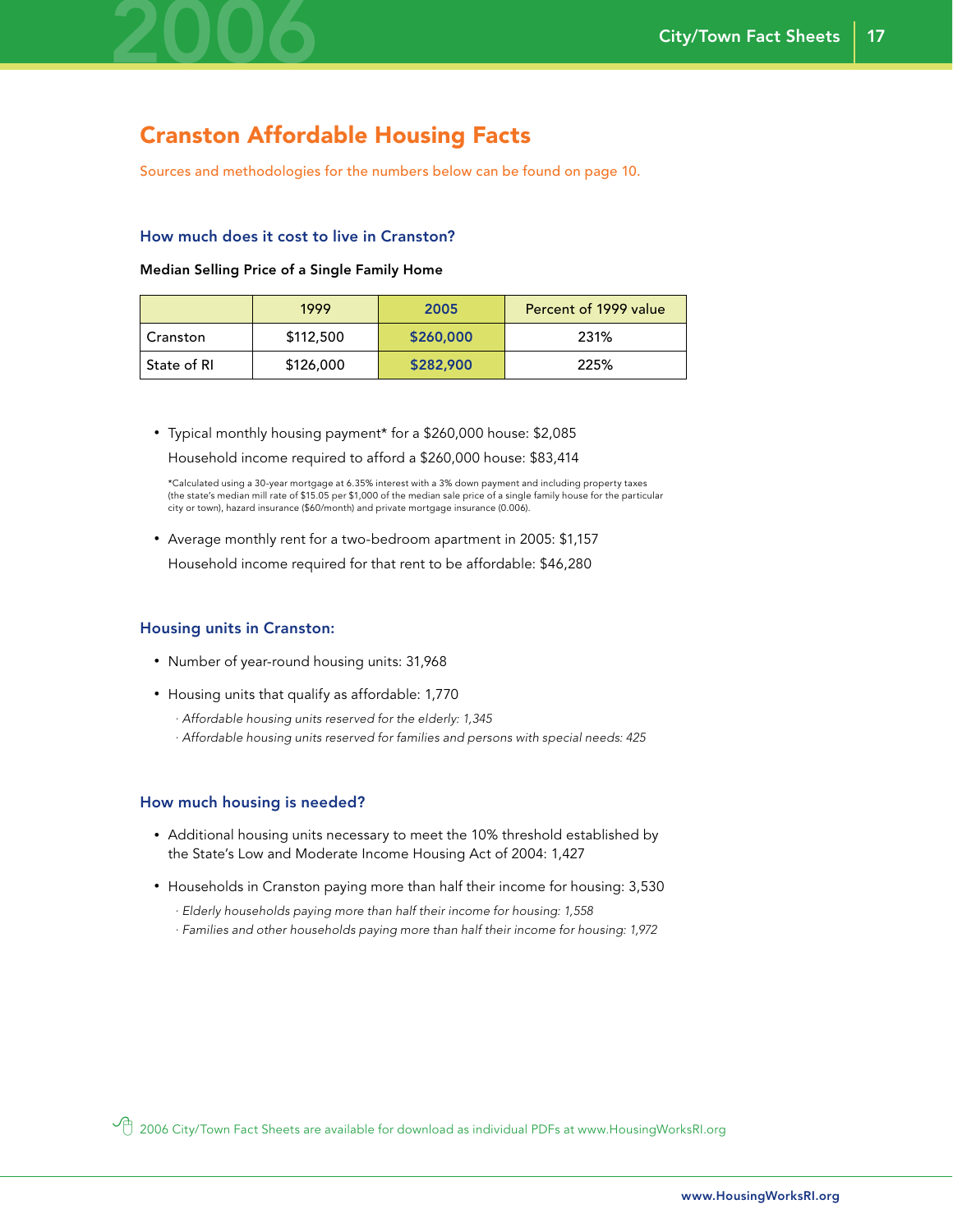

### Cumberland Affordable Housing Facts

Sources and methodologies for the numbers below can be found on page 10.

#### How much does it cost to live in Cumberland?

#### Median Selling Price of a Single Family Home

|             | 1999      | 2005      | Percent of 1999 value |
|-------------|-----------|-----------|-----------------------|
| Cumberland  | \$148,900 | \$324,950 | 218%                  |
| State of RI | \$126,000 | \$282,900 | 225%                  |

• Typical monthly housing payment\* for a \$324,950 house: \$2,591 Household income required to afford a \$324,950 house: \$103,653

 \*Calculated using a 30-year mortgage at 6.35% interest with a 3% down payment and including property taxes (the state's median mill rate of \$15.05 per \$1,000 of the median sale price of a single family house for the particular city or town), hazard insurance (\$60/month) and private mortgage insurance (0.006).

• Average monthly rent for a two-bedroom apartment in 2005: \$1,124

### Household income required for that rent to be affordable: \$44,960

#### Housing units in Cumberland:

- Number of year-round housing units: 12,536
- Housing units that qualify as affordable: 745
	- *· Affordable housing units reserved for the elderly: 580*
	- *· Affordable housing units reserved for families and persons with special needs: 165*

#### How much housing is needed?

- Additional housing units necessary to meet the 10% threshold established by the State's Low and Moderate Income Housing Act of 2004: 509
- Households in Cumberland paying more than half their income for housing: 829
	- *· Elderly households paying more than half their income for housing: 415*
	- *· Families and other households paying more than half their income for housing: 414*

To review Cumberland's approved affordable housing plan, visit www.planning.ri.gov/housing/plans.htm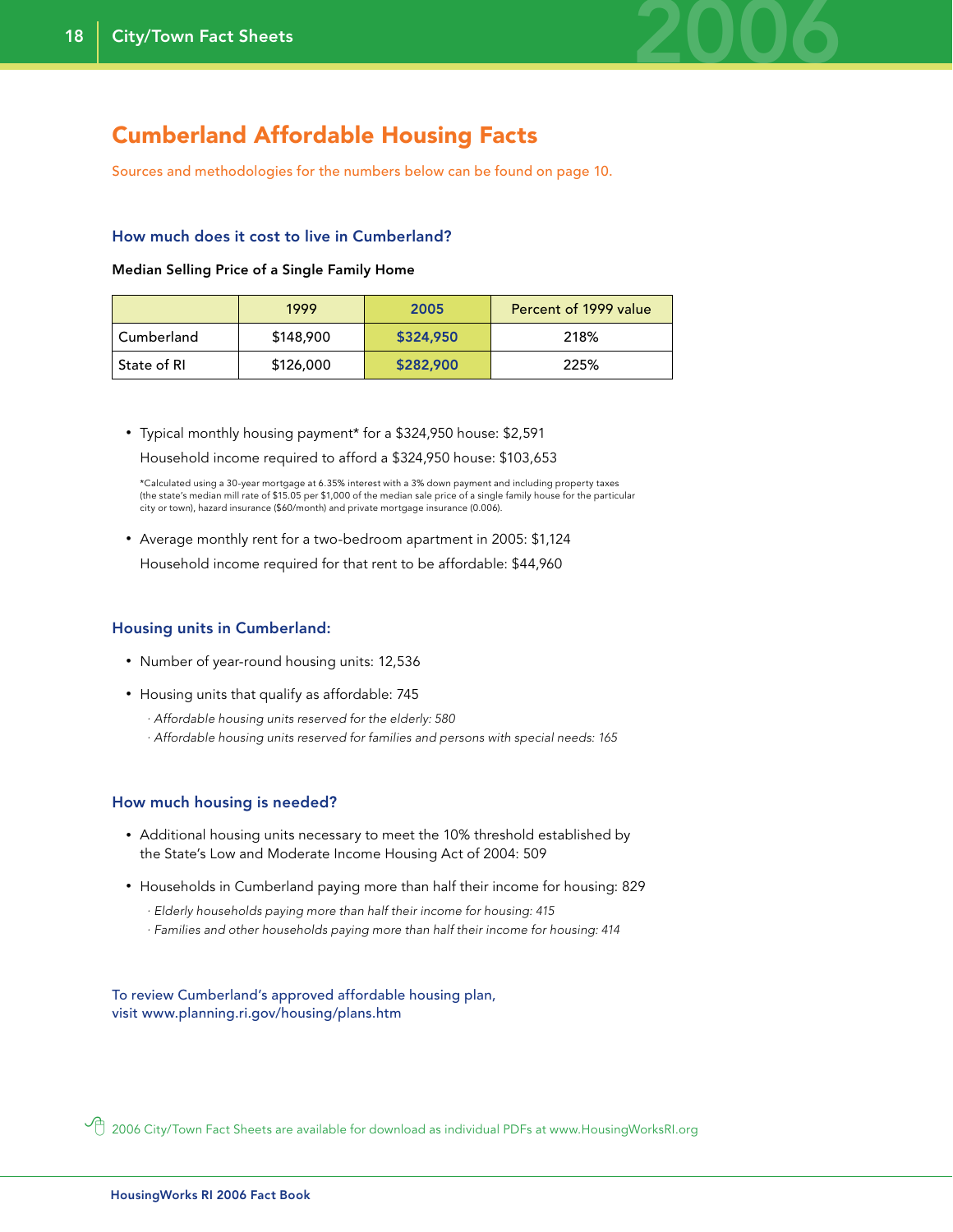

### East Greenwich Affordable Housing Facts

Sources and methodologies for the numbers below can be found on page 10.

#### How much does it cost to live in East Greenwich?

Median Selling Price of a Single Family Home

|                | 1999      | 2005      | Percent of 1999 value |
|----------------|-----------|-----------|-----------------------|
| East Greenwich | \$280,500 | \$527,500 | 188%                  |
| ' State of RI  | \$126,000 | \$282,900 | 225%                  |

• Typical monthly housing payment\* for a \$527,500 house: \$4,169

Household income required to afford a \$527,500 house: \$166,766

 \*Calculated using a 30-year mortgage at 6.35% interest with a 3% down payment and including property taxes (the state's median mill rate of \$15.05 per \$1,000 of the median sale price of a single family house for the particular city or town), hazard insurance (\$60/month) and private mortgage insurance (0.006).

• Average monthly rent for a two-bedroom apartment in 2005: \$1,276

Household income required for that rent to be affordable: \$51,040

#### Housing units in East Greenwich:

- Number of year-round housing units: 5,182
- Housing units that qualify as affordable: 225
	- *· Affordable housing units reserved for the elderly: 141*
	- *· Affordable housing units reserved for families and persons with special needs: 84*

#### How much housing is needed?

- Additional housing units necessary to meet the 10% threshold established by the State's Low and Moderate Income Housing Act of 2004: 293
- Households in East Greenwich paying more than half their income for housing: 463
	- *· Elderly households paying more than half their income for housing: 184*
	- *· Families and other households paying more than half their income for housing: 279*

To review East Greenwich's approved affordable housing plan, visit www.planning.ri.gov/housing/plans.htm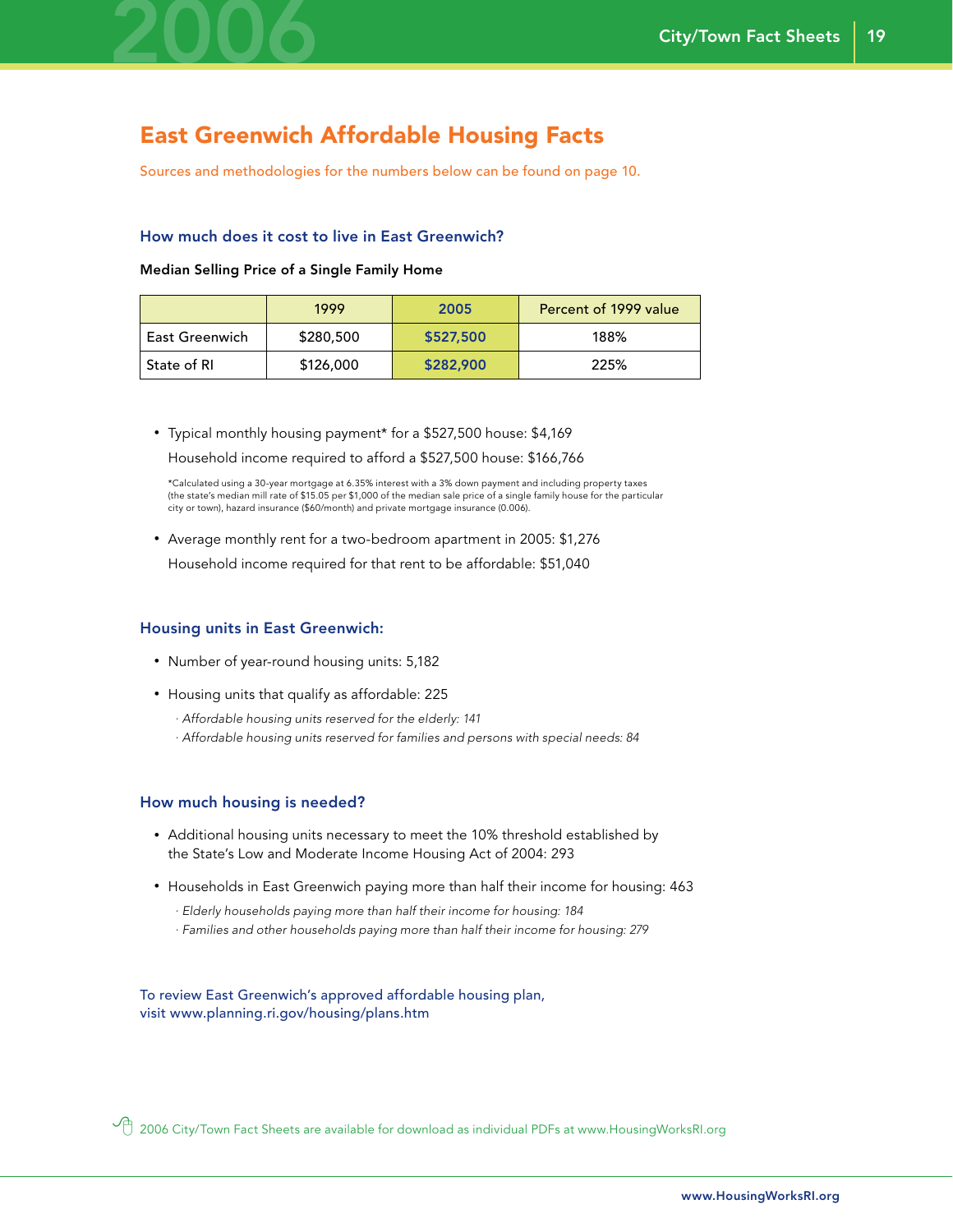

### East Providence Affordable Housing Facts

Sources and methodologies for the numbers below can be found on page 10.

#### How much does it cost to live in East Providence?

#### Median Selling Price of a Single Family Home

|                 | 1999      | 2005      | Percent of 1999 value |
|-----------------|-----------|-----------|-----------------------|
| East Providence | \$105,000 | \$260,000 | 248%                  |
| State of RI     | \$126,000 | \$282,900 | 225%                  |

• Typical monthly housing payment\* for a \$260,000 house: \$2,085 Household income required to afford a \$260,000 house: \$83,414

 \*Calculated using a 30-year mortgage at 6.35% interest with a 3% down payment and including property taxes (the state's median mill rate of \$15.05 per \$1,000 of the median sale price of a single family house for the particular city or town), hazard insurance (\$60/month) and private mortgage insurance (0.006).

- Average monthly rent for a two-bedroom apartment in 2005: \$1,096
- Household income required for that rent to be affordable: \$43,840

#### Housing units in East Providence:

- Number of year-round housing units: 21,236
- Housing units that qualify as affordable: 2,298
	- *· Affordable housing units reserved for the elderly: 1,393*
	- *· Affordable housing units reserved for families and persons with special needs: 905*

#### How much housing is needed?

- Additional housing units necessary to meet the 10% threshold established by the State's Low and Moderate Income Housing Act of 2004: 0
- Households in East Providence paying more than half their income for housing: 2,508
	- *· Elderly households paying more than half their income for housing: 1,016*
	- *· Families and other households paying more than half their income for housing: 1,492*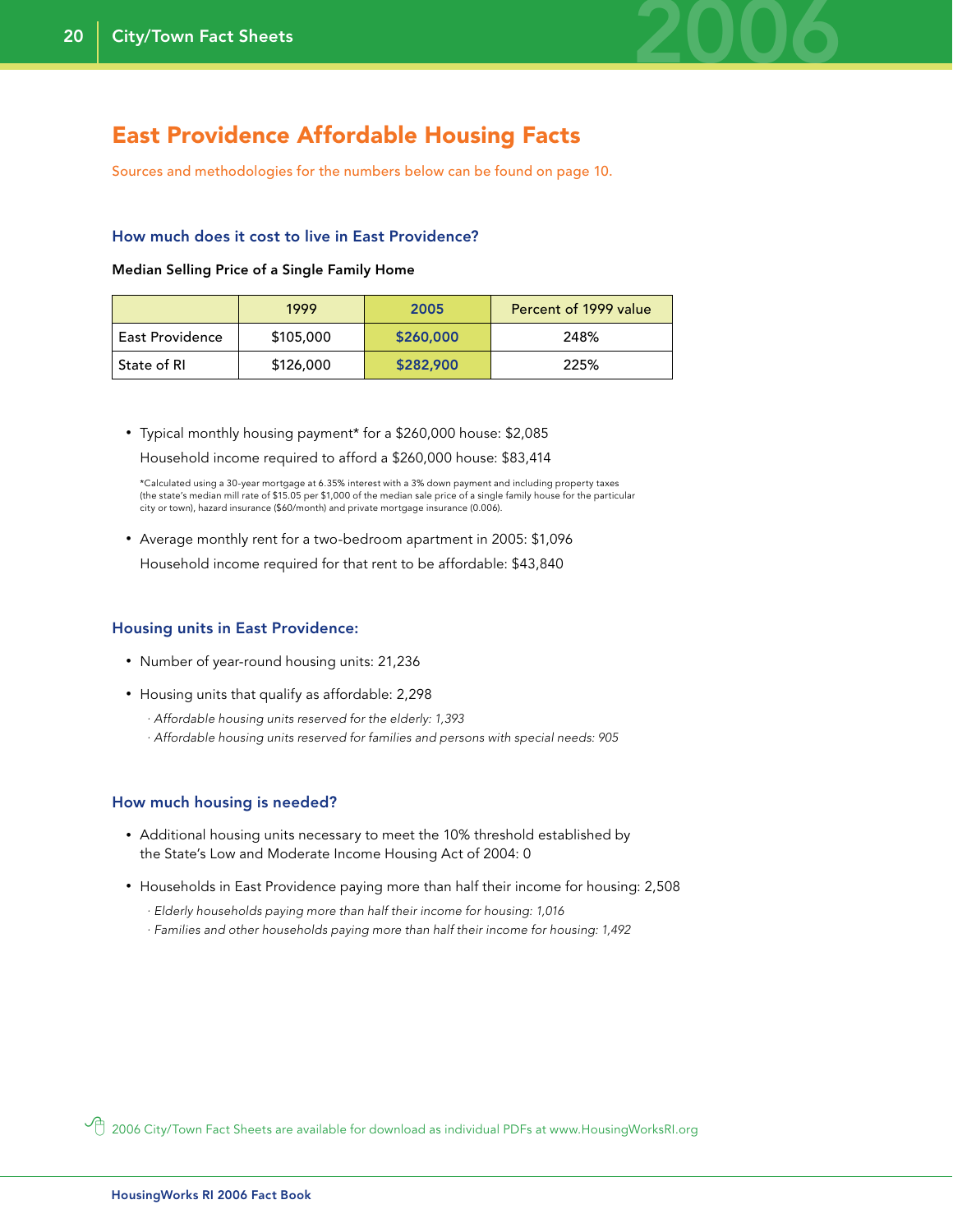

### Exeter Affordable Housing Facts

Sources and methodologies for the numbers below can be found on page 10.

#### How much does it cost to live in Exeter?

#### Median Selling Price of a Single Family Home

|               | 1999      | 2005      | Percent of 1999 value |
|---------------|-----------|-----------|-----------------------|
| Exeter        | \$136,000 | \$390,000 | 287%                  |
| ' State of RI | \$126,000 | \$282,900 | 225%                  |

• Typical monthly housing payment\* for a \$390,000 house: \$3,098 Household income required to afford a \$390,000 house: \$123,922

 \*Calculated using a 30-year mortgage at 6.35% interest with a 3% down payment and including property taxes (the state's median mill rate of \$15.05 per \$1,000 of the median sale price of a single family house for the particular city or town), hazard insurance (\$60/month) and private mortgage insurance (0.006).

• Average monthly rent for a two-bedroom apartment in 2005: \$1,147\* Household income required for that rent to be affordable: \$45,880

\*Based on the statewide average, as there are insufficient local data

#### Housing units in Exeter:

- Number of year-round housing units: 2,158
- Housing units that qualify as affordable: 29
	- *· Affordable housing units reserved for the elderly: 0*
	- *· Affordable housing units reserved for families and persons with special needs: 29*

#### How much housing is needed?

- Additional housing units necessary to meet the 10% threshold established by the State's Low and Moderate Income Housing Act of 2004: 187
- Households in Exeter paying more than half their income for housing: 170
	- *· Elderly households paying more than half their income for housing: 40*
	- *· Families and other households paying more than half their income for housing: 130*

To review Exeter's approved affordable housing plan, visit www.planning.ri.gov/housing/plans.htm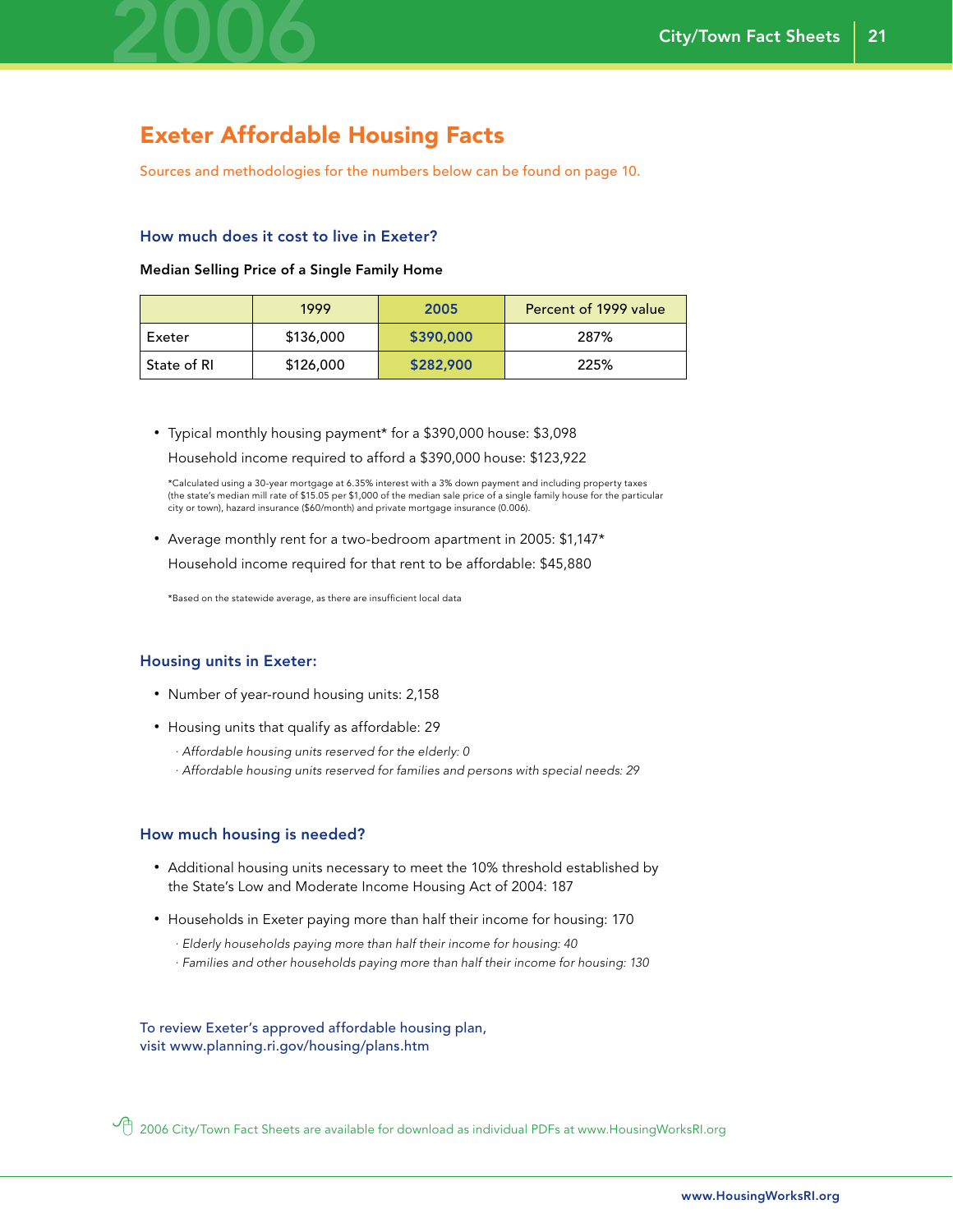

### Foster Affordable Housing Facts

Sources and methodologies for the numbers below can be found on page 10.

#### How much does it cost to live in Foster?

#### Median Selling Price of a Single Family Home

|             | 1999      | 2005      | Percent of 1999 value |
|-------------|-----------|-----------|-----------------------|
| Foster      | \$158,750 | \$389,950 | 246%                  |
| State of RI | \$126,000 | \$282,900 | 225%                  |

• Typical monthly housing payment\* for a \$389,950 house: \$3,098 Household income required to afford a \$389,950 house: \$123,906

 \*Calculated using a 30-year mortgage at 6.35% interest with a 3% down payment and including property taxes (the state's median mill rate of \$15.05 per \$1,000 of the median sale price of a single family house for the particular city or town), hazard insurance (\$60/month) and private mortgage insurance (0.006).

• Average monthly rent for a two-bedroom apartment in 2005: \$1,147\*

Household income required for that rent to be affordable: \$45,880

\*Based on the statewide average, as there are insufficient local data

#### Housing units in Foster:

- Number of year-round housing units: 1,569
- Housing units that qualify as affordable: 39
	- *· Affordable housing units reserved for the elderly: 30*
	- *· Affordable housing units reserved for families and persons with special needs: 9*

#### How much housing is needed?

- Additional housing units necessary to meet the 10% threshold established by the State's Low and Moderate Income Housing Act of 2004: 118
- Households in Foster paying more than half their income for housing: 118
	- *· Elderly households paying more than half their income for housing: 32*
	- *· Families and other households paying more than half their income for housing: 86*

To review Foster's approved affordable housing plan, visit www.planning.ri.gov/housing/plans.htm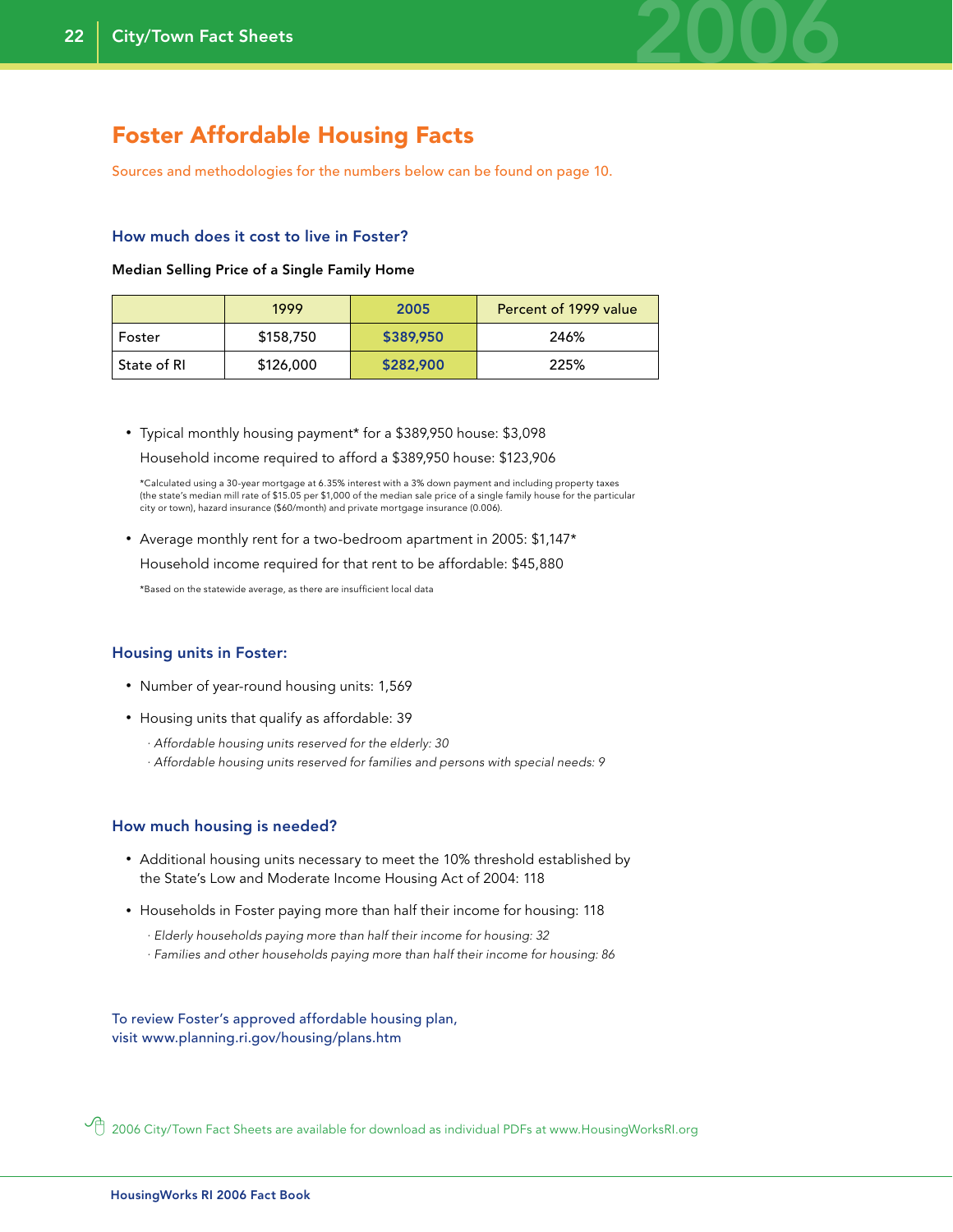

## Glocester Affordable Housing Facts

Sources and methodologies for the numbers below can be found on page 10.

#### How much does it cost to live in Glocester?

#### Median Selling Price of a Single Family Home

|               | 1999      | 2005      | Percent of 1999 value |
|---------------|-----------|-----------|-----------------------|
| Glocester     | \$129,000 | \$315,000 | 244%                  |
| ' State of RI | \$126,000 | \$282,900 | 225%                  |

• Typical monthly housing payment\* for a \$315,000 house: \$2,514 Household income required to afford a \$315,000 house: \$100,552

 \*Calculated using a 30-year mortgage at 6.35% interest with a 3% down payment and including property taxes (the state's median mill rate of \$15.05 per \$1,000 of the median sale price of a single family house for the particular city or town), hazard insurance (\$60/month) and private mortgage insurance (0.006).

• Average monthly rent for a two-bedroom apartment in 2005: \$1,147\*

Household income required for that rent to be affordable: \$45,880

\*Based on the statewide average, as there are insufficient local data

#### Housing units in Glocester:

- Number of year-round housing units: 3,644
- Housing units that qualify as affordable: 80
	- *· Affordable housing units reserved for the elderly: 62*
	- *· Affordable housing units reserved for families and persons with special needs: 18*

#### How much housing is needed?

- Additional housing units necessary to meet the 10% threshold established by the State's Low and Moderate Income Housing Act of 2004: 284
- Households in Glocester paying more than half their income for housing: 239
	- *· Elderly households paying more than half their income for housing: 58*
	- *· Families and other households paying more than half their income for housing: 181*

To review Glocester's approved affordable housing plan, visit www.planning.ri.gov/housing/plans.htm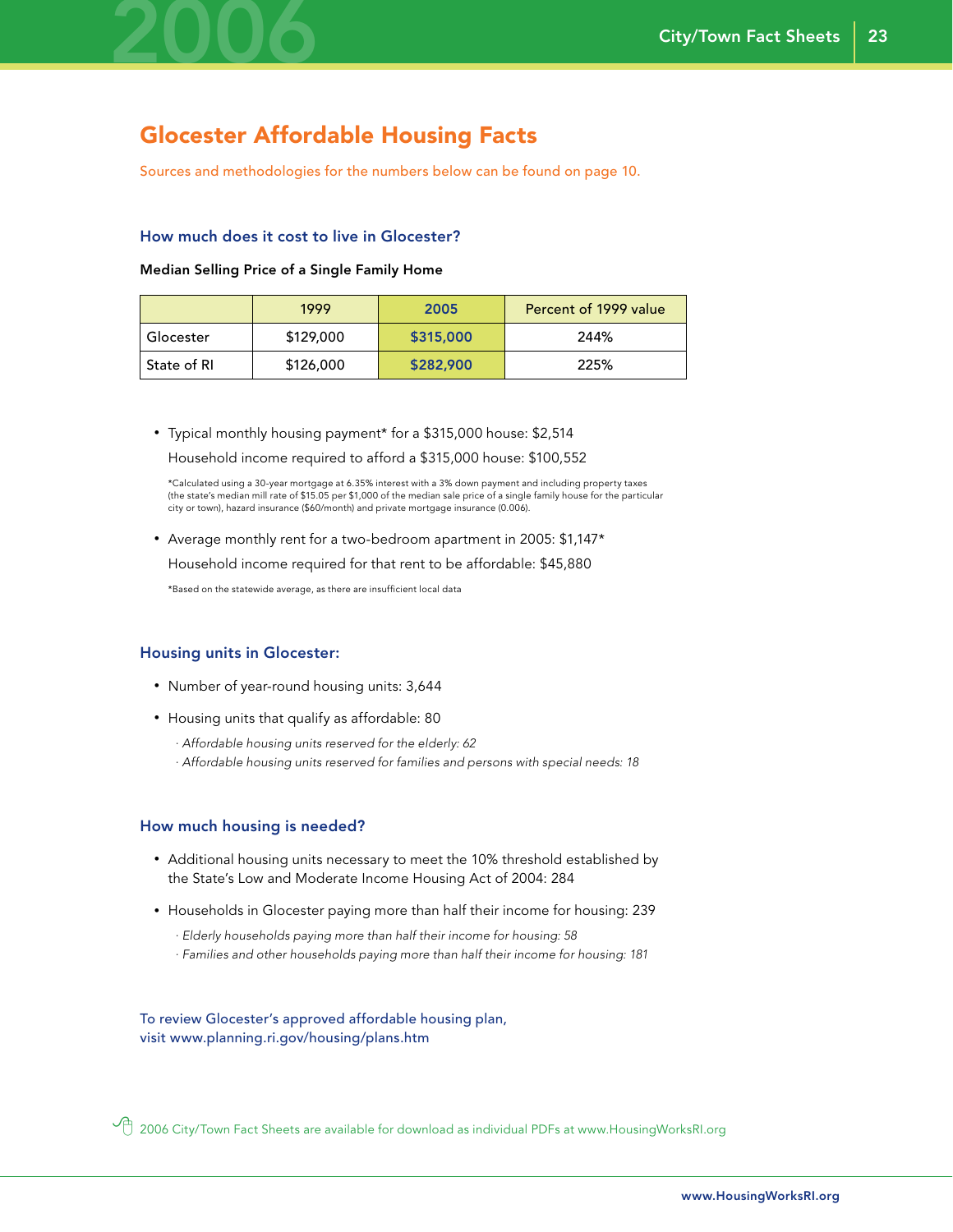

### Hopkinton Affordable Housing Facts

Sources and methodologies for the numbers below can be found on page 10.

#### How much does it cost to live in Hopkinton?

#### Median Selling Price of a Single Family Home

|             | 1999      | 2005      | Percent of 1999 value |
|-------------|-----------|-----------|-----------------------|
| Hopkinton   | \$129,000 | \$303,500 | 235%                  |
| State of RI | \$126,000 | \$282,900 | 225%                  |

• Typical monthly housing payment\* for a \$303,500 house: \$2,424 Household income required to afford a \$303,500 house: \$96,969

 \*Calculated using a 30-year mortgage at 6.35% interest with a 3% down payment and including property taxes (the state's median mill rate of \$15.05 per \$1,000 of the median sale price of a single family house for the particular city or town), hazard insurance (\$60/month) and private mortgage insurance (0.006).

• Average monthly rent for a two-bedroom apartment in 2005: \$1,147\*

Household income required for that rent to be affordable: \$45,880

\*Based on the statewide average, as there are insufficient local data

#### Housing units in Hopkinton:

- Number of year-round housing units: 3,040
- Housing units that qualify as affordable: 159
	- *· Affordable housing units reserved for the elderly: 137*
	- *· Affordable housing units reserved for families and persons with special needs: 22*

#### How much housing is needed?

- Additional housing units necessary to meet the 10% threshold established by the State's Low and Moderate Income Housing Act of 2004: 145
- Households in Hopkinton paying more than half their income for housing: 288
	- *· Elderly households paying more than half their income for housing: 105*
	- *· Families and other households paying more than half their income for housing: 183*

To review Hopkinton's approved affordable housing plan, visit www.planning.ri.gov/housing/plans.htm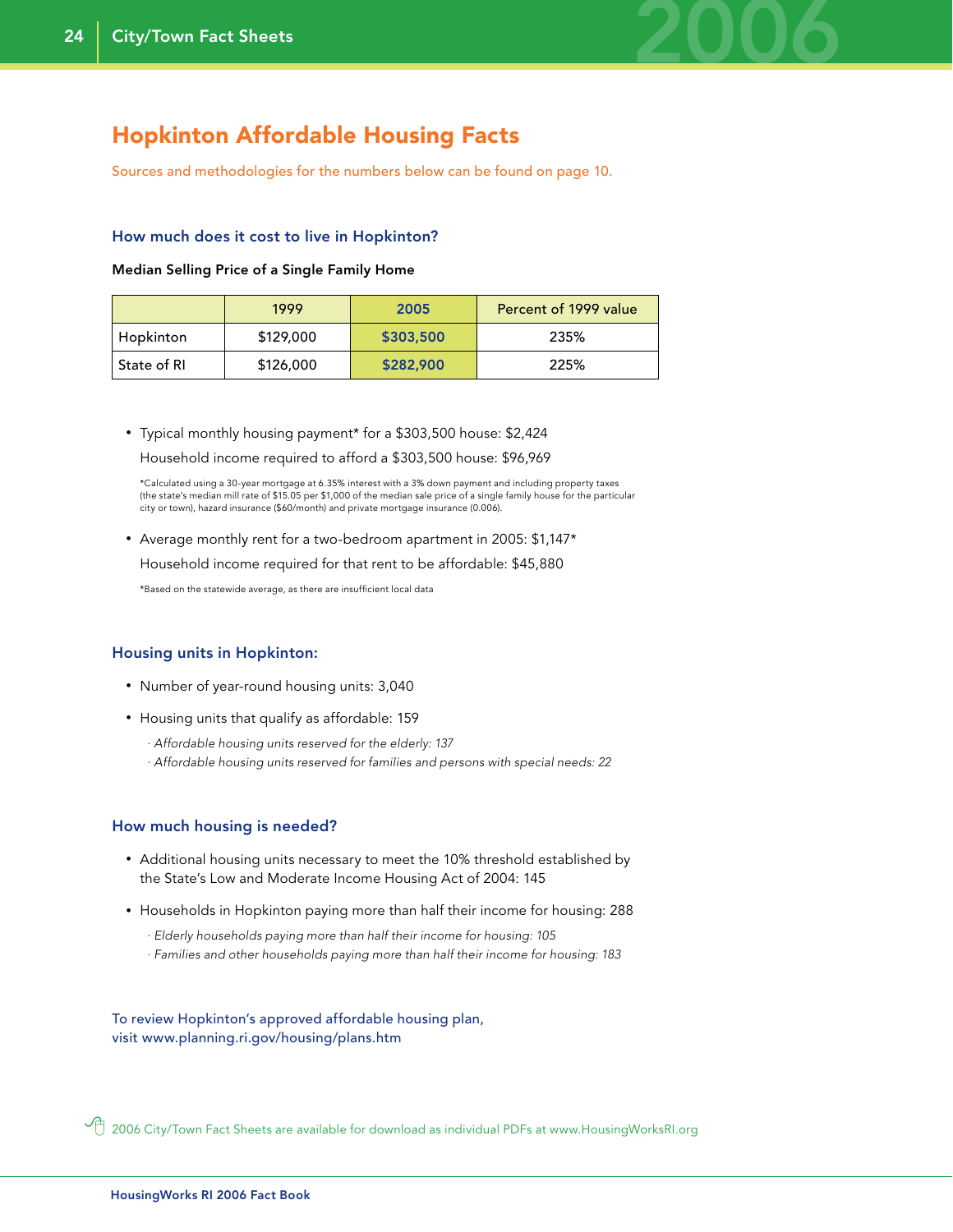

### Jamestown Affordable Housing Facts

Sources and methodologies for the numbers below can be found on page 10.

#### How much does it cost to live in Jamestown?

#### Median Selling Price of a Single Family Home

|             | 1999      | 2005      | Percent of 1999 value |
|-------------|-----------|-----------|-----------------------|
| Jamestown   | \$191,500 | \$556,000 | 290%                  |
| State of RI | \$126,000 | \$282,900 | 225%                  |

• Typical monthly housing payment\* for a \$556,000 house: \$4,391 Household income required to afford a \$556,000 house: \$175,646

 \*Calculated using a 30-year mortgage at 6.35% interest with a 3% down payment and including property taxes (the state's median mill rate of \$15.05 per \$1,000 of the median sale price of a single family house for the particular city or town), hazard insurance (\$60/month) and private mortgage insurance (0.006).

• Average monthly rent for a two-bedroom apartment in 2005: \$1,147\*

Household income required for that rent to be affordable: \$45,880

\*Based on the statewide average, as there are insufficient local data

#### Housing units in Jamestown:

- Number of year-round housing units: 2,428
- Housing units that qualify as affordable: 103
	- *· Affordable housing units reserved for the elderly: 66*
	- *· Affordable housing units reserved for families and persons with special needs: 37*

#### How much housing is needed?

- Additional housing units necessary to meet the 10% threshold established by the State's Low and Moderate Income Housing Act of 2004: 140
- Households in Jamestown paying more than half their income for housing: 173
	- *· Elderly households paying more than half their income for housing: 69*
	- *· Families and other households paying more than half their income for housing: 104*

To review Jamestown's approved affordable housing plan, visit www.planning.ri.gov/housing/plans.htm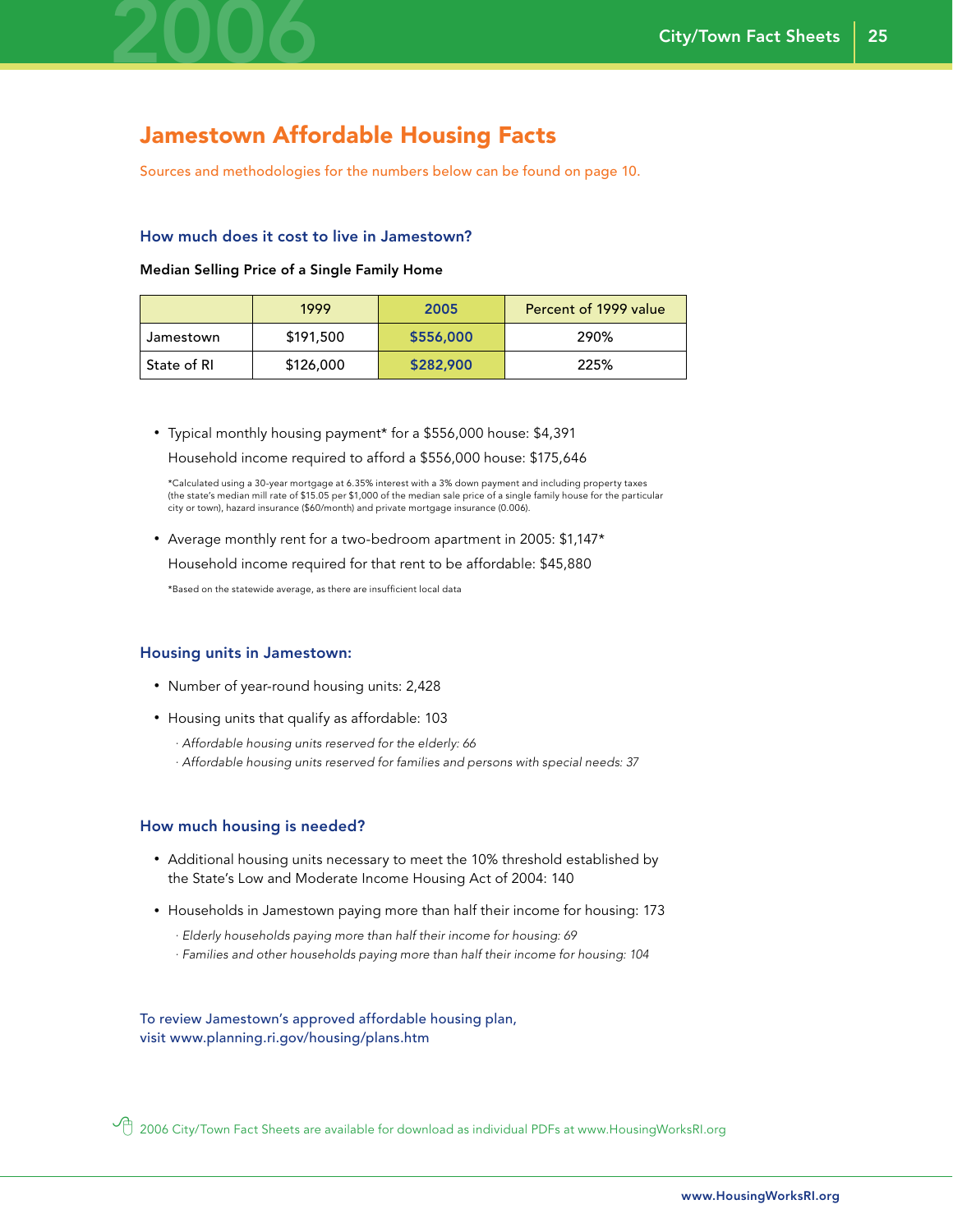

### Johnston Affordable Housing Facts

Sources and methodologies for the numbers below can be found on page 10.

#### How much does it cost to live in Johnston?

#### Median Selling Price of a Single Family Home

|             | 1999      | 2005      | Percent of 1999 value |
|-------------|-----------|-----------|-----------------------|
| Johnston    | \$125,000 | \$270,000 | 216%                  |
| State of RI | \$126,000 | \$282,900 | 225%                  |

• Typical monthly housing payment\* for a \$270,000 house: \$2,163 Household income required to afford a \$270,000 house: \$86,530

 \*Calculated using a 30-year mortgage at 6.35% interest with a 3% down payment and including property taxes (the state's median mill rate of \$15.05 per \$1,000 of the median sale price of a single family house for the particular city or town), hazard insurance (\$60/month) and private mortgage insurance (0.006).

• Average monthly rent for a two-bedroom apartment in 2005: \$1,102 Household income required for that rent to be affordable: \$44,080

#### Housing units in Johnston:

- Number of year-round housing units: 11,526
- Housing units that qualify as affordable: 938
	- *· Affordable housing units reserved for the elderly: 737*
	- *· Affordable housing units reserved for families and persons with special needs: 201*

#### How much housing is needed?

- Additional housing units necessary to meet the 10% threshold established by the State's Low and Moderate Income Housing Act of 2004: 215
- Households in Johnston paying more than half their income for housing: 1,418
	- *· Elderly households paying more than half their income for housing: 719*
	- *· Families and other households paying more than half their income for housing: 699*

To review Johnston's approved affordable housing plan, visit www.planning.ri.gov/housing/plans.htm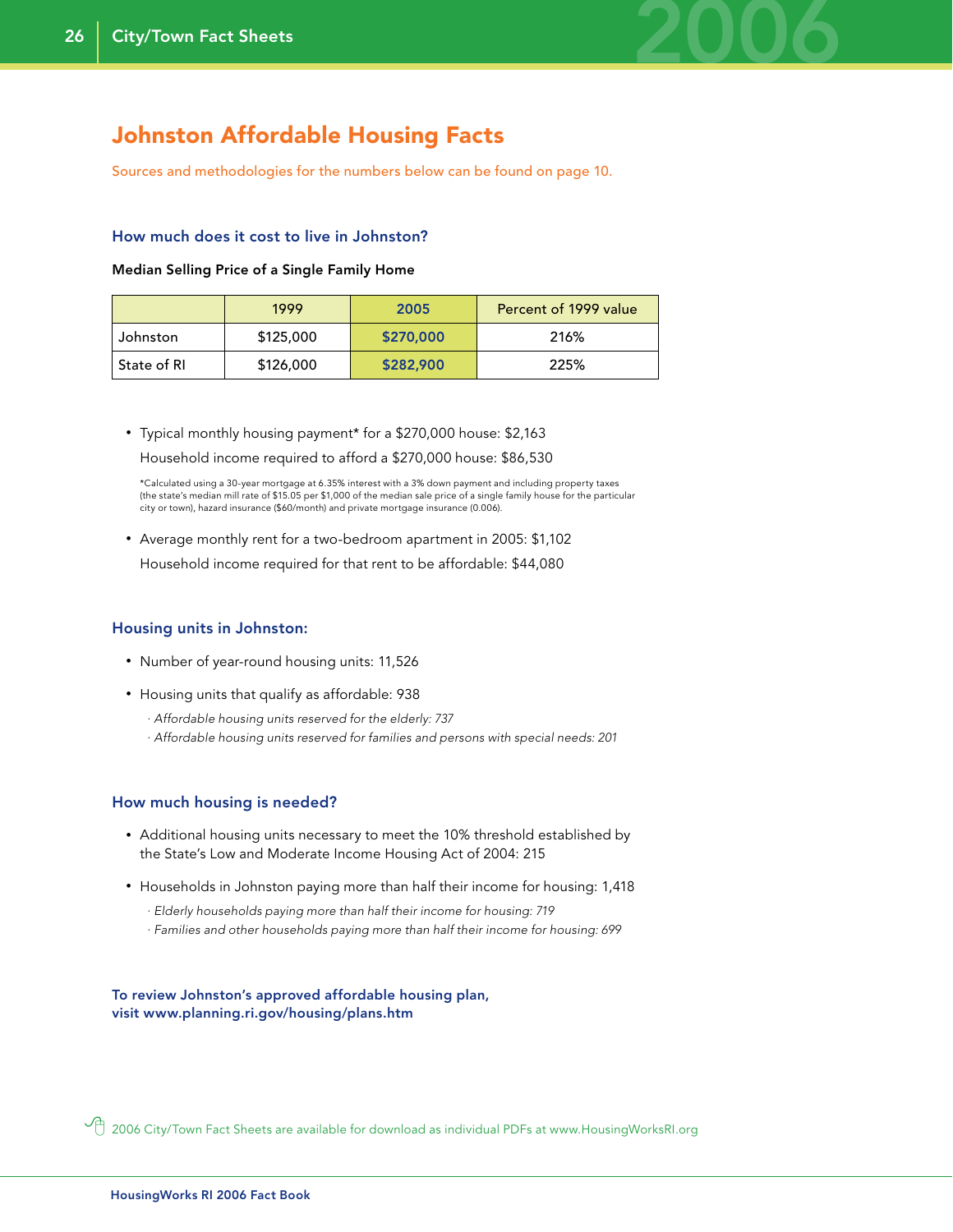

### Lincoln Affordable Housing Facts

Sources and methodologies for the numbers below can be found on page 10.

#### How much does it cost to live in Lincoln?

#### Median Selling Price of a Single Family Home

|             | 1999      | 2005      | Percent of 1999 value |
|-------------|-----------|-----------|-----------------------|
| Lincoln     | \$175,000 | \$341,000 | 195%                  |
| State of RI | \$126,000 | \$282,900 | 225%                  |

• Typical monthly housing payment\* for a \$341,000 house: \$2,716

Household income required to afford a \$341,000 house: \$108,654

 \*Calculated using a 30-year mortgage at 6.35% interest with a 3% down payment and including property taxes (the state's median mill rate of \$15.05 per \$1,000 of the median sale price of a single family house for the particular city or town), hazard insurance (\$60/month) and private mortgage insurance (0.006).

• Average monthly rent for a two-bedroom apartment in 2005: \$1,150

Household income required for that rent to be affordable: \$46,000

#### Housing units in Lincoln:

- Number of year-round housing units: 8,472
- Housing units that qualify as affordable: 588
	- *· Affordable housing units reserved for the elderly: 366*
	- *· Affordable housing units reserved for families and persons with special needs: 222*

#### How much housing is needed?

- Additional housing units necessary to meet the 10% threshold established by the State's Low and Moderate Income Housing Act of 2004: 259
- Households in Lincoln paying more than half their income for housing: 701
	- *· Elderly households paying more than half their income for housing: 296*
	- *· Families and other households paying more than half their income for housing: 405*

To review Lincoln's approved affordable housing plan, visit www.planning.ri.gov/housing/plans.htm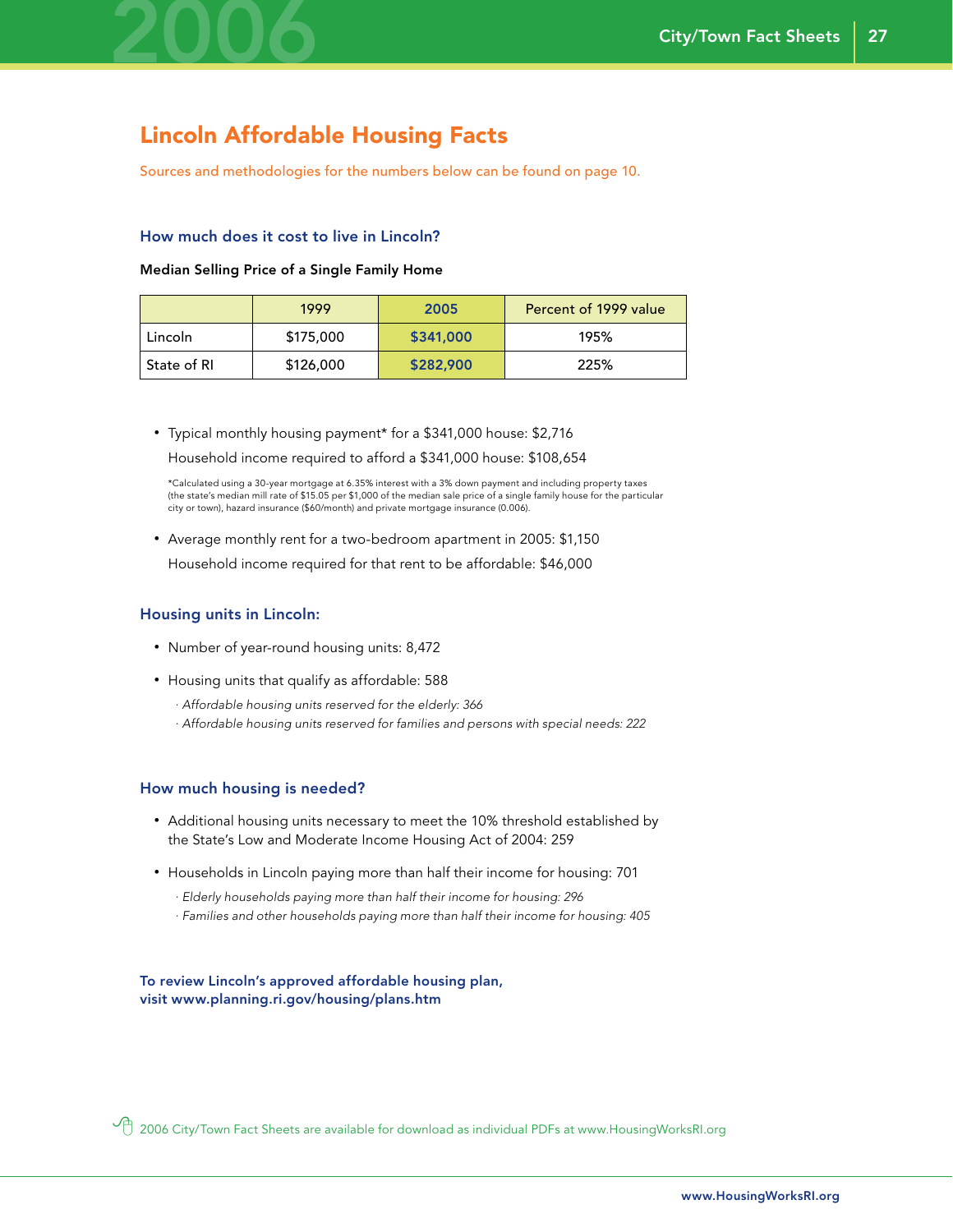

### Little Compton Affordable Housing Facts

Sources and methodologies for the numbers below can be found on page 10.

#### How much does it cost to live in Little Compton?

#### Median Selling Price of a Single Family Home

|                | 1999      | 2005      | Percent of 1999 value |
|----------------|-----------|-----------|-----------------------|
| Little Compton | \$193,500 | \$595,000 | 307%                  |
| State of RI    | \$126,000 | \$282,900 | 225%                  |

• Typical monthly housing payment\* for a \$595,000 house: \$4,695 Household income required to afford a \$595,000 house: \$187,799

 \*Calculated using a 30-year mortgage at 6.35% interest with a 3% down payment and including property taxes (the state's median mill rate of \$15.05 per \$1,000 of the median sale price of a single family house for the particular city or town), hazard insurance (\$60/month) and private mortgage insurance (0.006).

• Average monthly rent for a two-bedroom apartment in 2005: \$1,147\*

Household income required for that rent to be affordable: \$45,880

\*Based on the statewide average, as there are insufficient local data

#### Housing units in Little Compton:

- Number of year-round housing units: 1,516
- Housing units that qualify as affordable: 2
	- *· Affordable housing units reserved for the elderly: 0*
	- *· Affordable housing units reserved for families and persons with special needs: 2*

#### How much housing is needed?

- Additional housing units necessary to meet the 10% threshold established by the State's Low and Moderate Income Housing Act of 2004: 150
- Households in Little Compton paying more than half their income for housing: 102
	- *· Elderly households paying more than half their income for housing: 70*
	- *· Families and other households paying more than half their income for housing: 32*

To review Little Compton's approved affordable housing plan, visit www.planning.ri.gov/housing/plans.htm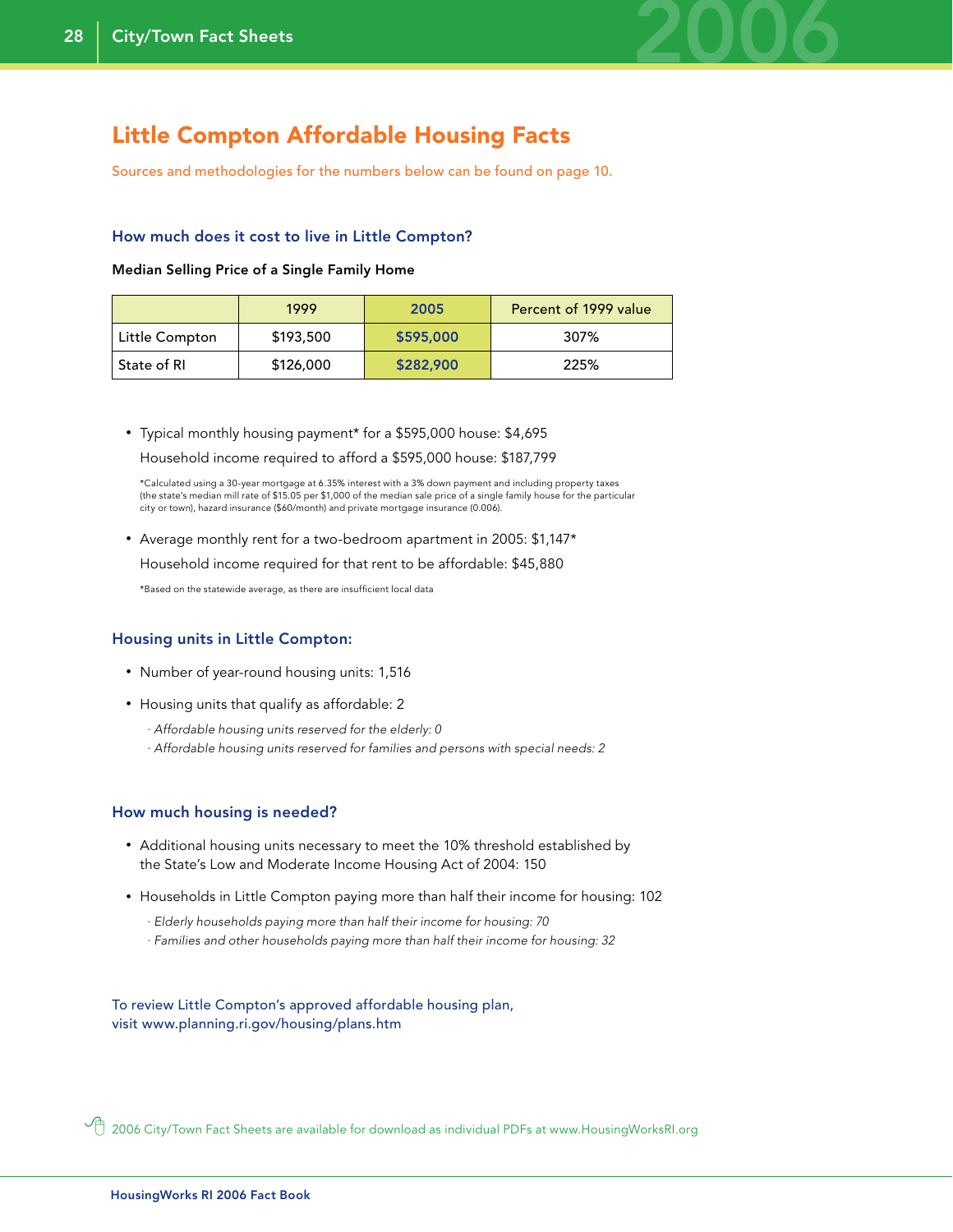

### Middletown Affordable Housing Facts

Sources and methodologies for the numbers below can be found on page 10.

#### How much does it cost to live in Middletown?

#### Median Selling Price of a Single Family Home

|              | 1999      | 2005      | Percent of 1999 value |
|--------------|-----------|-----------|-----------------------|
| Middletown   | \$157,000 | \$389,450 | 248%                  |
| -State of RI | \$126,000 | \$282,900 | 225%                  |

• Typical monthly housing payment\* for a \$389,450 house: \$3,094 Household income required to afford a \$389,450 house: \$123,750

 \*Calculated using a 30-year mortgage at 6.35% interest with a 3% down payment and including property taxes (the state's median mill rate of \$15.05 per \$1,000 of the median sale price of a single family house for the particular city or town), hazard insurance (\$60/month) and private mortgage insurance (0.006).

• Average monthly rent for a two-bedroom apartment in 2004: \$1,298\*

Household income required for that rent to be affordable: \$51,920

\*2004 data used, as 2005 data are unavailable

#### Housing units in Middletown:

- Number of year-round housing units: 6,152
- Housing units that qualify as affordable: 544
	- *· Affordable housing units reserved for the elderly: 99*
	- *· Affordable housing units reserved for families and persons with special needs: 445*

#### How much housing is needed?

- Additional housing units necessary to meet the 10% threshold established by the State's Low and Moderate Income Housing Act of 2004: 71
- Households in Middletown paying more than half their income for housing: 610
	- *· Elderly households paying more than half their income for housing: 194*
	- *· Families and other households paying more than half their income for housing: 416*

To review Middletown's approved affordable housing plan, visit www.planning.ri.gov/housing/plans.htm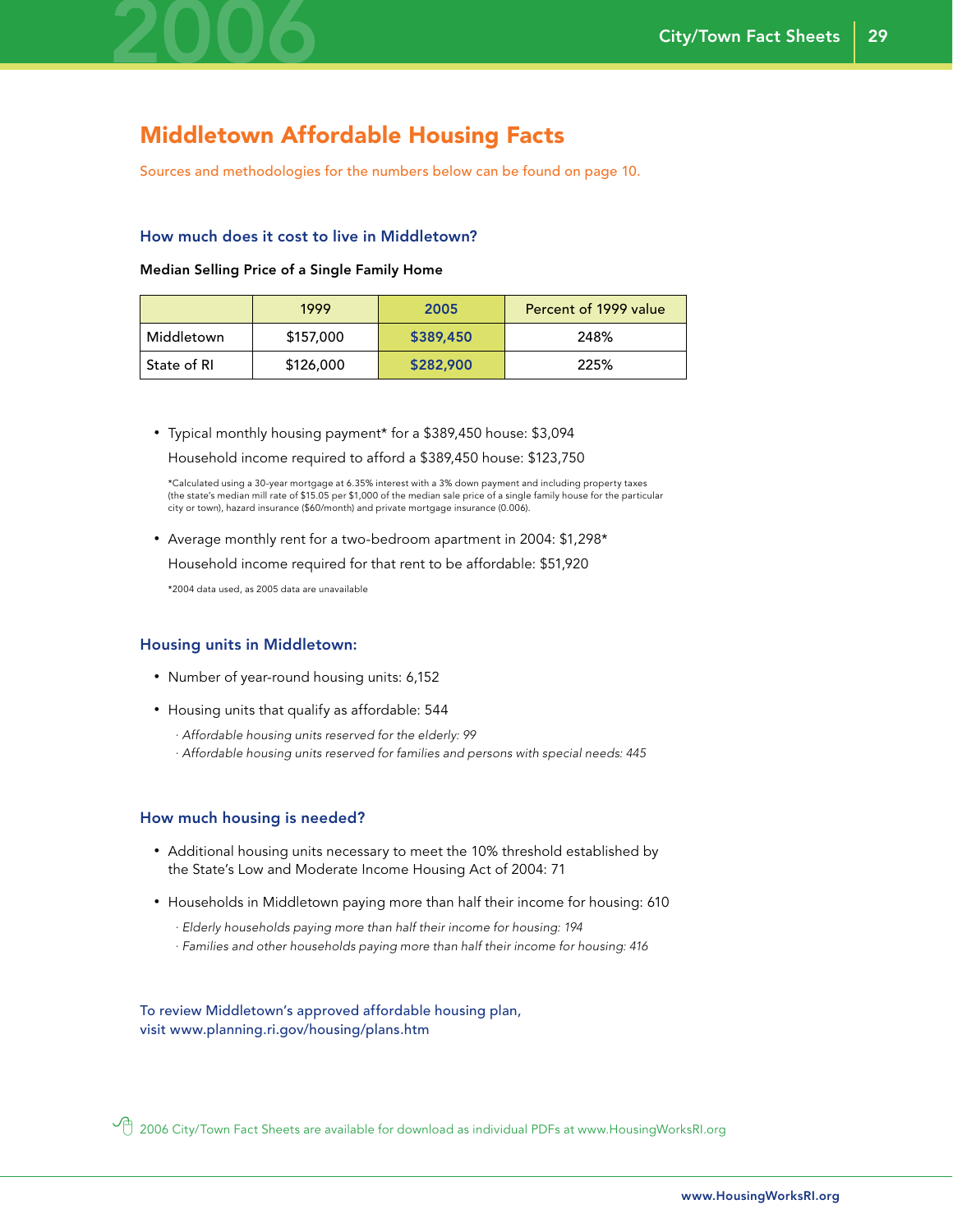

### Narragansett Affordable Housing Facts

Sources and methodologies for the numbers below can be found on page 10.

#### How much does it cost to live in Narragansett?

#### Median Selling Price of a Single Family Home

|              | 1999      | 2005      | Percent of 1999 value |
|--------------|-----------|-----------|-----------------------|
| Narragansett | \$146,320 | \$432,105 | 295%                  |
| State of RI  | \$126,000 | \$282,900 | 225%                  |

• Typical monthly housing payment\* for a \$432,105 house: \$3,426 Household income required to afford a \$432,105 house: \$137,041

 \*Calculated using a 30-year mortgage at 6.35% interest with a 3% down payment and including property taxes (the state's median mill rate of \$15.05 per \$1,000 of the median sale price of a single family house for the particular city or town), hazard insurance (\$60/month) and private mortgage insurance (0.006).

• Average monthly rent for a two-bedroom apartment in 2005: \$1,147\*

Household income required for that rent to be affordable: \$45,880

\*Based on the statewide average, as there are insufficient local data

#### Housing units in Narragansett:

- Number of year-round housing units: 7,124
- Housing units that qualify as affordable: 200
	- *· Affordable housing units reserved for the elderly: 110*
	- *· Affordable housing units reserved for families and persons with special needs: 90*

#### How much housing is needed?

- Additional housing units necessary to meet the 10% threshold established by the State's Low and Moderate Income Housing Act of 2004: 512
- Households in Narragansett paying more than half their income for housing: 1,098
	- *· Elderly households paying more than half their income for housing: 195*
	- *· Families and other households paying more than half their income for housing: 903*

To review Narragansett's approved affordable housing plan, visit www.planning.ri.gov/housing/plans.htm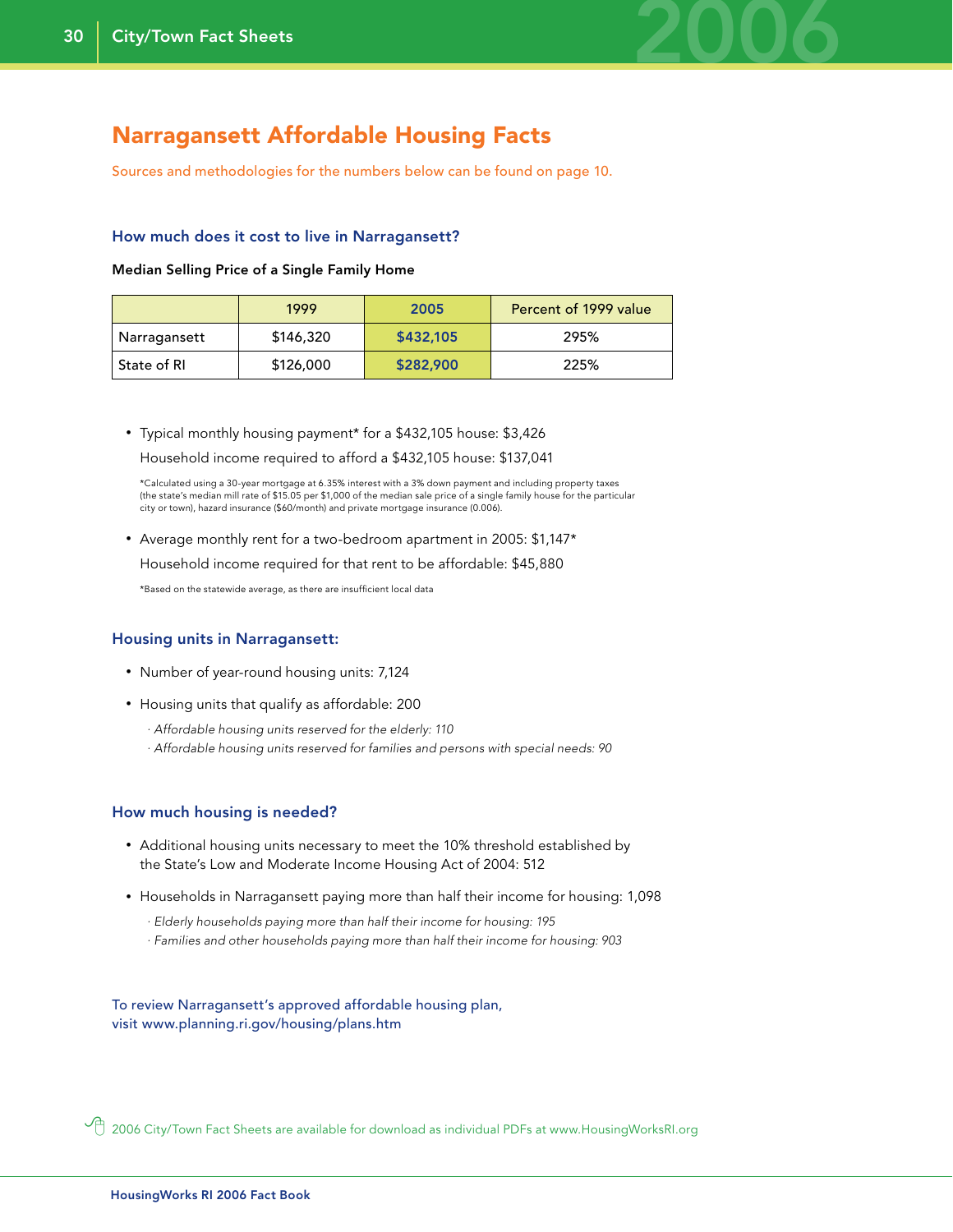

### New Shoreham Affordable Housing Facts

Sources and methodologies for the numbers below can be found on page 10.

#### How much does it cost to live in New Shoreham?

#### Median Selling Price of a Single Family Home

|              | 1998      | 2005        | Percent of 1998 value |
|--------------|-----------|-------------|-----------------------|
| New Shoreham | \$405,000 | $$800,000*$ | 198%                  |
| State of RI  | \$126,000 | \$282,900   | 225%                  |

\*The only single family house sold in New Shoreham in 2003-2005 sold for \$800,000 in 2003.

#### • Typical monthly housing payment\* for a \$800,000 house: \$6,292

Household income required to afford a \$800,000 house: \$251,675

 \*Calculated using a 30-year mortgage at 6.35% interest with a 3% down payment and including property taxes (the state's median mill rate of \$15.05 per \$1,000 of the median sale price of a single family house for the particular city or town), hazard insurance (\$60/month) and private mortgage insurance (0.006).

• Average monthly rent for a two-bedroom apartment in 2005: \$1,147\*

Household income required for that rent to be affordable: \$45,880

\*Based on the statewide average, as there are insufficient local data

#### Housing units in New Shoreham:

- Number of year-round housing units: 497
- Housing units that qualify as affordable: 36
	- *· Affordable housing units reserved for the elderly: 0*
	- *· Affordable housing units reserved for families and persons with special needs: 36*

#### How much housing is needed?

- Additional housing units necessary to meet the 10% threshold established by the State's Low and Moderate Income Housing Act of 2004: 14
- Households in New Shoreham paying more than half their income for housing: 90
	- *· Elderly households paying more than half their income for housing: 36*
	- *· Families and other households paying more than half their income for housing: 54*

To review New Shoreham's approved affordable housing plan, visit www.planning.ri.gov/housing/plans.htm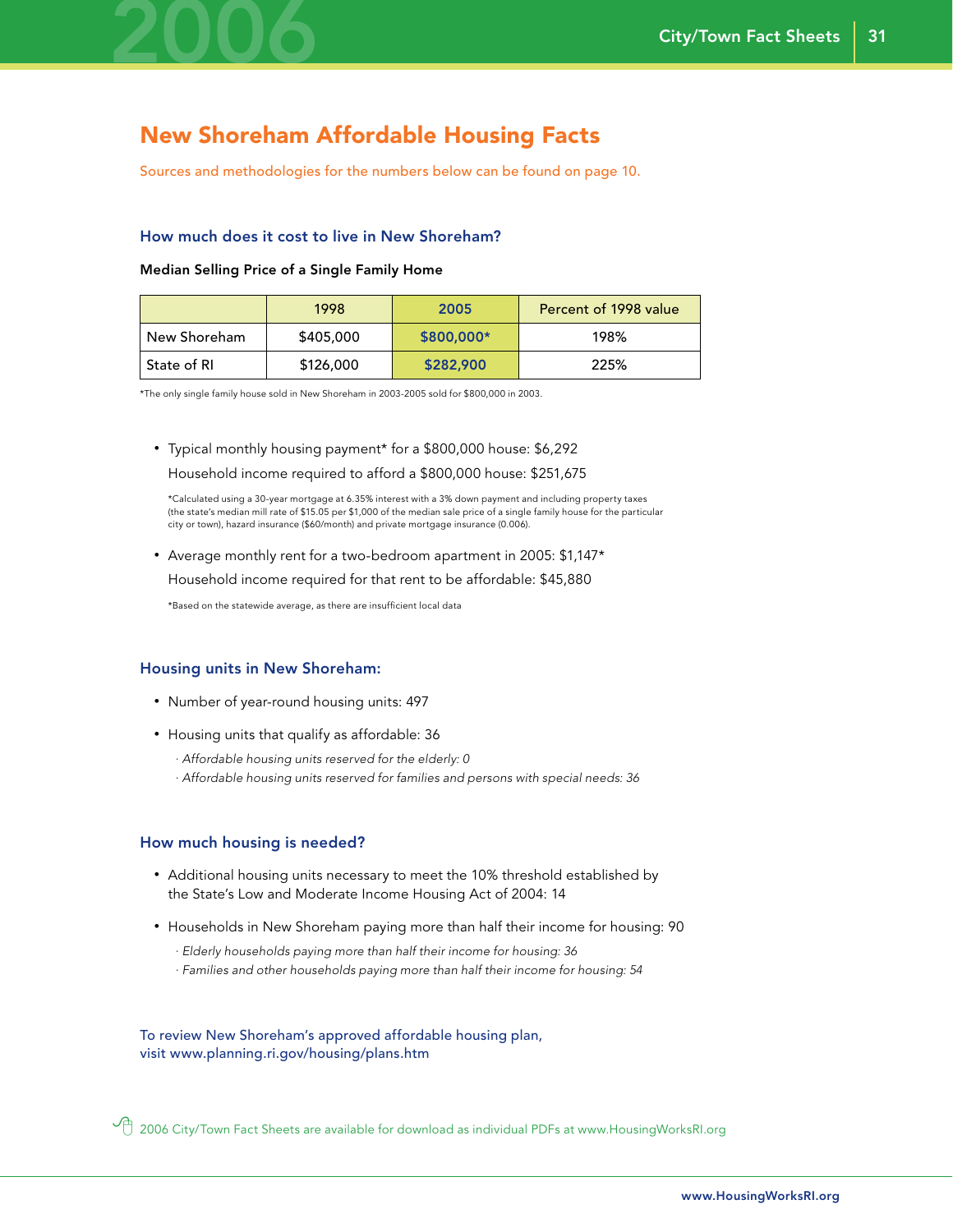

### Newport Affordable Housing Facts

Sources and methodologies for the numbers below can be found on page 10.

#### How much does it cost to live in Newport?

Median Selling Price of a Single Family Home

|             | 1999      | 2005      | Percent of 1999 value |
|-------------|-----------|-----------|-----------------------|
| Newport     | \$148,000 | \$449,000 | 303%                  |
| State of RL | \$126,000 | \$282,900 | 225%                  |

• Typical monthly housing payment\* for a \$449,000 house: \$3,558 Household income required to afford a \$449,000 house: \$142,306

 \*Calculated using a 30-year mortgage at 6.35% interest with a 3% down payment and including property taxes (the state's median mill rate of \$15.05 per \$1,000 of the median sale price of a single family house for the particular city or town), hazard insurance (\$60/month) and private mortgage insurance (0.006).

• Average monthly rent for a two-bedroom apartment in 2005: \$1,388 Household income required for that rent to be affordable: \$55,520

#### Housing units in Newport:

- Number of year-round housing units: 12,368
- Housing units that qualify as affordable: 2,142
	- *· Affordable housing units reserved for the elderly: 433*
	- *· Affordable housing units reserved for families and persons with special needs: 1,709*

#### How much housing is needed?

- Additional housing units necessary to meet the 10% threshold established by the State's Low and Moderate Income Housing Act of 2004: 0
- Households in Newport paying more than half their income for housing: 1,525
	- *· Elderly households paying more than half their income for housing: 329*
	- *· Families and other households paying more than half their income for housing: 1,196*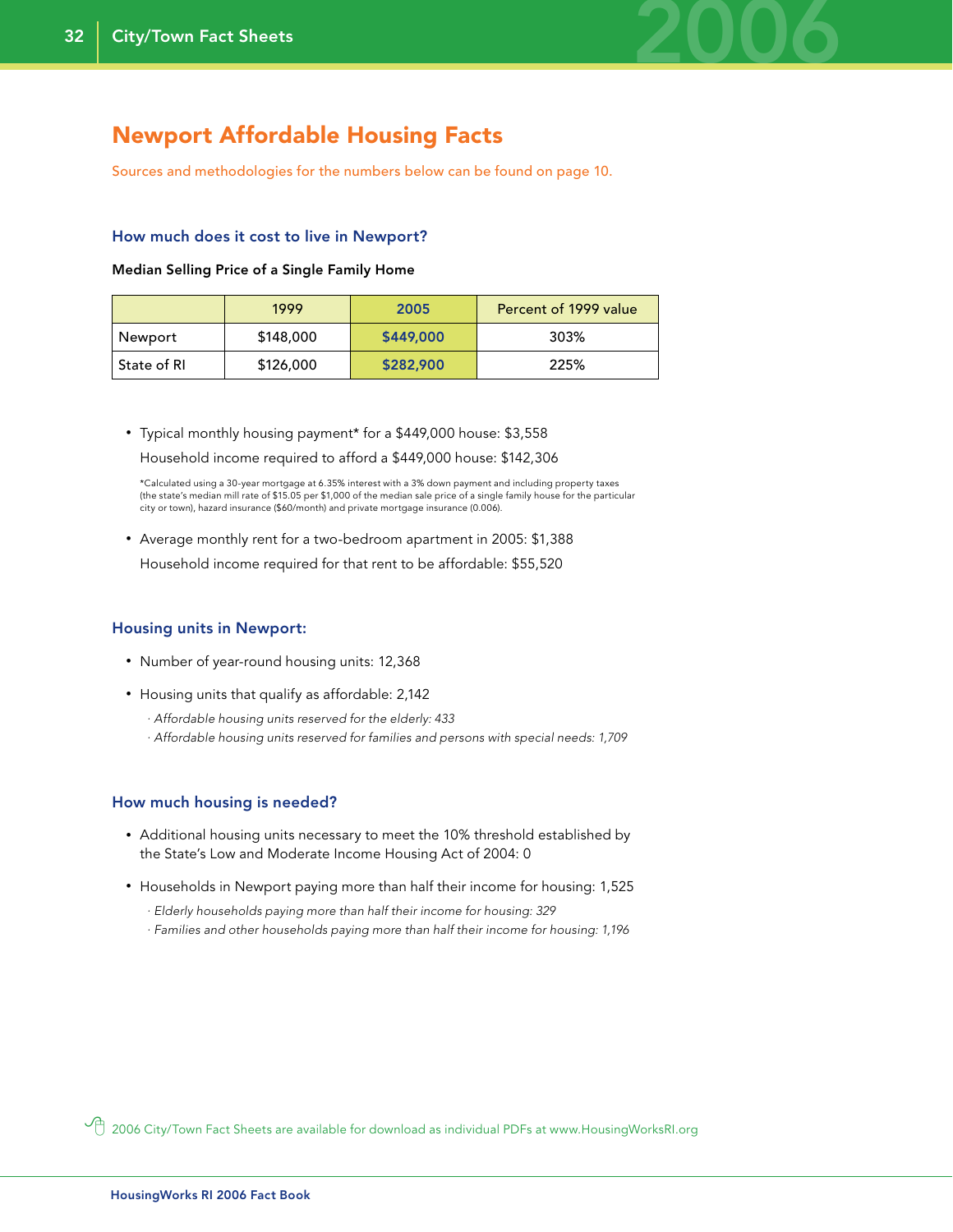

### North Kingstown Affordable Housing Facts

Sources and methodologies for the numbers below can be found on page 10.

#### How much does it cost to live in North Kingstown?

#### Median Selling Price of a Single Family Home

|                 | 1999      | 2005      | Percent of 1999 value |
|-----------------|-----------|-----------|-----------------------|
| North Kingstown | \$180,000 | \$415,000 | 231%                  |
| ' State of RI   | \$126,000 | \$282,900 | 225%                  |

• Typical monthly housing payment\* for a \$415,000 house: \$3,293 Household income required to afford a \$415,000 house: \$131,712

 \*Calculated using a 30-year mortgage at 6.35% interest with a 3% down payment and including property taxes (the state's median mill rate of \$15.05 per \$1,000 of the median sale price of a single family house for the particular city or town), hazard insurance (\$60/month) and private mortgage insurance (0.006).

• Average monthly rent for a two-bedroom apartment in 2005: \$1,254

Household income required for that rent to be affordable: \$50,160

#### Housing units in North Kingstown:

- Number of year-round housing units: 10,477
- Housing units that qualify as affordable: 843
	- *· Affordable housing units reserved for the elderly: 170*
	- *· Affordable housing units reserved for families and persons with special needs: 673*

#### How much housing is needed?

- Additional housing units necessary to meet the 10% threshold established by the State's Low and Moderate Income Housing Act of 2004: 205
- Households in North Kingstown paying more than half their income for housing: 958
	- *· Elderly households paying more than half their income for housing: 260*
	- *· Families and other households paying more than half their income for housing: 698*

To review North Kingstown's approved affordable housing plan, visit www.planning.ri.gov/housing/plans.htm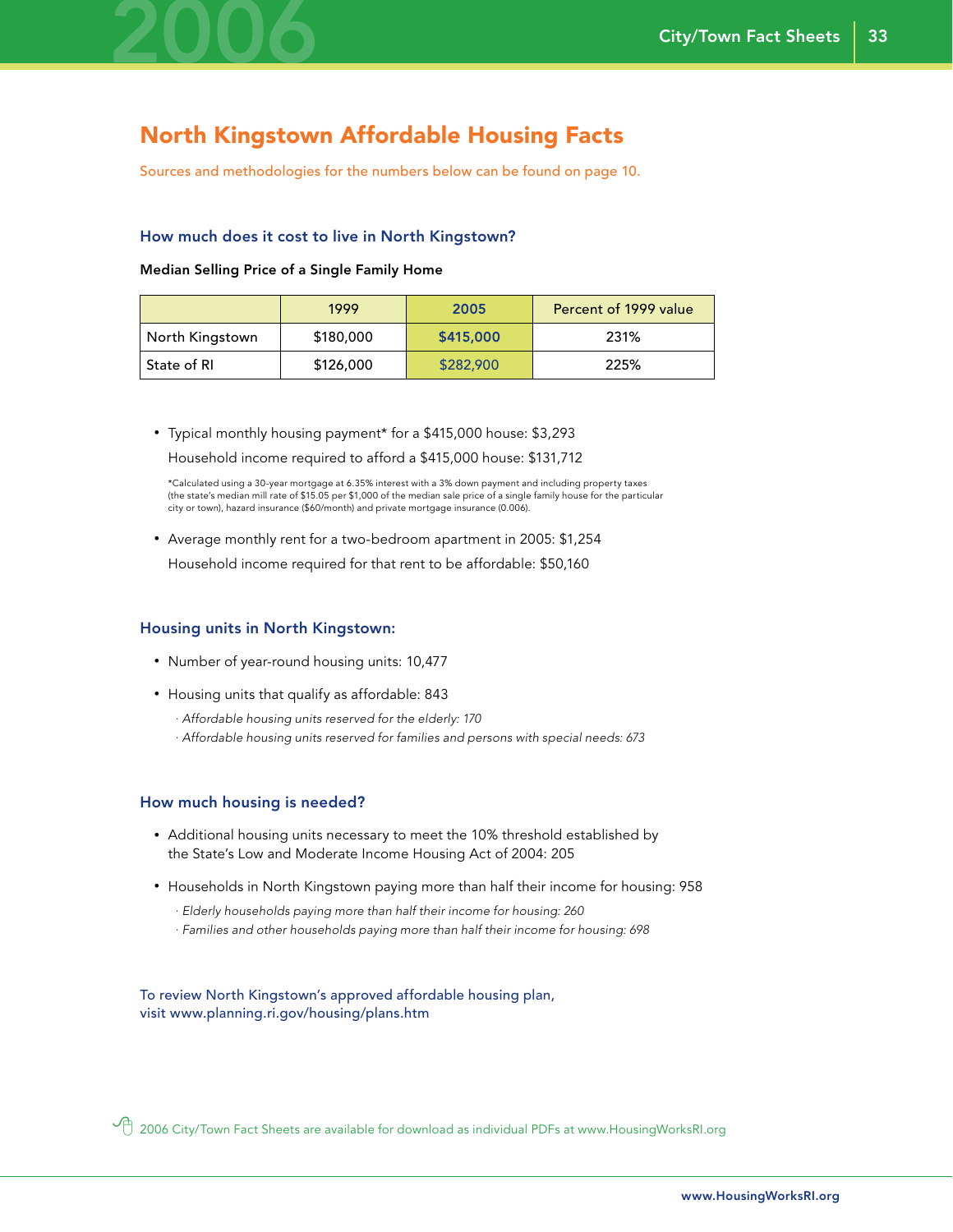

### North Providence Affordable Housing Facts

Sources and methodologies for the numbers below can be found on page 10.

#### How much does it cost to live in North Providence?

Median Selling Price of a Single Family Home

|                  | 1999      | 2005      | Percent of 1999 value |
|------------------|-----------|-----------|-----------------------|
| North Providence | \$111,000 | \$259,900 | 234%                  |
| ' State of RI    | \$126,000 | \$282,900 | 225%                  |

• Typical monthly housing payment\* for a \$259,900 house: \$2,085 Household income required to afford a \$259,900 house: \$83,383

 \*Calculated using a 30-year mortgage at 6.35% interest with a 3% down payment and including property taxes (the state's median mill rate of \$15.05 per \$1,000 of the median sale price of a single family house for the particular city or town), hazard insurance (\$60/month) and private mortgage insurance (0.006).

• Average monthly rent for a two-bedroom apartment in 2005: \$1,098

Household income required for that rent to be affordable: \$43,920

#### Housing units in North Providence:

- Number of year-round housing units: 14,793
- Housing units that qualify as affordable: 1,067
	- *· Affordable housing units reserved for the elderly: 922*
	- *· Affordable housing units reserved for families and persons with special needs: 145*

#### How much housing is needed?

- Additional housing units necessary to meet the 10% threshold established by the State's Low and Moderate Income Housing Act of 2004: 412
- Households in North Providence paying more than half their income for housing: 1,616
	- *· Elderly households paying more than half their income for housing: 673*
	- *· Families and other households paying more than half their income for housing: 943*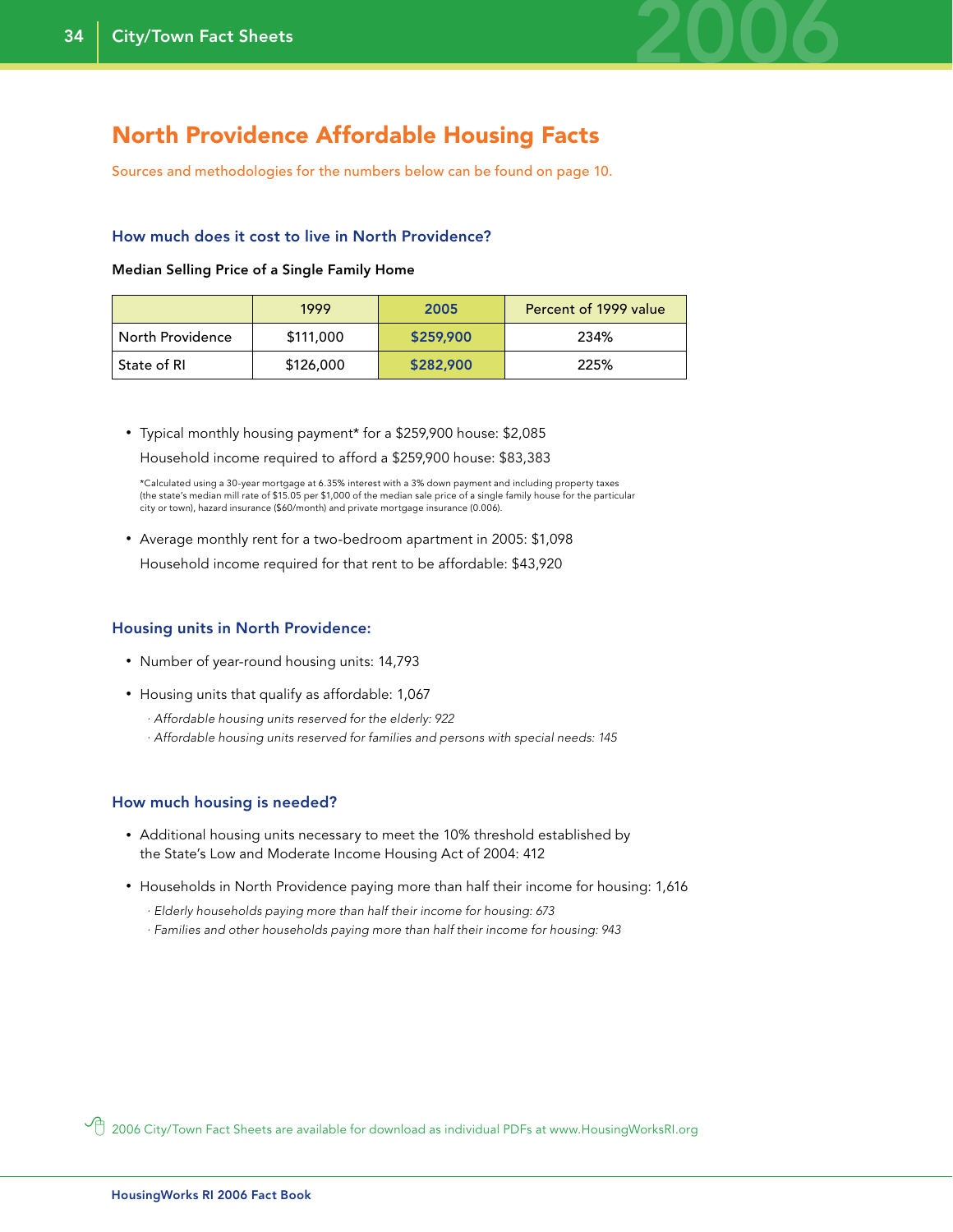

### North Smithfield Affordable Housing Facts

Sources and methodologies for the numbers below can be found on page 10.

#### How much does it cost to live in North Smithfield?

#### Median Selling Price of a Single Family Home

|                  | 1999      | 2005      | Percent of 1999 value |
|------------------|-----------|-----------|-----------------------|
| North Smithfield | \$155,000 | \$325,000 | 210%                  |
| State of RI      | \$126,000 | \$282,900 | 225%                  |

• Typical monthly housing payment\* for a \$325,000 house: \$2,592 Household income required to afford a \$325,000 house: \$103,668

 \*Calculated using a 30-year mortgage at 6.35% interest with a 3% down payment and including property taxes (the state's median mill rate of \$15.05 per \$1,000 of the median sale price of a single family house for the particular city or town), hazard insurance (\$60/month) and private mortgage insurance (0.006).

• Average monthly rent for a two-bedroom apartment in 2005: \$1,153

Household income required for that rent to be affordable: \$46,120

#### Housing units in North Smithfield:

- Number of year-round housing units: 4,058
- Housing units that qualify as affordable: 277
	- *· Affordable housing units reserved for the elderly: 215*
	- *· Affordable housing units reserved for families and persons with special needs: 62*

#### How much housing is needed?

- Additional housing units necessary to meet the 10% threshold established by the State's Low and Moderate Income Housing Act of 2004: 129
- Households in North Smithfield paying more than half their income for housing: 269
	- *· Elderly households paying more than half their income for housing: 157*
	- *· Families and other households paying more than half their income for housing: 112*

To review North Smithfield's approved affordable housing plan, visit www.planning.ri.gov/housing/plans.htm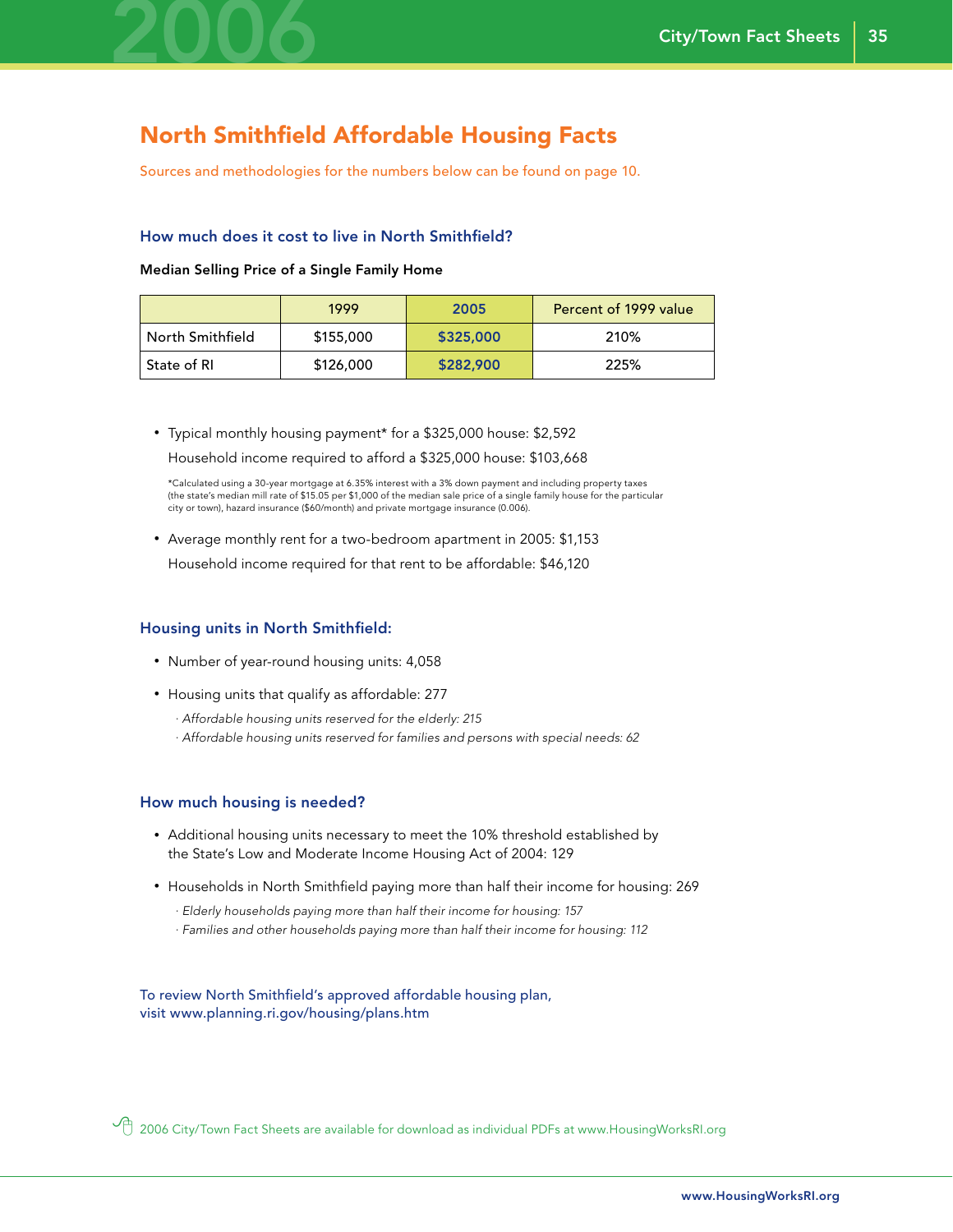

### Pawtucket Affordable Housing Facts

Sources and methodologies for the numbers below can be found on page 10.

#### How much does it cost to live in Pawtucket?

Median Selling Price of a Single Family Home

|               | 1999      | 2005      | Percent of 1999 value |
|---------------|-----------|-----------|-----------------------|
| Pawtucket     | \$94,500  | \$231,875 | 245%                  |
| ' State of RI | \$126,000 | \$282,900 | 225%                  |

• Typical monthly housing payment\* for a \$231,875 house: \$1,866 Household income required to afford a \$231,875 house: \$74,651

 \*Calculated using a 30-year mortgage at 6.35% interest with a 3% down payment and including property taxes (the state's median mill rate of \$15.05 per \$1,000 of the median sale price of a single family house for the particular city or town), hazard insurance (\$60/month) and private mortgage insurance (0.006).

• Average monthly rent for a two-bedroom apartment in 2005: \$980 Household income required for that rent to be affordable: \$39,200

#### Housing units in Pawtucket:

- Number of year-round housing units: 31,748
- Housing units that qualify as affordable: 2,644
	- *· Affordable housing units reserved for the elderly: 1,351*
	- *· Affordable housing units reserved for families and persons with special needs: 1,293*

#### How much housing is needed?

- Additional housing units necessary to meet the 10% threshold established by the State's Low and Moderate Income Housing Act of 2004: 531
- Households in Pawtucket paying more than half their income for housing: 4,663
	- *· Elderly households paying more than half their income for housing: 1,241*
	- *· Families and other households paying more than half their income for housing: 3,422*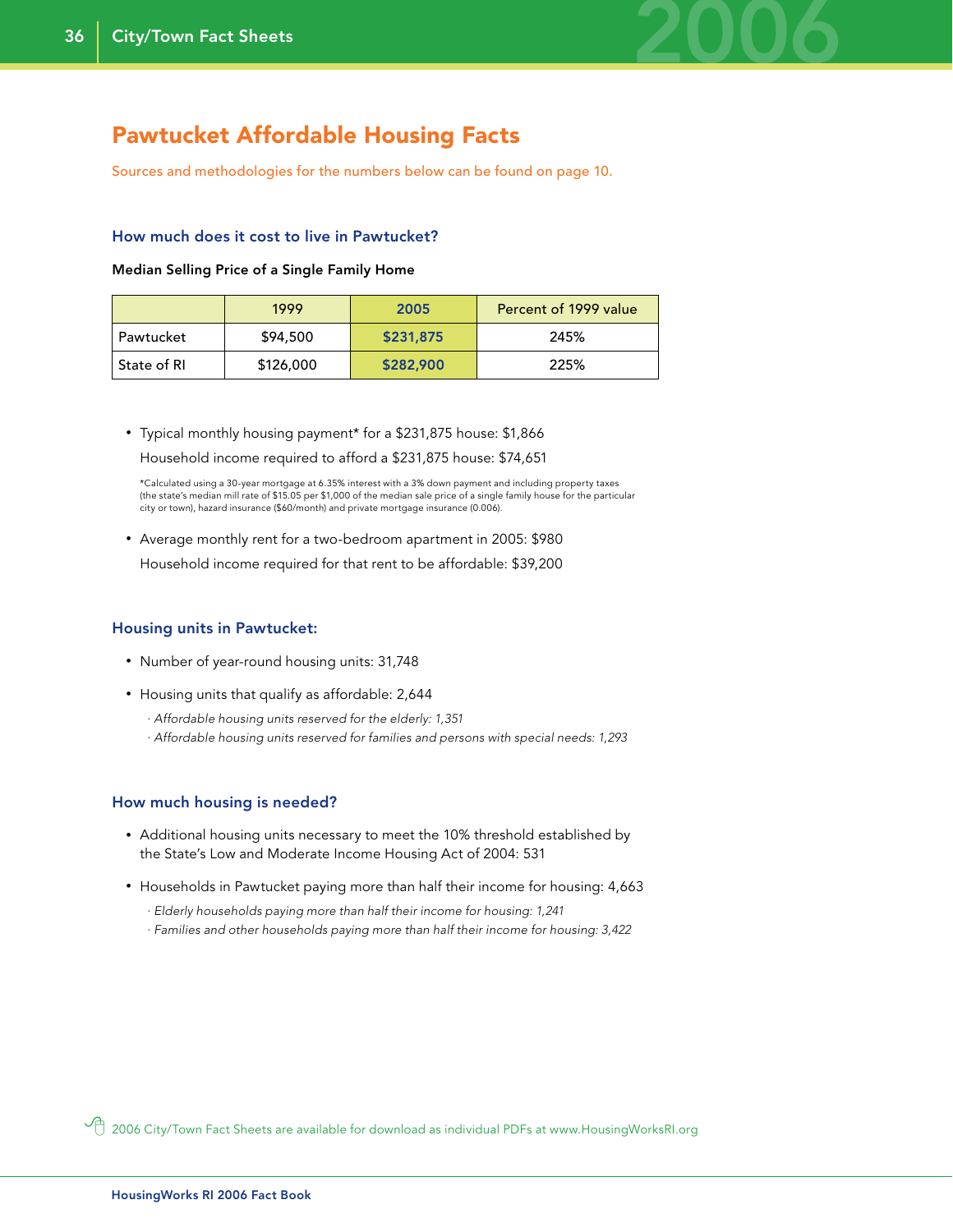

### Portsmouth Affordable Housing Facts

Sources and methodologies for the numbers below can be found on page 10.

#### How much does it cost to live in Portsmouth?

#### Median Selling Price of a Single Family Home

|               | 1999      | 2005      | Percent of 1999 value |
|---------------|-----------|-----------|-----------------------|
| Portsmouth    | \$175,000 | \$376,000 | 215%                  |
| ' State of RI | \$126,000 | \$282,900 | 225%                  |

• Typical monthly housing payment\* for a \$376,000 house: \$2,989

Household income required to afford a \$376,000 house: \$119,559

 \*Calculated using a 30-year mortgage at 6.35% interest with a 3% down payment and including property taxes (the state's median mill rate of \$15.05 per \$1,000 of the median sale price of a single family house for the particular city or town), hazard insurance (\$60/month) and private mortgage insurance (0.006).

• Average monthly rent for a two-bedroom apartment in 2005: \$1,244 Household income required for that rent to be affordable: \$49,760

#### Housing units in Portsmouth:

- Number of year-round housing units: 7,005
- Housing units that qualify as affordable: 176
	- *· Affordable housing units reserved for the elderly: 134*
	- *· Affordable housing units reserved for families and persons with special needs: 42*

#### How much housing is needed?

- Additional housing units necessary to meet the 10% threshold established by the State's Low and Moderate Income Housing Act of 2004: 525
- Households in Portsmouth paying more than half their income for housing: 548
	- *· Elderly households paying more than half their income for housing: 205*
	- *· Families and other households paying more than half their income for housing: 343*

To review Portsmouth's approved affordable housing plan, visit www.planning.ri.gov/housing/plans.htm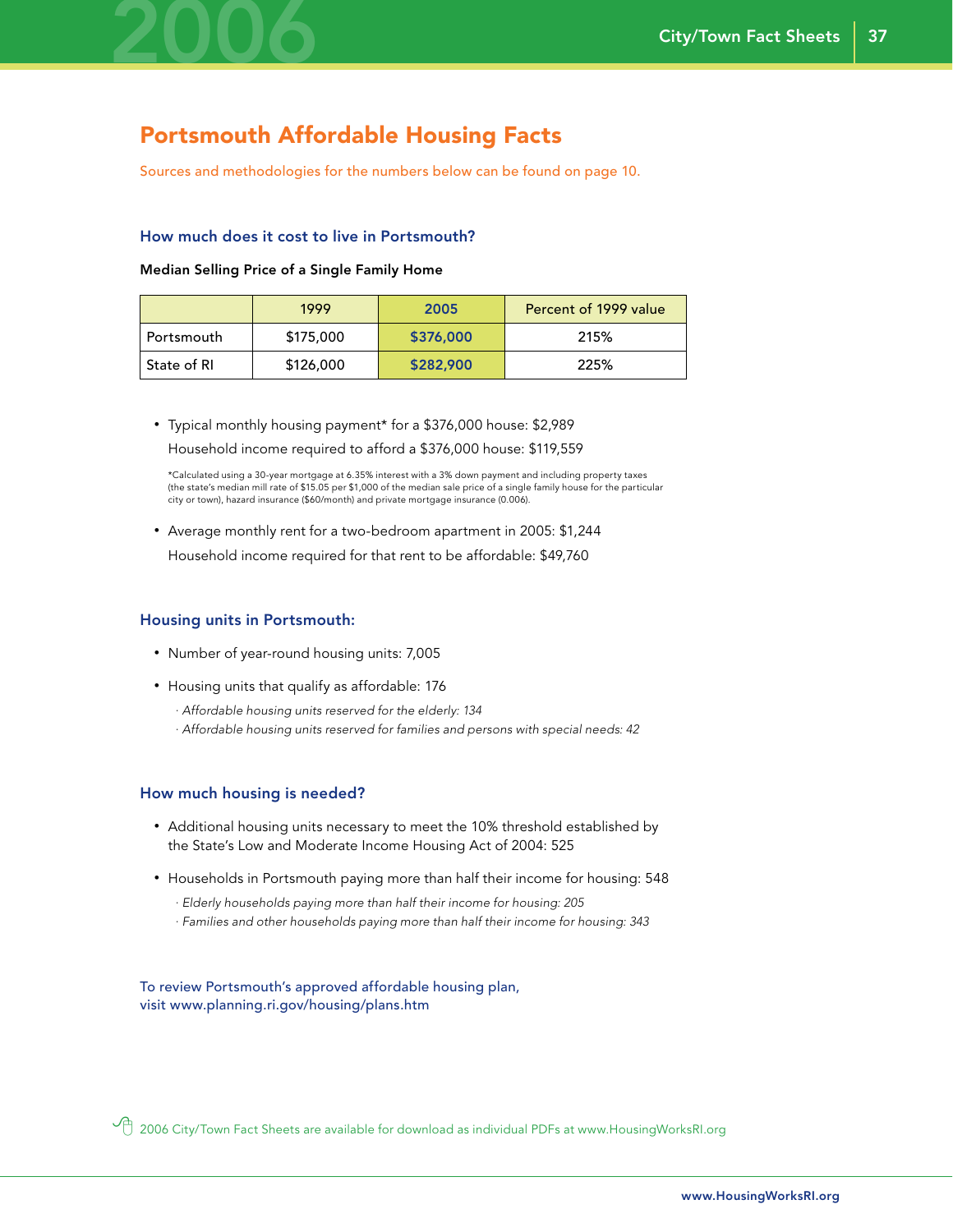

### Providence Affordable Housing Facts

Sources and methodologies for the numbers below can be found on page 10.

#### How much does it cost to live in Providence?

#### Median Selling Price of a Single Family Home

|               | 1999      | 2005       | Percent of 1999 value |
|---------------|-----------|------------|-----------------------|
| Providence    | \$75,000  | \$210,000* | 280%                  |
| ' State of RI | \$126,000 | \$282,900  | 225%                  |

\*Does not include homes sold in the East Side section of Providence.

#### • Typical monthly housing payment\* for a \$210,000 house: \$1,696

Household income required to afford a \$210,000 house: \$67,835

 \*Calculated using a 30-year mortgage at 6.35% interest with a 3% down payment and including property taxes (the state's median mill rate of \$15.05 per \$1,000 of the median sale price of a single family house for the particular city or town), hazard insurance (\$60/month) and private mortgage insurance (0.006).

• Average monthly rent for a two-bedroom apartment in 2005: \$1,097

Household income required for that rent to be affordable: \$43,880

#### Housing units in Providence:

- Number of year-round housing units: 67,572
- Housing units that qualify as affordable: 9,710
	- *· Affordable housing units reserved for the elderly: 4,348*
	- *· Affordable housing units reserved for families and persons with special needs: 5,362*

#### How much housing is needed?

- Additional housing units necessary to meet the 10% threshold established by the State's Low and Moderate Income Housing Act of 2004: 0
- Households in Providence paying more than half their income for housing: 14,982
	- *· Elderly households paying more than half their income for housing: 2,763*
	- *· Families and other households paying more than half their income for housing: 12,219*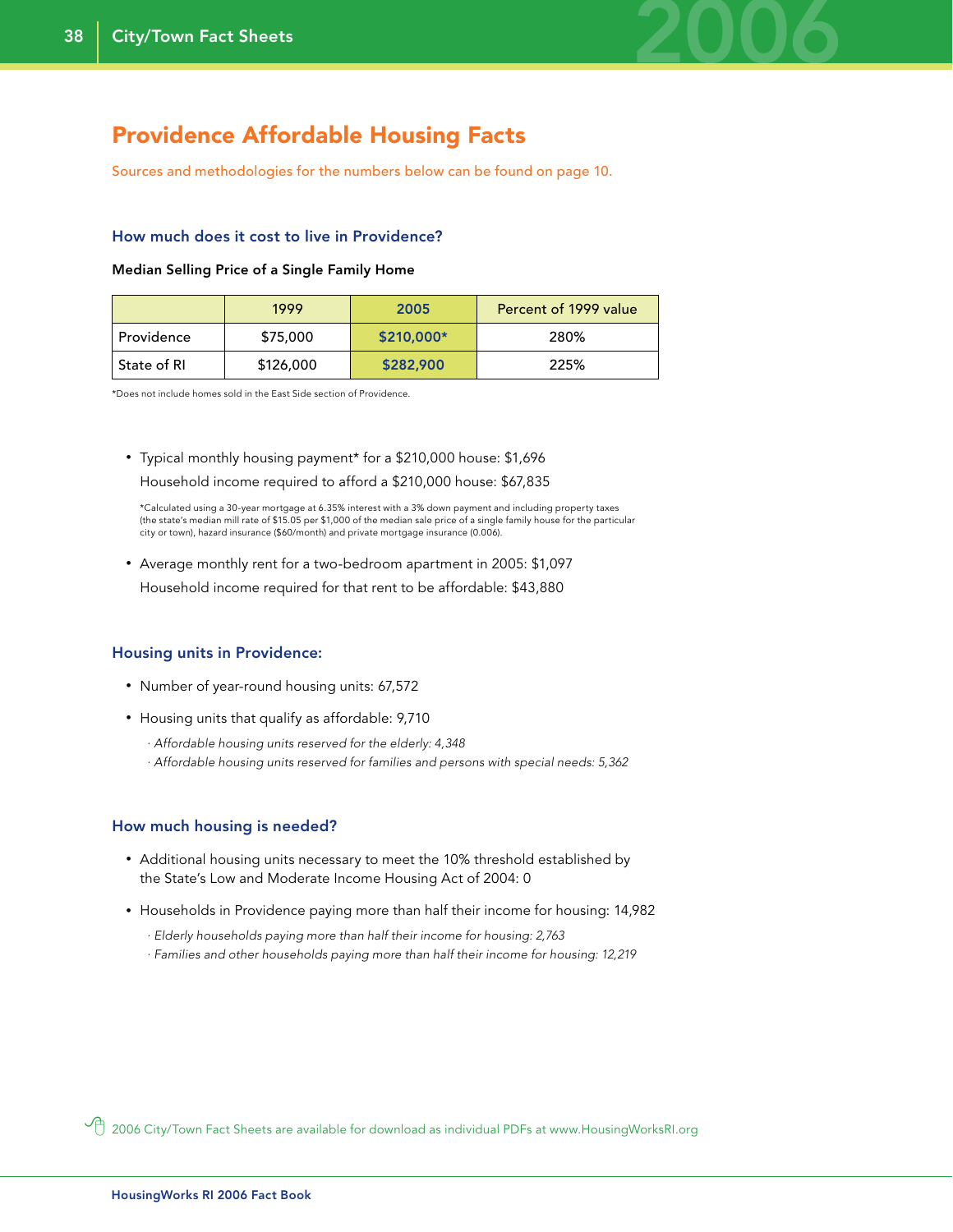

## Richmond Affordable Housing Facts

Sources and methodologies for the numbers below can be found on page 10.

#### How much does it cost to live in Richmond?

#### Median Selling Price of a Single Family Home

|             | 1999      | 2005      | Percent of 1999 value |
|-------------|-----------|-----------|-----------------------|
| Richmond    | \$133,000 | \$315,000 | 237%                  |
| State of RI | \$126,000 | \$282,900 | 225%                  |

• Typical monthly housing payment\* for a \$315,000 house: \$2,514 Household income required to afford a \$315,000 house: \$100,552

 \*Calculated using a 30-year mortgage at 6.35% interest with a 3% down payment and including property taxes (the state's median mill rate of \$15.05 per \$1,000 of the median sale price of a single family house for the particular city or town), hazard insurance (\$60/month) and private mortgage insurance (0.006).

• Average monthly rent for a two-bedroom apartment in 2005: \$1,147\*

Household income required for that rent to be affordable: \$45,880

\*Based on the statewide average, as there are insufficient local data

#### Housing units in Richmond:

- Number of year-round housing units: 2,592
- Housing units that qualify as affordable: 66
	- *· Affordable housing units reserved for the elderly: 0*
	- *· Affordable housing units reserved for families and persons with special needs: 66*

#### How much housing is needed?

- Additional housing units necessary to meet the 10% threshold established by the State's Low and Moderate Income Housing Act of 2004: 193
- Households in Richmond paying more than half their income for housing: 99
	- *· Elderly households paying more than half their income for housing: 30*
	- *· Families and other households paying more than half their income for housing: 69*

To review Richmond's approved affordable housing plan, visit www.planning.ri.gov/housing/plans.htm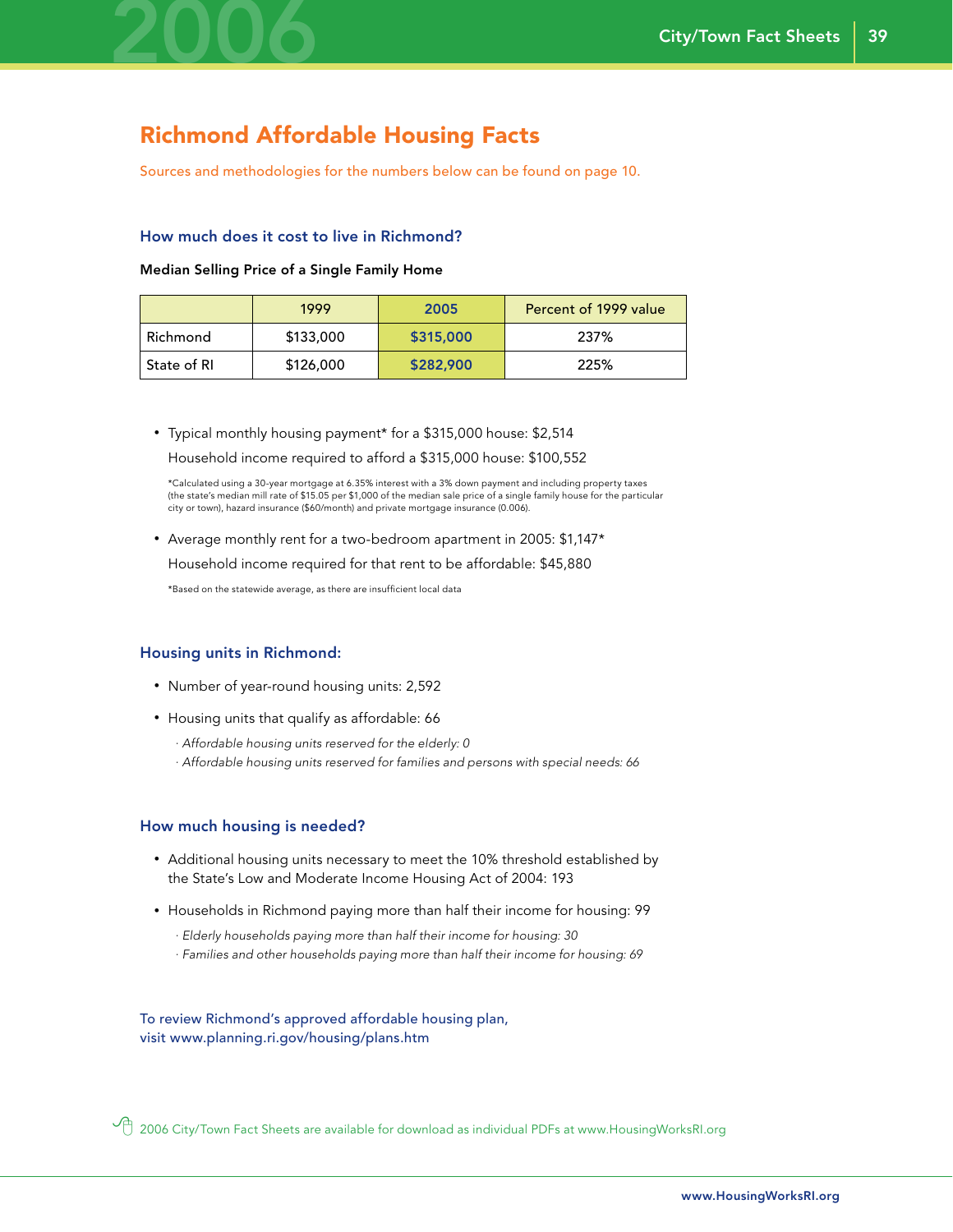

### Scituate Affordable Housing Facts

Sources and methodologies for the numbers below can be found on page 10.

#### How much does it cost to live in Scituate?

#### Median Selling Price of a Single Family Home

|              | 1999      | 2005      | Percent of 1999 value |
|--------------|-----------|-----------|-----------------------|
| Scituate     | \$150,000 | \$338,000 | 225%                  |
| -State of RI | \$126,000 | \$282,900 | 225%                  |

• Typical monthly housing payment\* for a \$338,000 house: \$2,693 Household income required to afford a \$338,000 house: \$107,719

 \*Calculated using a 30-year mortgage at 6.35% interest with a 3% down payment and including property taxes (the state's median mill rate of \$15.05 per \$1,000 of the median sale price of a single family house for the particular city or town), hazard insurance (\$60/month) and private mortgage insurance (0.006).

- Average monthly rent for a two-bedroom apartment in 2005: \$1,107
- Household income required for that rent to be affordable: \$44,280

#### Housing units in Scituate:

- Number of year-round housing units: 3,882
- Housing units that qualify as affordable: 39
	- *· Affordable housing units reserved for the elderly: 24*
	- *· Affordable housing units reserved for families and persons with special needs: 15*

#### How much housing is needed?

- Additional housing units necessary to meet the 10% threshold established by the State's Low and Moderate Income Housing Act of 2004: 349
- Households in Scituate paying more than half their income for housing: 265
	- *· Elderly households paying more than half their income for housing: 40*
	- *· Families and other households paying more than half their income for housing: 225*

To review Scituate's approved affordable housing plan, visit www.planning.ri.gov/housing/plans.htm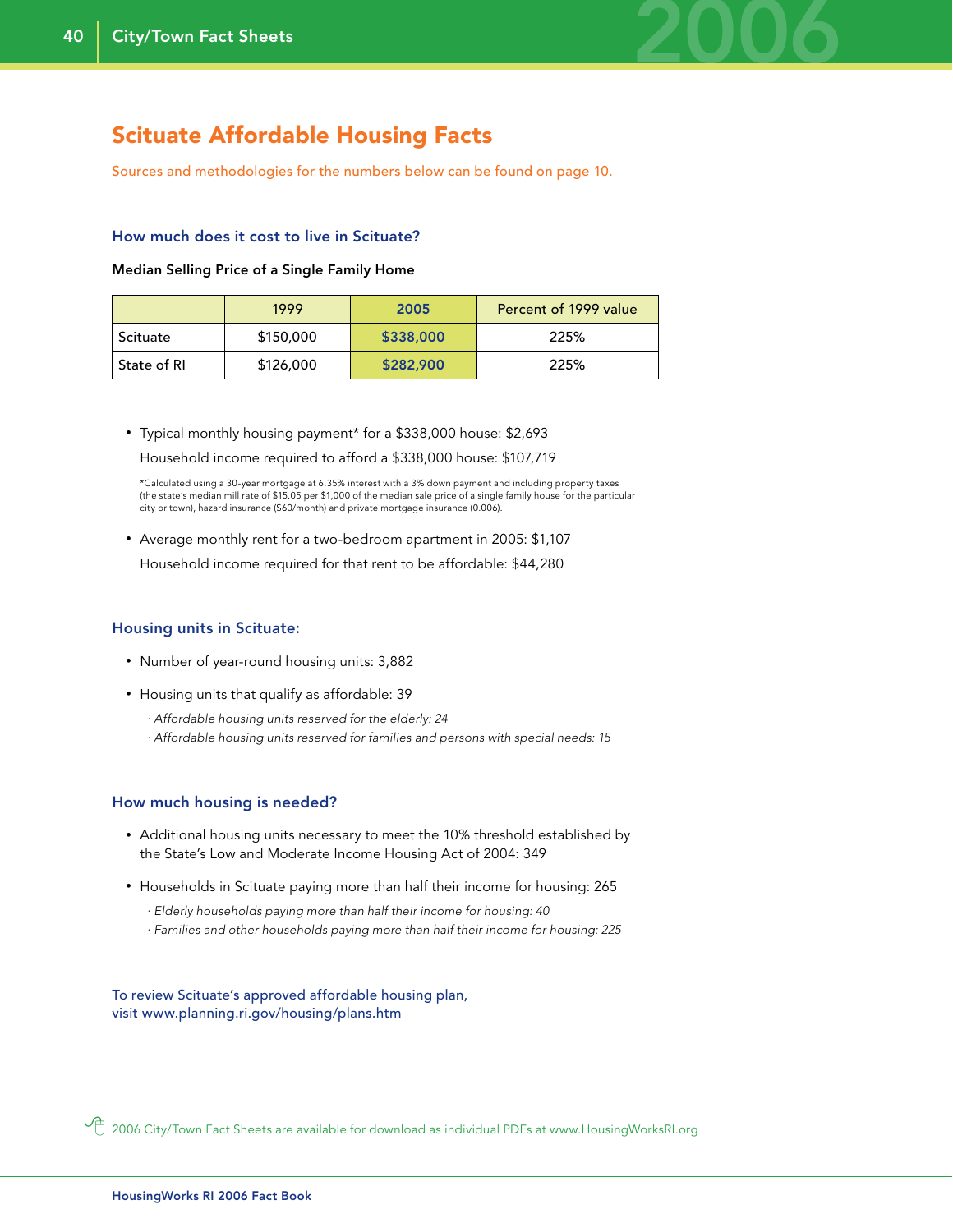

## Smithfield Affordable Housing Facts

Sources and methodologies for the numbers below can be found on page 10.

#### How much does it cost to live in Smithfield?

Median Selling Price of a Single Family Home

|              | 1999      | 2005      | Percent of 1999 value |
|--------------|-----------|-----------|-----------------------|
| Smithfield   | \$137,500 | \$309,950 | 225%                  |
| -State of RI | \$126,000 | \$282,900 | 225%                  |

• Typical monthly housing payment\* for a \$309,950 house: \$2,474 Household income required to afford a \$309,950 house: \$98,979

 \*Calculated using a 30-year mortgage at 6.35% interest with a 3% down payment and including property taxes (the state's median mill rate of \$15.05 per \$1,000 of the median sale price of a single family house for the particular city or town), hazard insurance (\$60/month) and private mortgage insurance (0.006).

• Average monthly rent for a two-bedroom apartment in 2004: \$987\*

Household income required for that rent to be affordable: \$39,480

\*2004 data used, as 2005 data are unavailable

#### Housing units in Smithfield:

- Number of year-round housing units: 7,354
- Housing units that qualify as affordable: 333
	- *· Affordable housing units reserved for the elderly: 244*
	- *· Affordable housing units reserved for families and persons with special needs: 89*

#### How much housing is needed?

- Additional housing units necessary to meet the 10% threshold established by the State's Low and Moderate Income Housing Act of 2004: 402
- Households in Smithfield paying more than half their income for housing: 780
	- *· Elderly households paying more than half their income for housing: 423*
	- *· Families and other households paying more than half their income for housing: 357*

To review Smithfield's approved affordable housing plan, visit www.planning.ri.gov/housing/plans.htm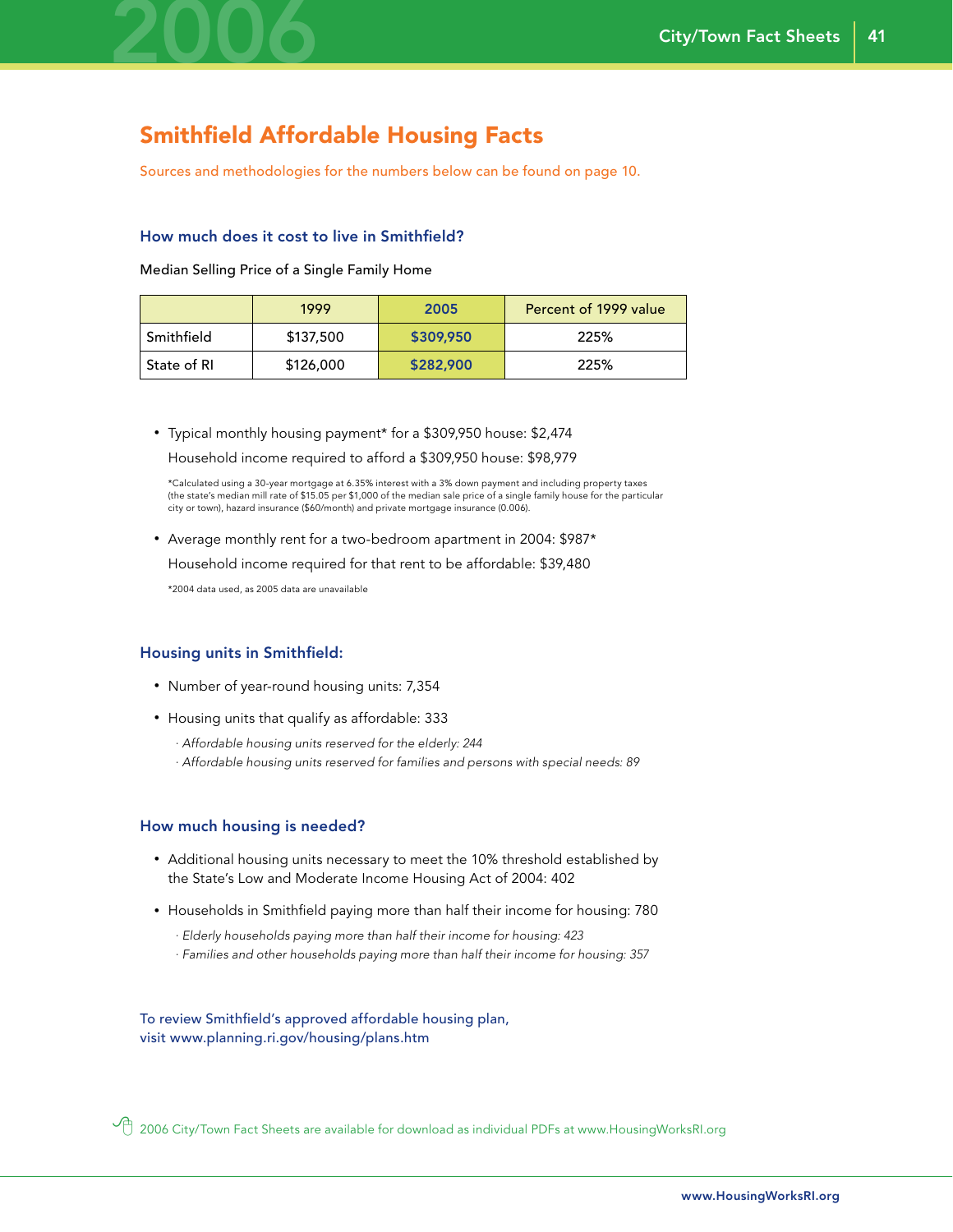

### South Kingstown Affordable Housing Facts

Sources and methodologies for the numbers below can be found on page 10.

#### How much does it cost to live in South Kingstown?

#### Median Selling Price of a Single Family Home

|                 | 1999      | 2005      | Percent of 1999 value |
|-----------------|-----------|-----------|-----------------------|
| South Kingstown | \$153,000 | \$374,500 | 245%                  |
| State of RI     | \$126,000 | \$282,900 | 225%                  |

• Typical monthly housing payment\* for a \$374,500 house: \$2,977 Household income required to afford a \$374,500 house: \$119,092

 \*Calculated using a 30-year mortgage at 6.35% interest with a 3% down payment and including property taxes (the state's median mill rate of \$15.05 per \$1,000 of the median sale price of a single family house for the particular city or town), hazard insurance (\$60/month) and private mortgage insurance (0.006).

• Average monthly rent for a two-bedroom apartment in 2005: \$1,147\*

Household income required for that rent to be affordable: \$45,880

\*Based on the statewide average, as there are insufficient local data

#### Housing units in South Kingstown:

- Number of year-round housing units: 9,565
- Housing units that qualify as affordable: 497
	- *· Affordable housing units reserved for the elderly: 263*
	- *· Affordable housing units reserved for families and persons with special needs: 234*

#### How much housing is needed?

- Additional housing units necessary to meet the 10% threshold established by the State's Low and Moderate Income Housing Act of 2004: 460
- Households in South Kingstown paying more than half their income for housing: 769
	- *· Elderly households paying more than half their income for housing: 209*
	- *· Families and other households paying more than half their income for housing: 560*

To review South Kingstown's approved affordable housing plan, visit www.planning.ri.gov/housing/plans.htm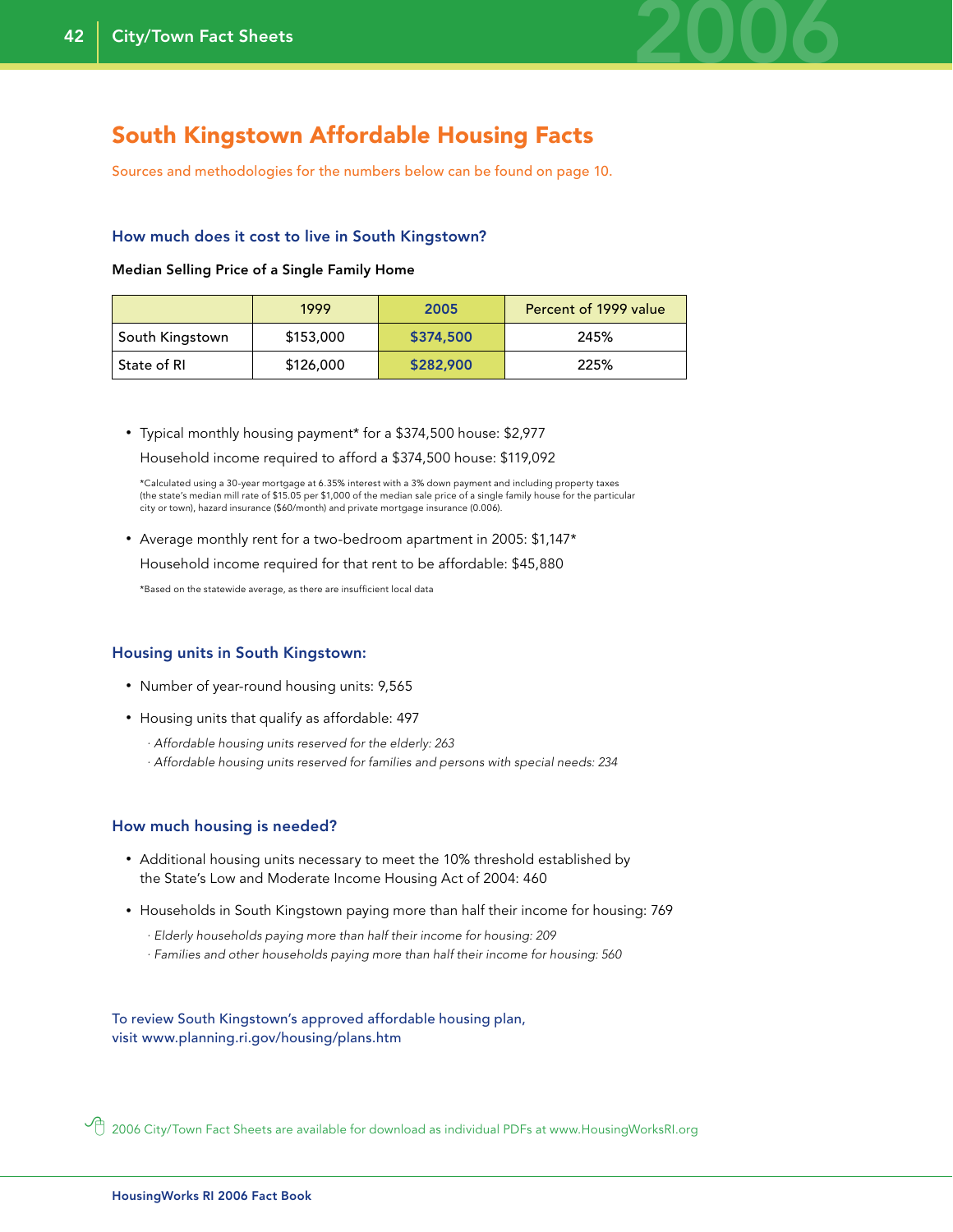

## Tiverton Affordable Housing Facts

Sources and methodologies for the numbers below can be found on page 10.

#### How much does it cost to live in Tiverton?

#### Median Selling Price of a Single Family Home

|             | 1999      | 2005      | Percent of 1999 value |
|-------------|-----------|-----------|-----------------------|
| Tiverton    | \$143,000 | \$309,450 | 216%                  |
| State of RI | \$126,000 | \$282,900 | 225%                  |

• Typical monthly housing payment\* for a \$309,450 house: \$2,471

Household income required to afford a \$309,450 house: \$98,823

 \*Calculated using a 30-year mortgage at 6.35% interest with a 3% down payment and including property taxes (the state's median mill rate of \$15.05 per \$1,000 of the median sale price of a single family house for the particular city or town), hazard insurance (\$60/month) and private mortgage insurance (0.006).

• Average monthly rent for a two-bedroom apartment in 2005: \$1,207

Household income required for that rent to be affordable: \$48,280

#### Housing units in Tiverton:

- Number of year-round housing units: 6,283
- Housing units that qualify as affordable: 239
	- *· Affordable housing units reserved for the elderly: 120*
	- *· Affordable housing units reserved for families and persons with special needs: 119*

#### How much housing is needed?

- Additional housing units necessary to meet the 10% threshold established by the State's Low and Moderate Income Housing Act of 2004: 389
- Households in Tiverton paying more than half their income for housing: 765
	- *· Elderly households paying more than half their income for housing: 354*
	- *· Families and other households paying more than half their income for housing: 411*

To review Tiverton's approved affordable housing plan, visit www.planning.ri.gov/housing/plans.htm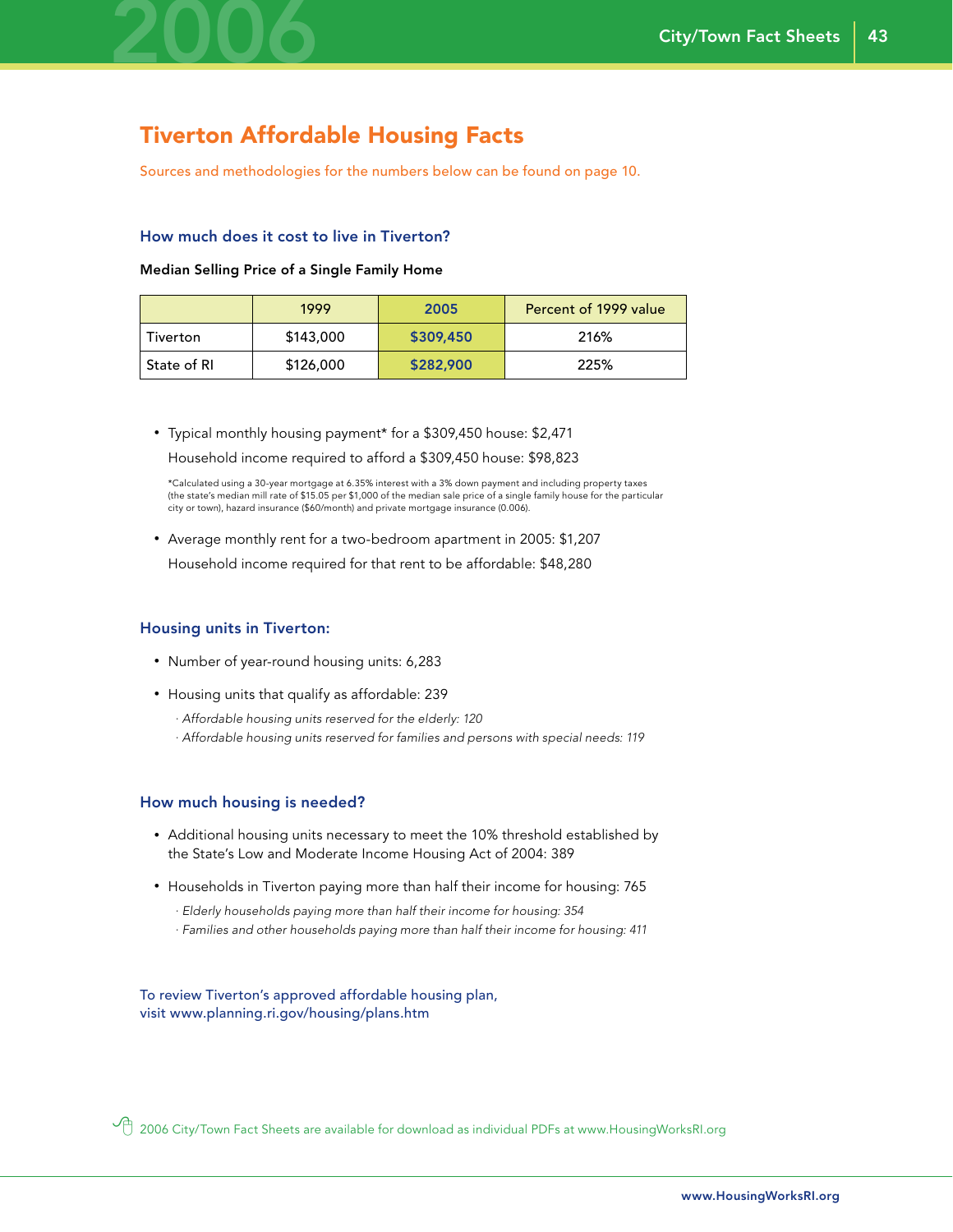

### Warren Affordable Housing Facts

Sources and methodologies for the numbers below can be found on page 10.

#### How much does it cost to live in Warren?

#### Median Selling Price of a Single Family Home

|               | 1999      | 2005      | Percent of 1999 value |
|---------------|-----------|-----------|-----------------------|
| Warren        | \$130,500 | \$298,250 | 229%                  |
| ' State of RI | \$126,000 | \$282,900 | 225%                  |

• Typical monthly housing payment\* for a \$298,250 house: \$2,383 Household income required to afford a \$298,250 house: \$95,333

 \*Calculated using a 30-year mortgage at 6.35% interest with a 3% down payment and including property taxes (the state's median mill rate of \$15.05 per \$1,000 of the median sale price of a single family house for the particular city or town), hazard insurance (\$60/month) and private mortgage insurance (0.006).

• Average monthly rent for a two-bedroom apartment in 2005: \$1,082 Household income required for that rent to be affordable: \$43,280

#### Housing units in Warren:

- Number of year-round housing units: 4,889
- Housing units that qualify as affordable: 217
	- *· Affordable housing units reserved for the elderly: 153*
	- *· Affordable housing units reserved for families and persons with special needs: 64*

#### How much housing is needed?

- Additional housing units necessary to meet the 10% threshold established by the State's Low and Moderate Income Housing Act of 2004: 272
- Households in Warren paying more than half their income for housing: 451
	- *· Elderly households paying more than half their income for housing: 188*
	- *· Families and other households paying more than half their income for housing: 263*

To review Warren's approved affordable housing plan, visit www.planning.ri.gov/housing/plans.htm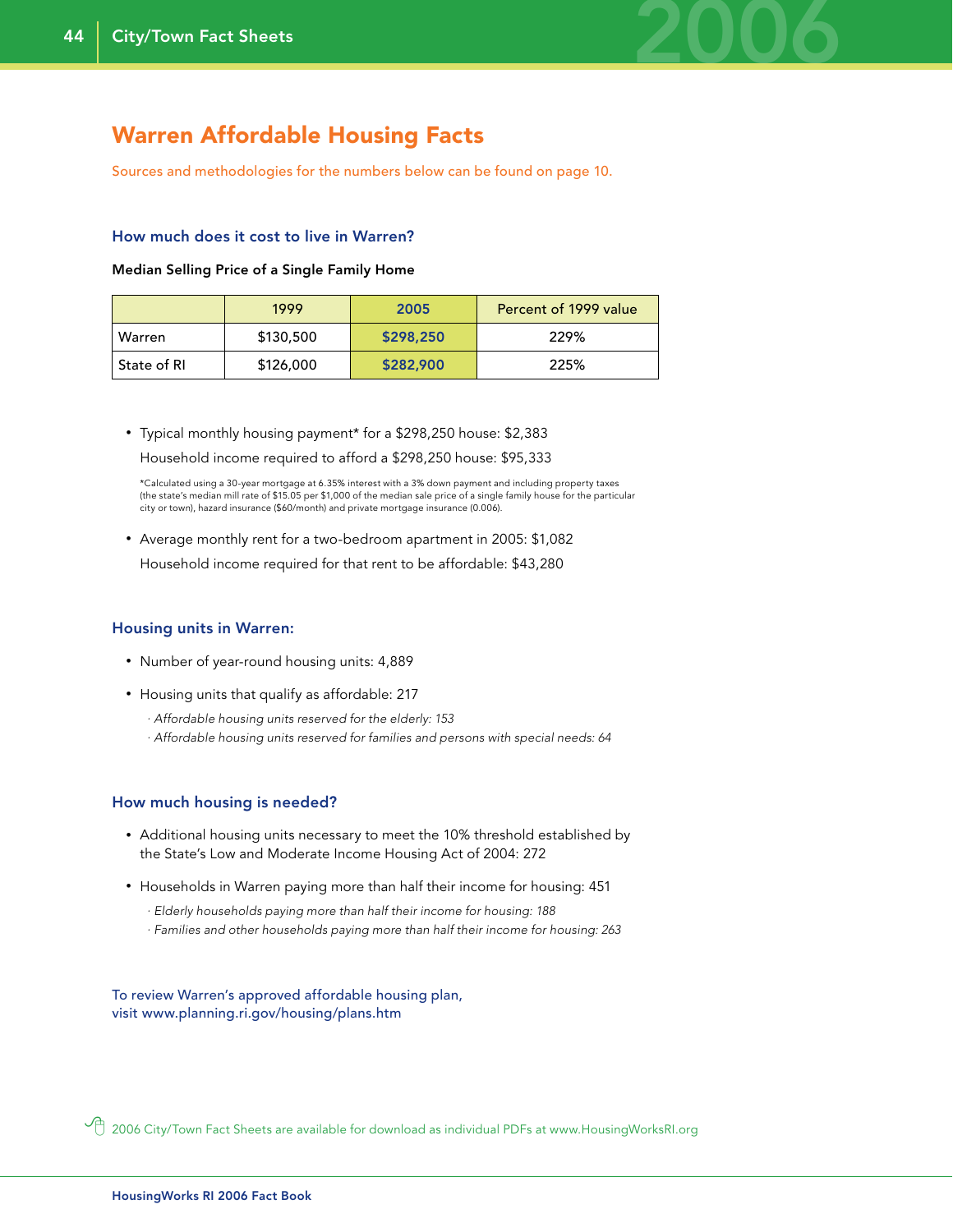

### Warwick Affordable Housing Facts

Sources and methodologies for the numbers below can be found on page 10.

#### How much does it cost to live in Warwick?

#### Median Selling Price of a Single Family Home

|             | 1999      | 2005      | Percent of 1999 value |
|-------------|-----------|-----------|-----------------------|
| Warwick     | \$100,000 | \$244,700 | 245%                  |
| State of RI | \$126,000 | \$282,900 | 225%                  |

• Typical monthly housing payment\* for a \$244,700 house: \$1,966 Household income required to afford a \$244,700 house: \$78,647

 \*Calculated using a 30-year mortgage at 6.35% interest with a 3% down payment and including property taxes (the state's median mill rate of \$15.05 per \$1,000 of the median sale price of a single family house for the particular city or town), hazard insurance (\$60/month) and private mortgage insurance (0.006).

• Average monthly rent for a two-bedroom apartment in 2005: \$1,148 Household income required for that rent to be affordable: \$45,920

#### Housing units in Warwick:

- Number of year-round housing units: 36,592
- Housing units that qualify as affordable: 1,936
	- *· Affordable housing units reserved for the elderly: 1,657*
	- *· Affordable housing units reserved for families and persons with special needs: 279*

#### How much housing is needed?

- Additional housing units necessary to meet the 10% threshold established by the State's Low and Moderate Income Housing Act of 2004: 1,723
- Households in Warwick paying more than half their income for housing: 3,402
	- *· Elderly households paying more than half their income for housing: 1,461*
	- *· Families and other households paying more than half their income for housing: 1,941*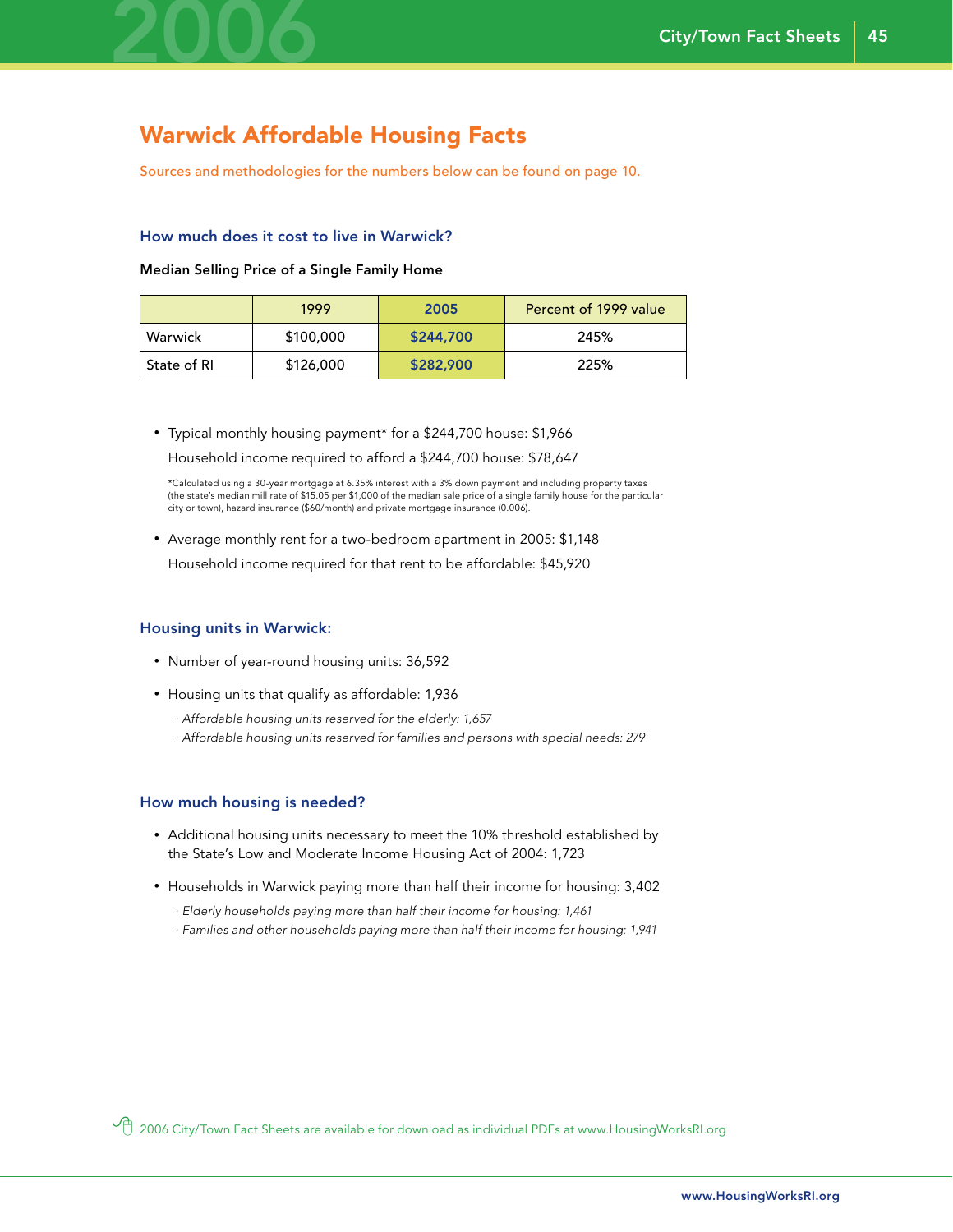

### West Greenwich Affordable Housing Facts

Sources and methodologies for the numbers below can be found on page 10.

#### How much does it cost to live in West Greenwich?

#### Median Selling Price of a Single Family Home

|                | 1999      | 2005      | Percent of 1999 value |
|----------------|-----------|-----------|-----------------------|
| West Greenwich | \$164,500 | \$329,900 | 201%                  |
| ' State of RI  | \$126,000 | \$282,900 | 225%                  |

• Typical monthly housing payment\* for a \$329,900 house: \$2,630 Household income required to afford a \$329,900 house: \$105,195

 \*Calculated using a 30-year mortgage at 6.35% interest with a 3% down payment and including property taxes (the state's median mill rate of \$15.05 per \$1,000 of the median sale price of a single family house for the particular city or town), hazard insurance (\$60/month) and private mortgage insurance (0.006).

• Average monthly rent for a two-bedroom apartment in 2005: \$1,147\*

Household income required for that rent to be affordable: \$45,880

\*Based on the statewide average, as there are insufficient local data

#### Housing units in West Greenwich:

- Number of year-round housing units: 1,787
- Housing units that qualify as affordable: 33
	- *· Affordable housing units reserved for the elderly: 0*
	- *· Affordable housing units reserved for families and persons with special needs: 33*

#### How much housing is needed?

- Additional housing units necessary to meet the 10% threshold established by the State's Low and Moderate Income Housing Act of 2004: 146
- Households in West Greenwich paying more than half their income for housing: 124
	- *· Elderly households paying more than half their income for housing: 22*
	- *· Families and other households paying more than half their income for housing: 102*

To review West Greenwich's approved affordable housing plan, visit www.planning.ri.gov/housing/plans.htm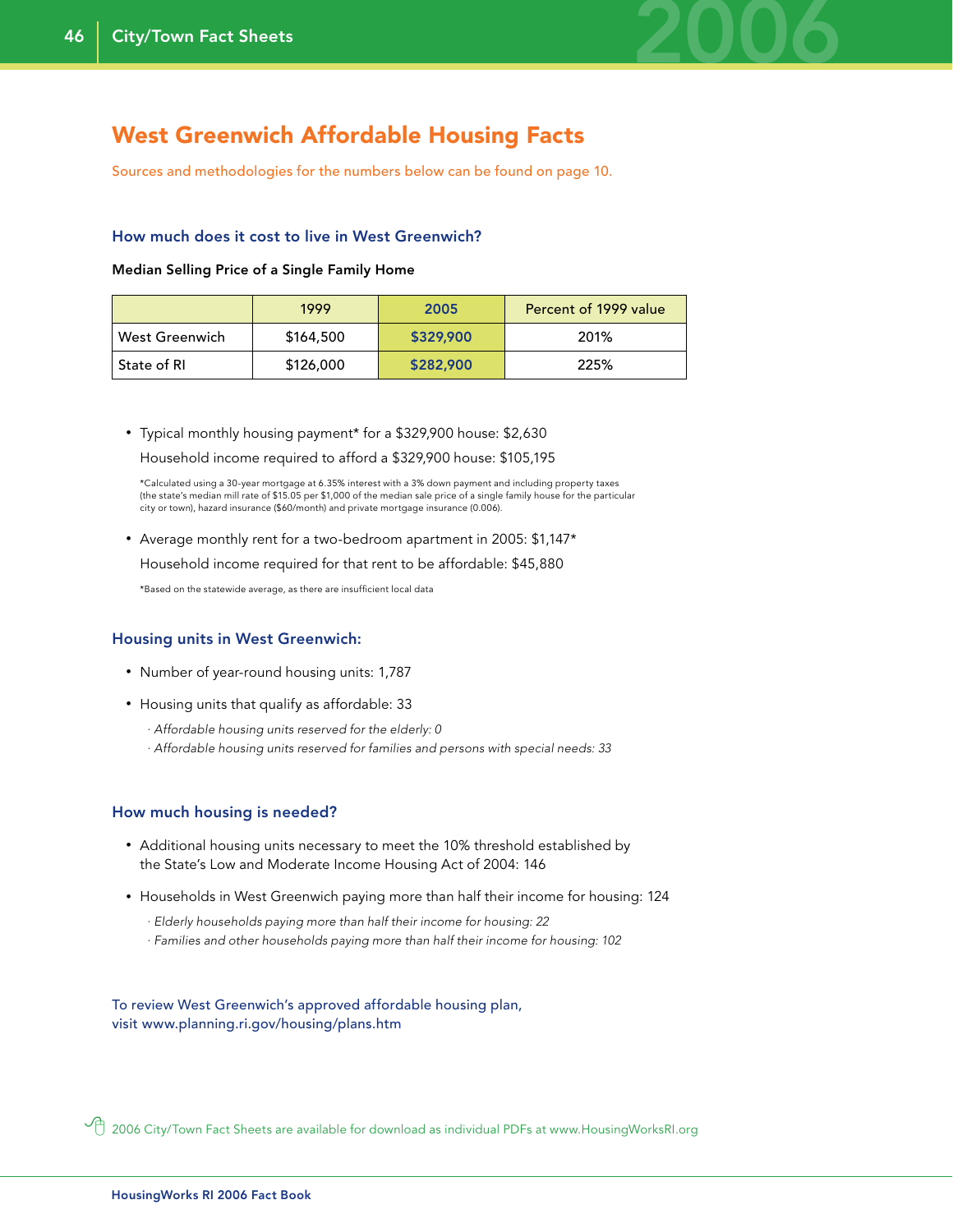

### West Warwick Affordable Housing Facts

Sources and methodologies for the numbers below can be found on page 10.

#### How much does it cost to live in West Warwick?

Median Selling Price of a Single Family Home

|               | 1999      | 2005      | Percent of 1999 value |
|---------------|-----------|-----------|-----------------------|
| West Warwick  | \$100,000 | \$245,750 | 246%                  |
| ' State of RI | \$126,000 | \$282,900 | 225%                  |

• Typical monthly housing payment\* for a \$245,750 house: \$1,974 Household income required to afford a \$245,750 house: \$78,974

 \*Calculated using a 30-year mortgage at 6.35% interest with a 3% down payment and including property taxes (the state's median mill rate of \$15.05 per \$1,000 of the median sale price of a single family house for the particular city or town), hazard insurance (\$60/month) and private mortgage insurance (0.006).

• Average monthly rent for a two-bedroom apartment in 2005: \$1,045

Household income required for that rent to be affordable: \$41,800

#### Housing units in West Warwick:

- Number of year-round housing units: 13,115
- Housing units that qualify as affordable: 1,053
	- *· Affordable housing units reserved for the elderly: 662*
	- *· Affordable housing units reserved for families and persons with special needs: 391*

#### How much housing is needed?

- Additional housing units necessary to meet the 10% threshold established by the State's Low and Moderate Income Housing Act of 2004: 259
- Households in West Warwick paying more than half their income for housing: 1,557
	- *· Elderly households paying more than half their income for housing: 543*
	- *· Families and other households paying more than half their income for housing: 1,014*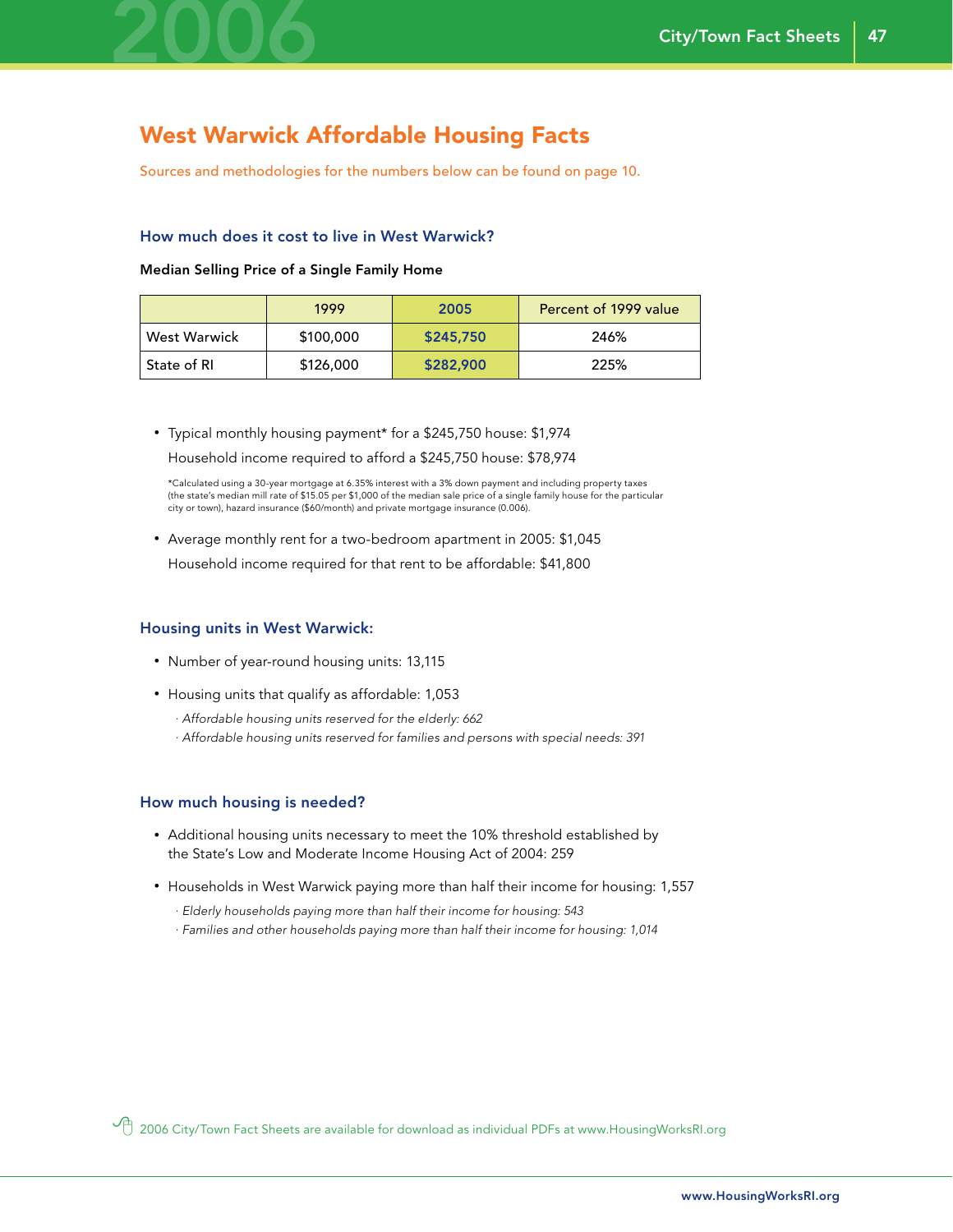

### Westerly Affordable Housing Facts

Sources and methodologies for the numbers below can be found on page 10.

#### How much does it cost to live in Westerly?

#### Median Selling Price of a Single Family Home

|             | 1999      | 2005      | Percent of 1999 value |
|-------------|-----------|-----------|-----------------------|
| Westerly    | \$140,000 | \$335,000 | 239%                  |
| State of RI | \$126,000 | \$282,900 | 225%                  |

• Typical monthly housing payment\* for a \$335,000 house: \$2,670 Household income required to afford a \$335,000 house: \$106,784

 \*Calculated using a 30-year mortgage at 6.35% interest with a 3% down payment and including property taxes (the state's median mill rate of \$15.05 per \$1,000 of the median sale price of a single family house for the particular city or town), hazard insurance (\$60/month) and private mortgage insurance (0.006).

• Average monthly rent for a two-bedroom apartment in 2005: \$1,147\*

Household income required for that rent to be affordable: \$45,880

\*Based on the statewide average, as there are insufficient local data

#### Housing units in Westerly:

- Number of year-round housing units: 9,888
- Housing units that qualify as affordable: 524
	- *· Affordable housing units reserved for the elderly: 359*
	- *· Affordable housing units reserved for families and persons with special needs: 165*

#### How much housing is needed?

- Additional housing units necessary to meet the 10% threshold established by the State's Low and Moderate Income Housing Act of 2004: 465
- Households in Westerly paying more than half their income for housing: 962
	- *· Elderly households paying more than half their income for housing: 467*
	- *· Families and other households paying more than half their income for housing: 495*

To review Westerly's approved affordable housing plan, visit www.planning.ri.gov/housing/plans.htm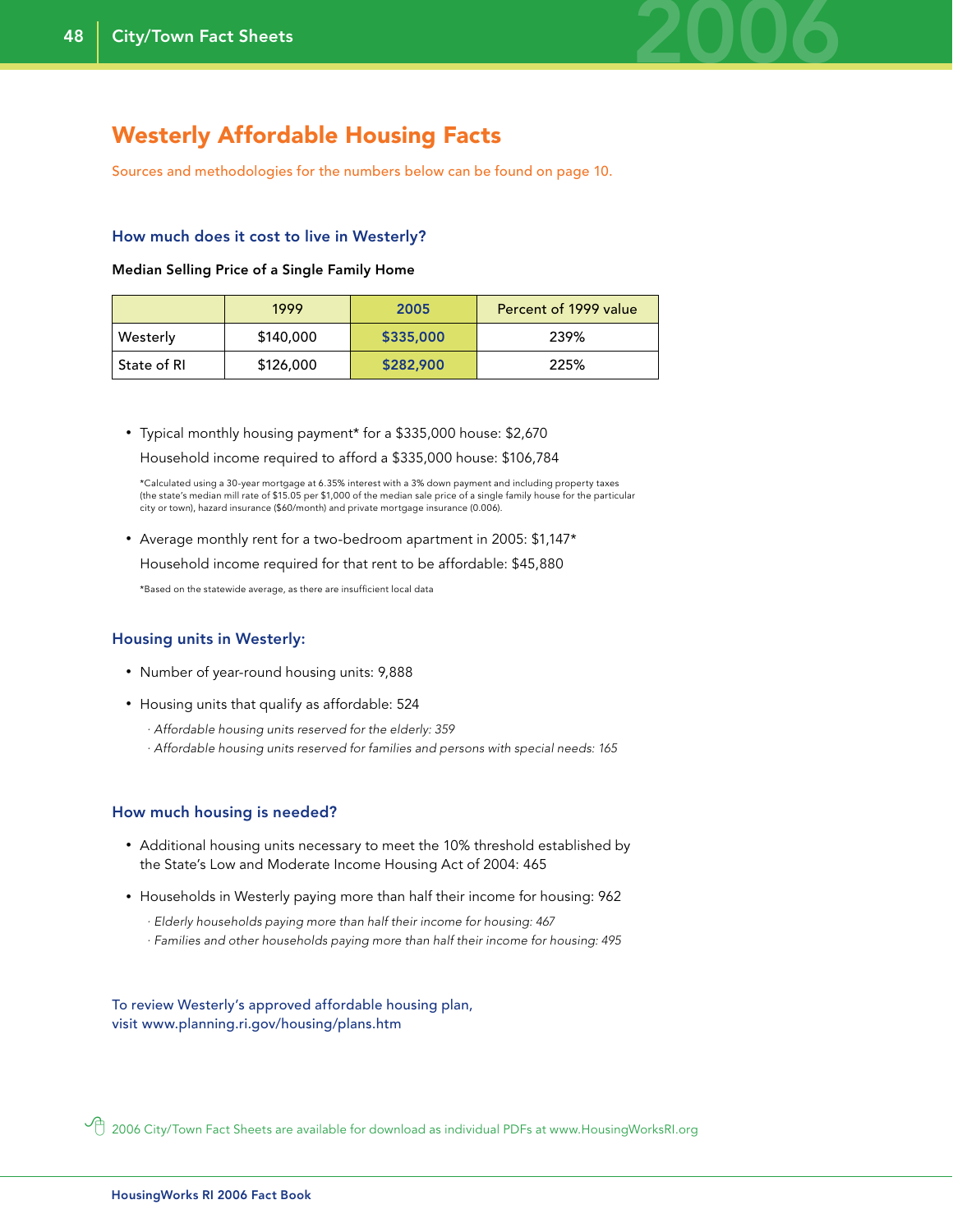

### Woonsocket Affordable Housing Facts

Sources and methodologies for the numbers below can be found on page 10.

#### How much does it cost to live in Woonsocket?

Median Selling Price of a Single Family Home

|             | 1999      | 2005      | Percent of 1999 value |
|-------------|-----------|-----------|-----------------------|
| Woonsocket  | \$105,000 | \$236,750 | 225%                  |
| State of RI | \$126,000 | \$282,900 | 225%                  |

• Typical monthly housing payment\* for a \$236,750 house: \$1,904 Household income required to afford a \$236,750 house: \$76,170

 \*Calculated using a 30-year mortgage at 6.35% interest with a 3% down payment and including property taxes (the state's median mill rate of \$15.05 per \$1,000 of the median sale price of a single family house for the particular city or town), hazard insurance (\$60/month) and private mortgage insurance (0.006).

• Average monthly rent for a two-bedroom apartment in 2005: \$1,116

Household income required for that rent to be affordable: \$44,640

#### Housing units in Woonsocket:

- Number of year-round housing units: 18,745
- Housing units that qualify as affordable: 3,059
	- *· Affordable housing units reserved for the elderly: 1,298*
	- *· Affordable housing units reserved for families and persons with special needs: 1,761*

#### How much housing is needed?

- Additional housing units necessary to meet the 10% threshold established by the State's Low and Moderate Income Housing Act of 2004: 0
- Households in Woonsocket paying more than half their income for housing: 2,664
	- *· Elderly households paying more than half their income for housing: 752*
	- *· Families and other households paying more than half their income for housing: 1,912*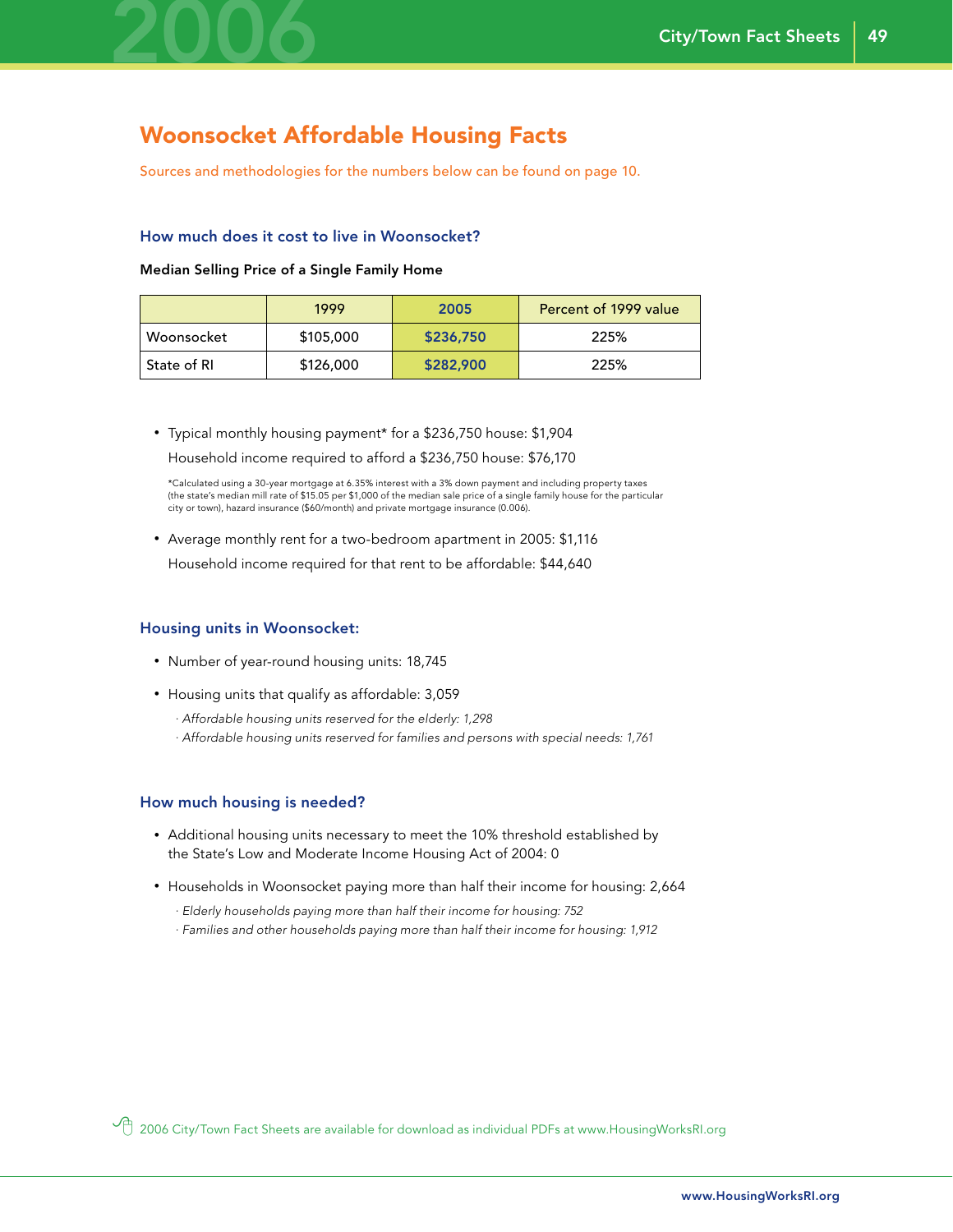

### Central Rhode Island



Allegria Court, Johnston Elderly apartments built by Women's Development Corporation



The Ponds at DeGraide Farm, **Coventry** 

Mixed-income subdivision of single family homes completed by OMNI Development Corporation, a Housing Network of RI member



Harold Lewis House, West Warwick

Permanent supportive housing for homeless elderly sponsored by Crossroads RI



Earl Street, West Warwick

2-family, historic home rehabbed by the West Bay Community Action Program, a Housing Network of RI member, with affordability maintained through a housing land trust



The Crossroads, Coventry

1, 2 and 3-bedroom apartments for families built by Coventry Housing Associates, a nonprofit arm of the Coventry Housing Authority



Haswill Street, Warwick

Permanent supportive housing sponsored by the House of Hope Community Development Corporation



School House Place, Warwick Family apartments created by Women's Development Corporation



Jefferson Boulevard, Warwick Family apartments developed by the House of Hope Community Development Corporation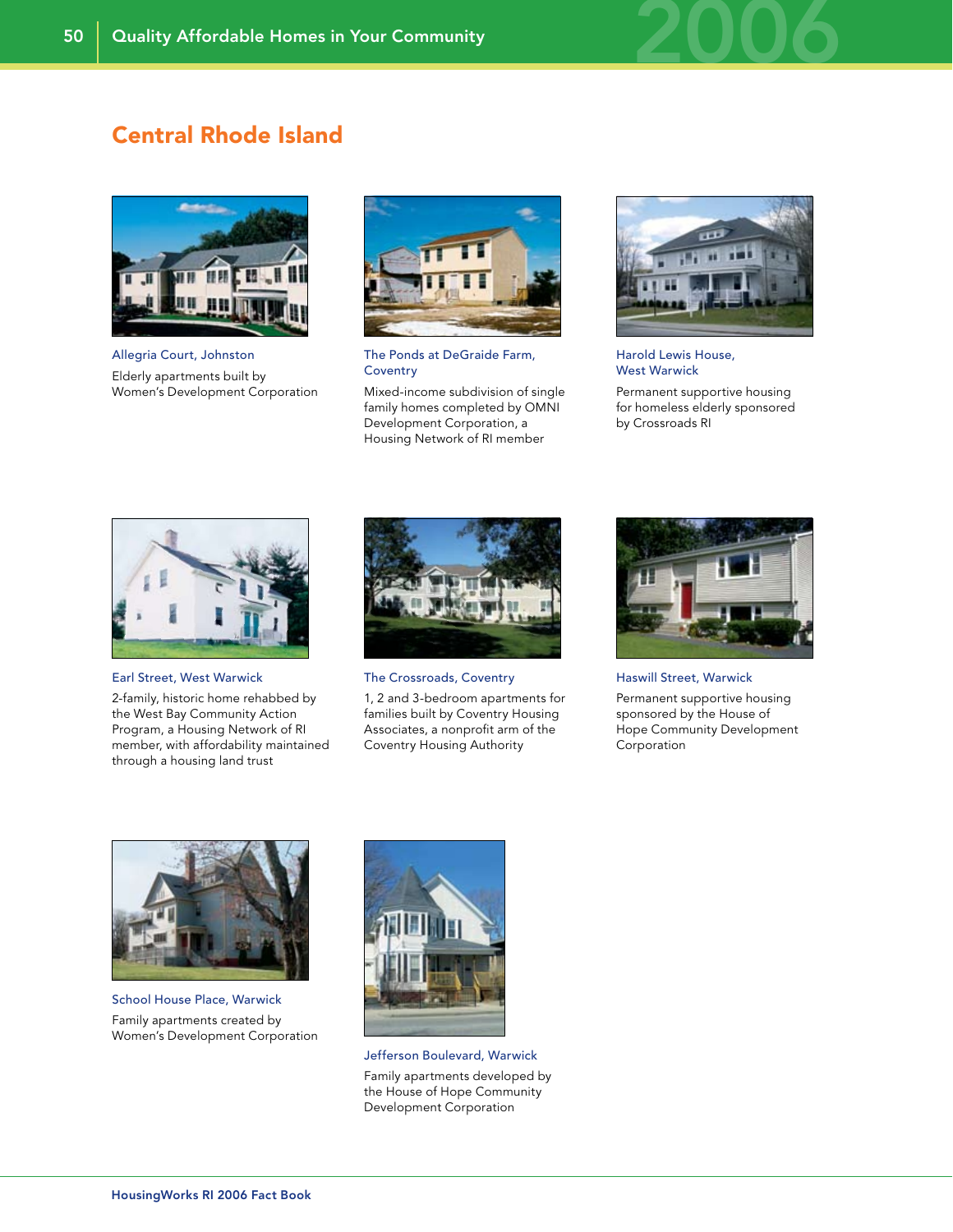### Newport County and the East Bay



2006

Harbor House, Newport

Apartments for seniors built by Church Community Housing Corporation, a Housing Network of RI member



Beacon Court, Newport Infill subdivision of single family homes completed by Church Community Housing Corporation



Franklin Court, Bristol

Adaptive re-use of a former mill into elderly apartments and an assisted living facility by the East Bay Community Development Corporation, a Housing Network of RI member



Newport Heights, Newport

Revitalization of public housing units into a mixed-income neighborhood by the Newport Housing Authority



St. Elizabeth's Street, Bristol Family apartments created by the East Bay Community Development Corporation



Windwood Estates, Tiverton

9 homes built by Church Community Housing Corporation, with affordability preserved through a housing land trust



State Street, Bristol Mixed-income condos developed by the East Bay Community Development Corporation



Villa Nia, Middletown Apartments for people with physical disabilities built by Church Community Housing Corporation Washington Square, Newport



Adaptive re-use of the former Armed Services YMCA into emergency shelter and permanent apartments by Church Community Housing Corporation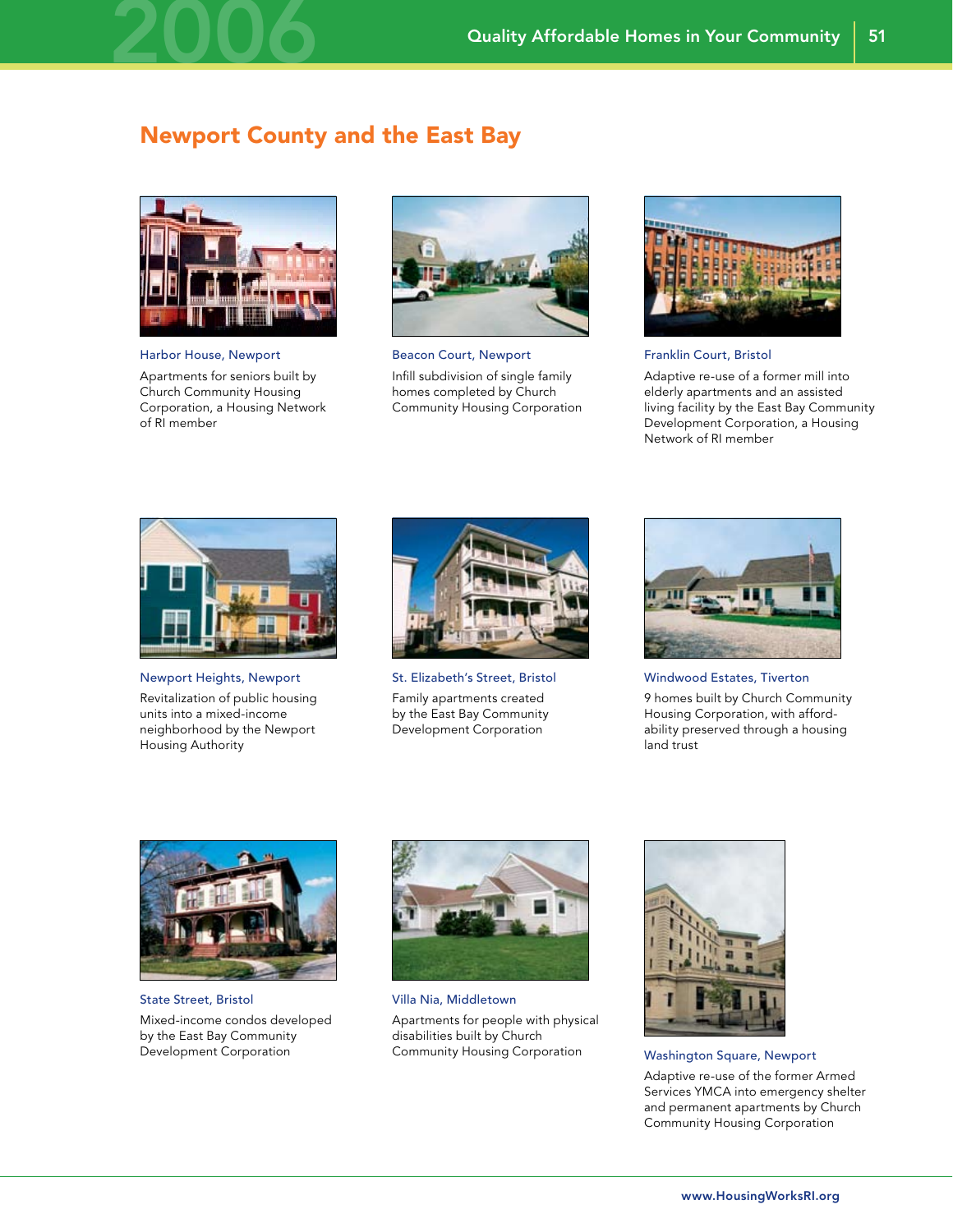

### Northern Rhode Island and Blackstone Valley



Pleasant Street, Pawtucket

2 new duplexes – each with a homeowner's unit and rental apartment – built by the Blackstone Valley Community Action Program, a Housing Network of RI member



#### Woodridge Estates, Woonsocket

26 homeownership units clustered on a 10-acre parcel by the Woonsocket Neighborhood Development Corporation, a Housing Network of RI member, with affordability preserved through a housing land trust



Main Street, Cumberland

Valley Affordable Housing Corporation's 4-phase revitalization project included new construction and the renovation of historic mill worker housing into affordable apartments



Littlefield Commons, Pawtucket

Historic house renovated into 5 condos by the Pawtucket Citizens Development Corporation, a Housing Network of RI member



Hawes Street, Central Falls

2 homeownership units created by REACH, a Housing Network of RI member



Barton Street, Pawtucket

Pawtucket Citizen's Development Corporation's neighborhood revitalization project includes newly built and renovated homeownership units and apartments



Factory Street, Cumberland

Renovation of several historic buildings and new, historically compatible construction in the Lonsdale Mill Historic District by Valley Affordable Housing Corporation



Heritage Place, Woonsocket

Apartments, commercial space and a community learning center, created by the Woonsocket Neighborhood Development Corporation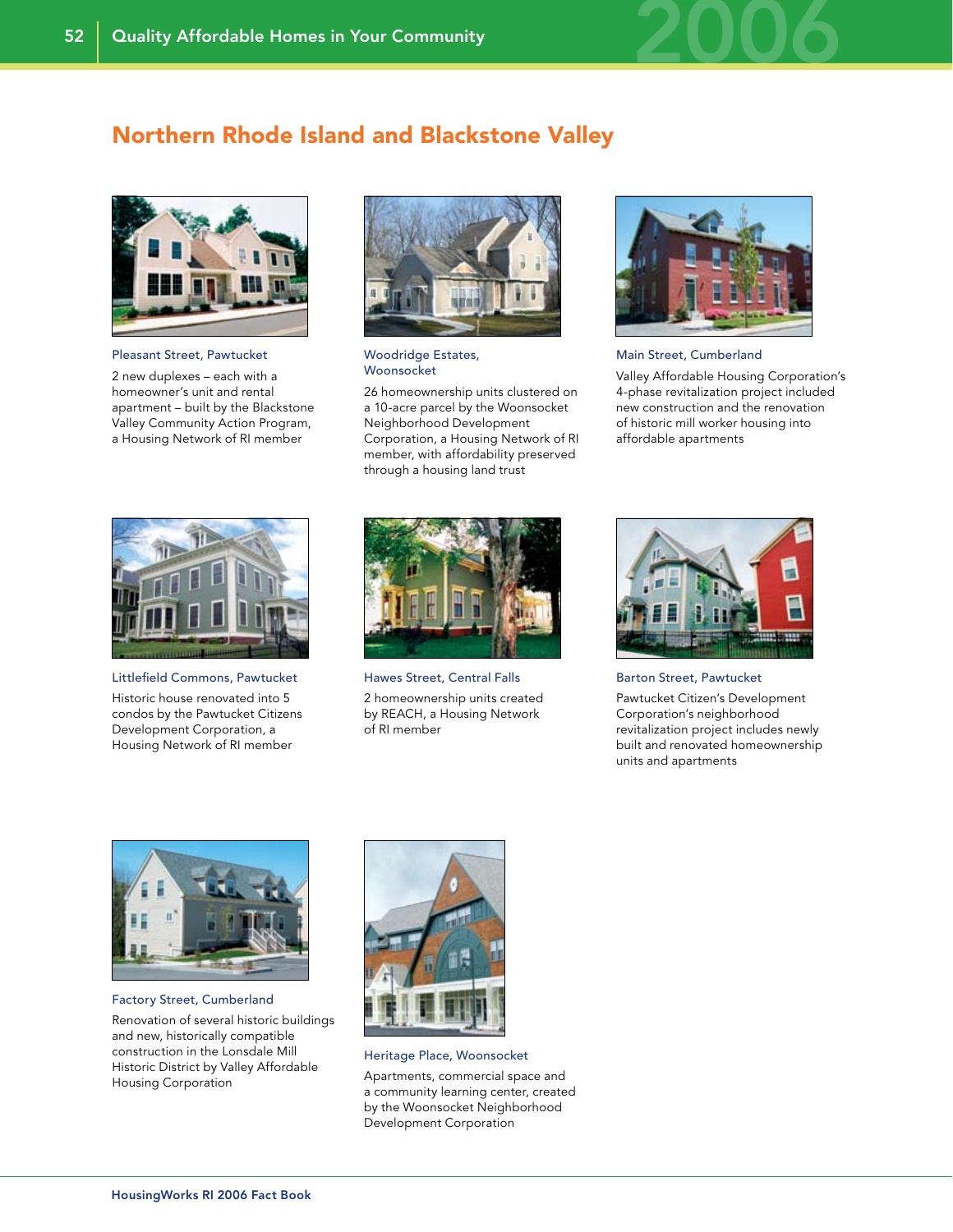### **Providence**

2006



Adelaide Avenue

Greater Elmwood Neighborhood Services' (GENS, a Housing Network of RI member) Adelaide Avenue revitalization project restored 14 historic houses and built 1 historically compatible building



Broad Street

Mixed-use building, part of a major neighborhood revitalization initiative completed by the Elmwood Foundation, a Housing Network of RI member



53

**Olneyville** 

2 new homeownership units completed by Habitat for Humanity of RI – Greater Providence, a Housing Network of RI member



**Olneyville** 

Olneyville Housing Corporation, a Housing Network of RI member, revitalized a 3-block area by replacing vacant lots and abandoned houses with 32 new apartments



The Governor, Fox Point

Formerly a home for young, female immigrants, renovated into elderly apartments by OMNI Development Corporation, a Housing Network of RI member



Smith Hill

Smith Hill Community Development Corporation, a Housing Network of RI member, partnered with Crossroads RI to rehab cottages into permanent supportive family apartments



Westfield Lofts

Adaptive re-use of the former Rao Fastener mill complex into mixedincome apartments and commercial space by the West Elmwood Housing Development Corporation, a Housing Network of RI member



**Olneyville** New single family home built by the Olneyville Housing Corporation



Adelaide Avenue Another example from GENS' Adelaide Avenue revitalization project, which includes affordable rental and homeownership opportunities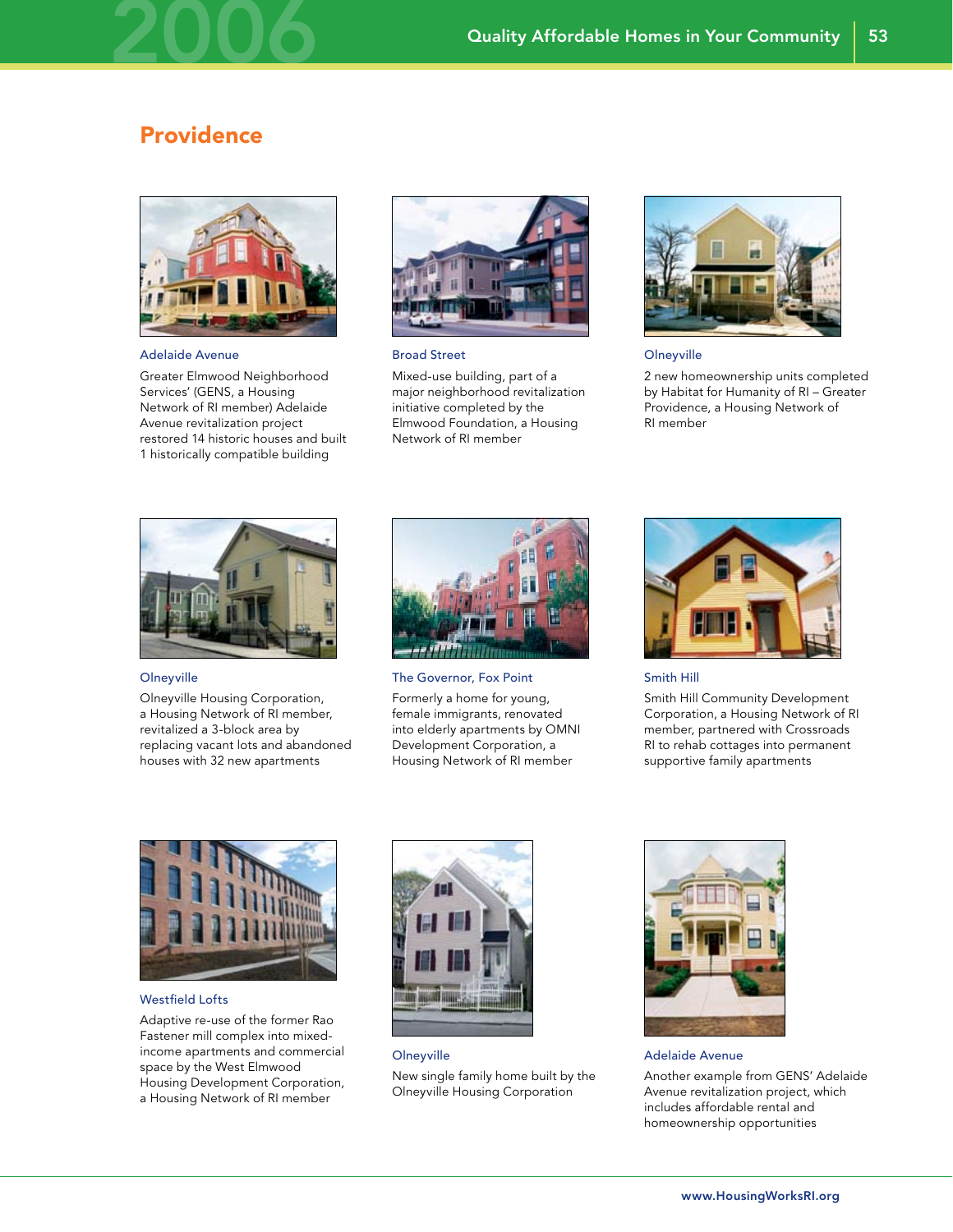

### South County



Shore Courts, North Kingstown

Independent living for people with mental illness, built by the Women's Development Corporation in partnership with the South Shore Mental Health Center



Bowling Lane, Westerly Renovation of 18 turn-of-thecentury mill buildings into 36 modern apartments by Action Community Land Trust



#### Narragansett

Rental duplex built by the Narragansett Affordable Housing Corporation, a nonprofit arm of the Narragansett Housing Authority



#### Kingston

Single family home created by Habitat for Humanity of South County, a Housing Network of RI member



LaCasa, South Kingstown

Elderly apartments currently under construction by the Women's Development Corporation



Canonchet Cliffs III, Hopkinton Apartments for elderly and people with disabilities, sponsored by Hopkinton Housing, Inc.

The Cove, Wickford

18 apartments achieved through substantial renovation of former tourist cottages and new construction, sponsored by Wickford Properties



**Westerly** 

3 condos developed by Habitat for Humanity of South County, with affordability preserved through a housing land trust



Peace Dale Rental property for people with special needs, developed by Habitat for Humanity of South County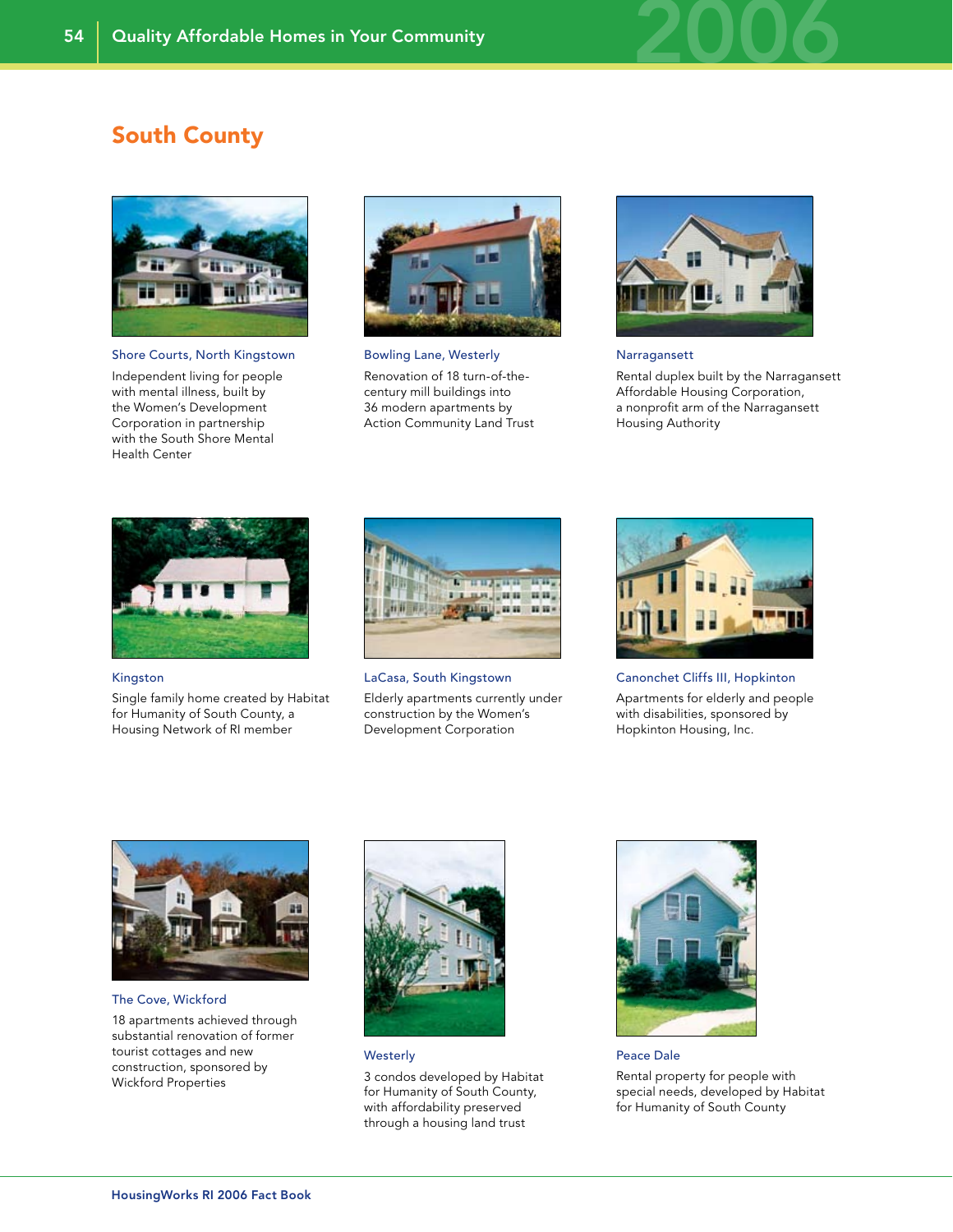AIDS Care Ocean State America First – Home Loans Amos House Armory Revival Company Bank of America – Rhode Island Bank Rhode Island **BankNewport** Barbara Sokoloff Associates Brown University Business Development Company of Rhode Island Catholic Diocese of Providence Centerville Savings Bank Church Community Housing Corporation Citizens Bank of Rhode Island City of Pawtucket City of Providence City of Warwick Coldwell Banker Residential Brokerage Community College of Rhode Island Consumer Credit Counseling Service of SNE Corporation for Supportive Housing Design One Consortium East Bay Coalition for the Homeless Elmwood Foundation F.M. Properties Family Choice Mortgage Corporation Fannie Mae – Rhode Island Financial Architects Partners FJS Associates Fund for Community Progress George A. Wiley Center Greater Elmwood Neighborhood Services Greater Providence Chamber of Commerce Grow Smart Rhode Island Habitat for Humanity of Providence Healing Homes Homestar Mortgage Hope Housing Corporation House of Hope Housing Network of Rhode Island I Squared Community Development Consulting Images of Home Jewish Federation of Rhode Island John Hope Settlement House Johnson and Wales University Joseph W. Accetta & Associates Local Initiatives Support Corporation Milenio Real Estate Group Mount Hope Neighborhood Land Trust NAMI Rhode Island Narragansett Chamber of Commerce Narragansett Electric Company Neighborhood Health Plan of Rhode Island New England Gas Company New England RMS Newport County Chamber of Commerce Newport County Community Mental Health Center North Kingstown Chamber of Commerce Northern Rhode Island Affordable Homes Action Northern Rhode Island Chamber of Commerce

2006

Nunes Realty O'Halloran Family Foundation Ocean State Association of Residential Resources Ocean State Center for Independent Living Opportunities Unlimited Pawtucket Citizens Development Corporation Poverty Institute at Rhode Island College School of Social Work Preserve Rhode Island Progreso Latino Project Outreach Providence Center Providence Foundation Providence Rotary Public Archaeology Laboratory **REACH** Rhode Island AFL-CIO Rhode Island ARC Rhode Island Bankers Association Rhode Island Board of Rabbis Rhode Island Builders Association Rhode Island Coalition for the Homeless Rhode Island Community Action Association Rhode Island for Community and Justice Rhode Island Council of Community Mental Health Organizations Rhode Island Economic Development Corporation Rhode Island Economic Policy Council Rhode Island Family Life Center The Rhode Island Foundation Rhode Island Hispanic American Chamber of Commerce Rhode Island Hospitality & Tourism Association Rhode Island Housing Rhode Island KIDS COUNT Rhode Island League of Cities and Towns Rhode Island Mortgage Bankers Association Rhode Island Real Estate Commission Rhode Island School of Design Rhode Island State Council of Churches Rhodes To Independence Smith Hill Community Development Corporation Sovereign Bank Statewide Housing Action Coalition SWAP Struever Brothers, Eccles and Rouse Thurlow Small Atelier United Way of Rhode Island University of Rhode Island Urban League of Rhode Island Urban Revitalization Fund for Rhode Island Visiting Nurses Services of Newport and Bristol Counties Washington County Coalition for Children Washington County Regional Planning Council The Washington Trust Company Wealth Mortgage Concepts West Elmwood Housing Development Corporation Westerly-Pawcatuck Chamber of Commerce Women & Infants Hospital of Rhode Island Women's Development Corporation Women's Fund of Rhode Island Woonsocket Neighborhood Development Corporation We need you too.

www.HousingWorksRI.org